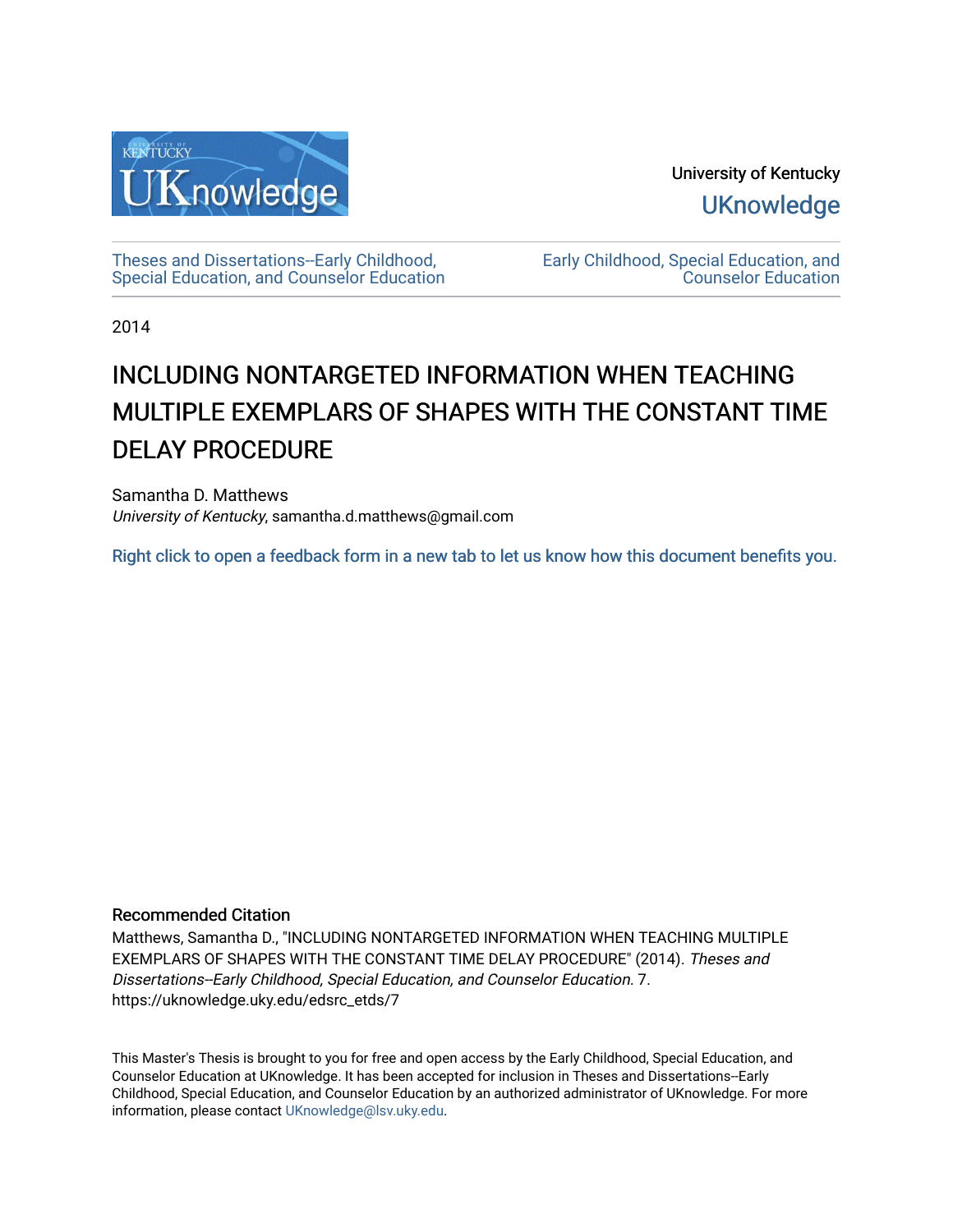### STUDENT AGREEMENT:

I represent that my thesis or dissertation and abstract are my original work. Proper attribution has been given to all outside sources. I understand that I am solely responsible for obtaining any needed copyright permissions. I have obtained needed written permission statement(s) from the owner(s) of each third-party copyrighted matter to be included in my work, allowing electronic distribution (if such use is not permitted by the fair use doctrine) which will be submitted to UKnowledge as Additional File.

I hereby grant to The University of Kentucky and its agents the irrevocable, non-exclusive, and royalty-free license to archive and make accessible my work in whole or in part in all forms of media, now or hereafter known. I agree that the document mentioned above may be made available immediately for worldwide access unless an embargo applies.

I retain all other ownership rights to the copyright of my work. I also retain the right to use in future works (such as articles or books) all or part of my work. I understand that I am free to register the copyright to my work.

# REVIEW, APPROVAL AND ACCEPTANCE

The document mentioned above has been reviewed and accepted by the student's advisor, on behalf of the advisory committee, and by the Director of Graduate Studies (DGS), on behalf of the program; we verify that this is the final, approved version of the student's thesis including all changes required by the advisory committee. The undersigned agree to abide by the statements above.

> Samantha D. Matthews, Student Dr. Belva Collins, Major Professor Dr. Ralph Crystal, Director of Graduate Studies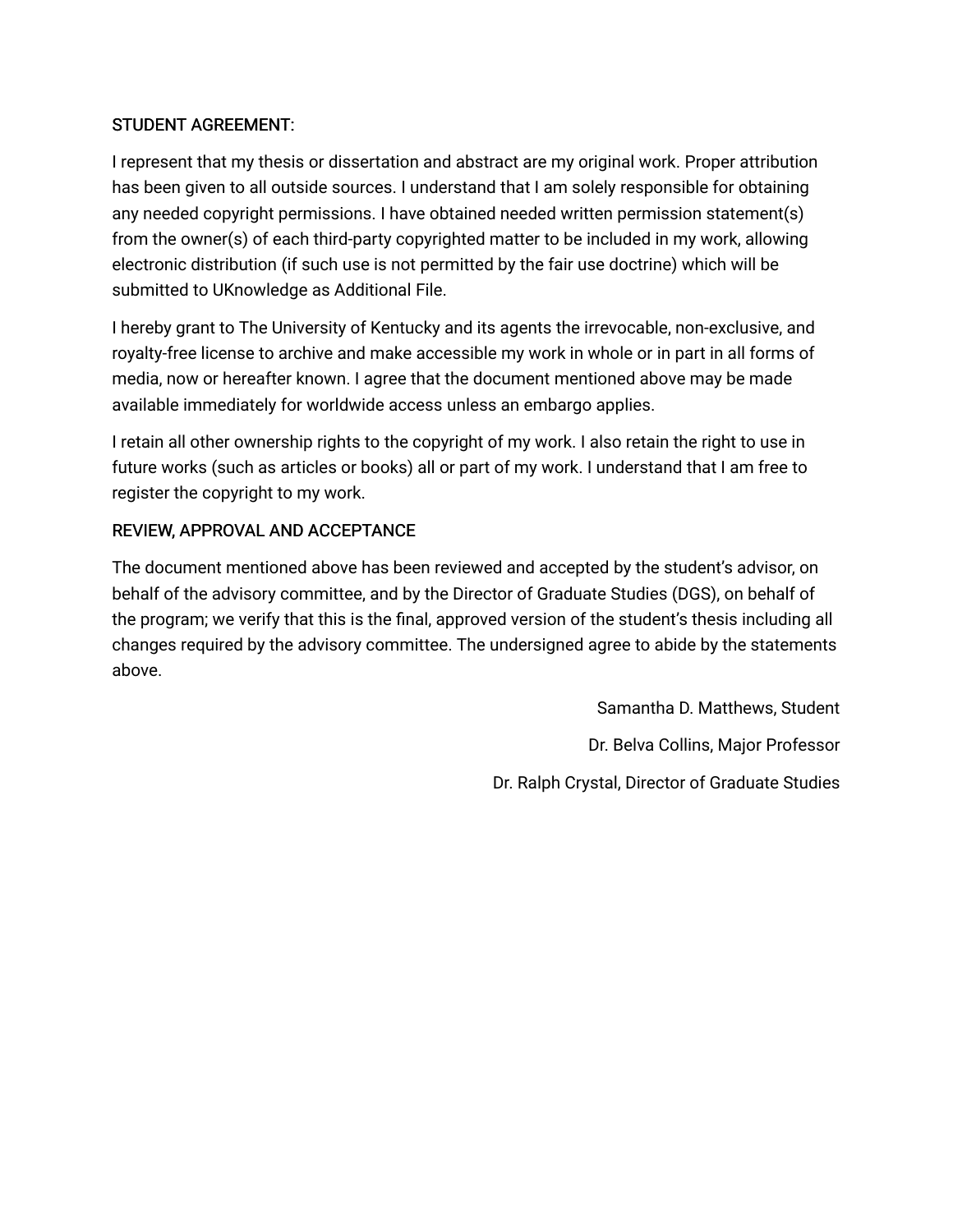# INCLUDING NONTARGETED INFORMATION WHEN TEACHING MULTIPLE EXEMPLARS OF SHAPES WITH THE CONSTANT TIME DELAY PROCEDURE

#### THESIS

A thesis submitted in partial fulfillment of the requirements for the degree of Master of Science in the College of Education at the University of Kentucky

#### By

Samantha Dionne Matthews

Lexington, Kentucky

Director: Dr. Belva Collins, Professor of Special Education

Lexington, Kentucky

2014

Copyright**©** Samantha Matthews 2014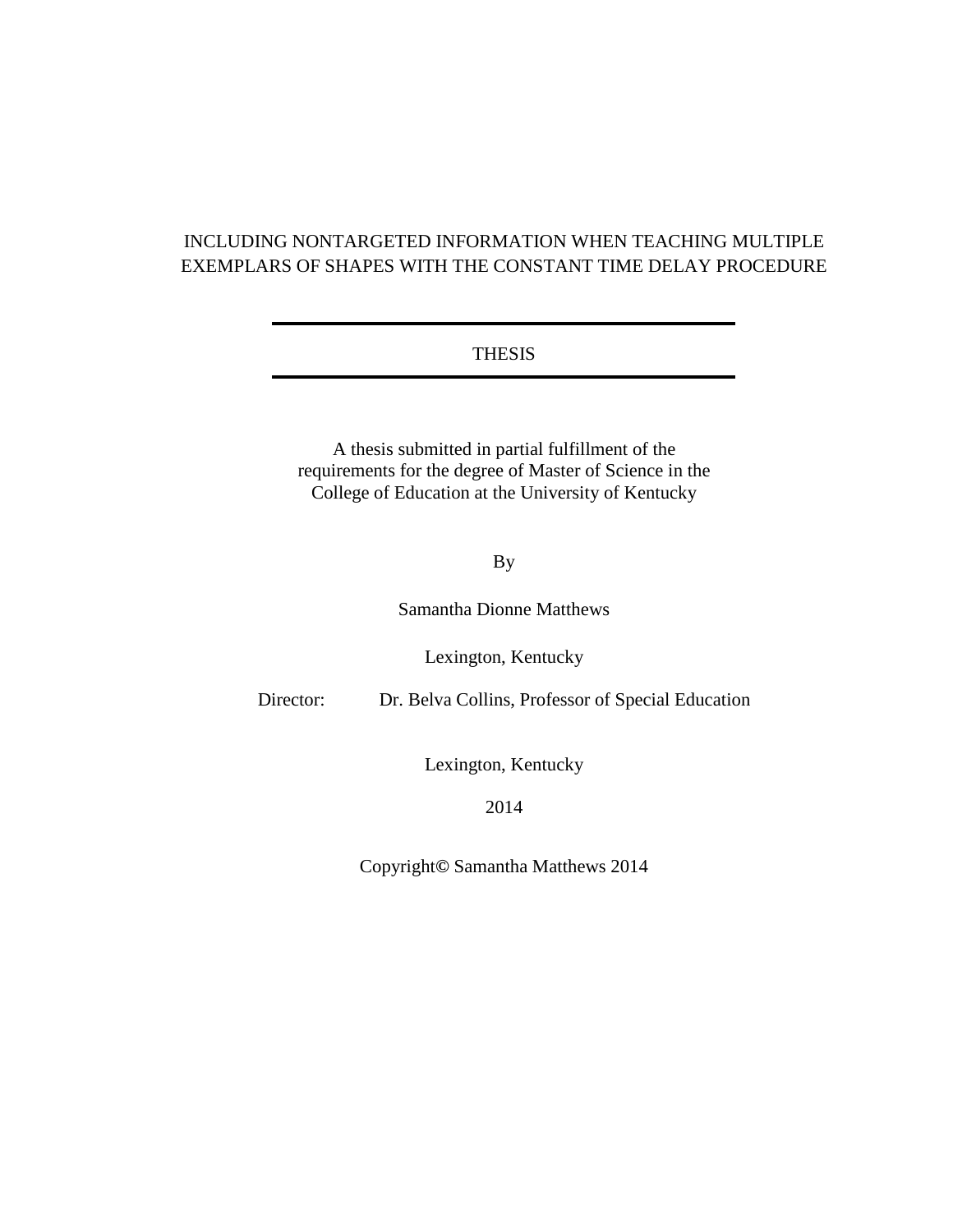Abstract of Thesis

# INCLUDING NONTARGETED INFORMATION WHEN TEACHING MULTIPLE EXEMPLARS OF SHAPES WITH THE CONSTANT TIME DELAY PROCEDURE

Five elementary age students with moderate to severe intellectual disabilities were taught shape identification. A multiple probe design across behaviors, replicated across participants, was used to determine the effectiveness of constant time delay to determine the effectiveness of Constant Time Delay to teach shapes. Nontarget information was included in praise statements. All students met criterion on target information of shape identification. All students increased their ability to identify shape words, spell shape words, tell the number of sides of the shapes when presented and tell the number of angles of shapes presented. Generalization occurred during daily walks through the school and community as well as during the probe sessions.

KEYWORDS: Nontarget, Incidental Learning, Constant Time Delay, Multiple Probe Design, Shapes

Samantha Dionne Matthews

February 4, 2014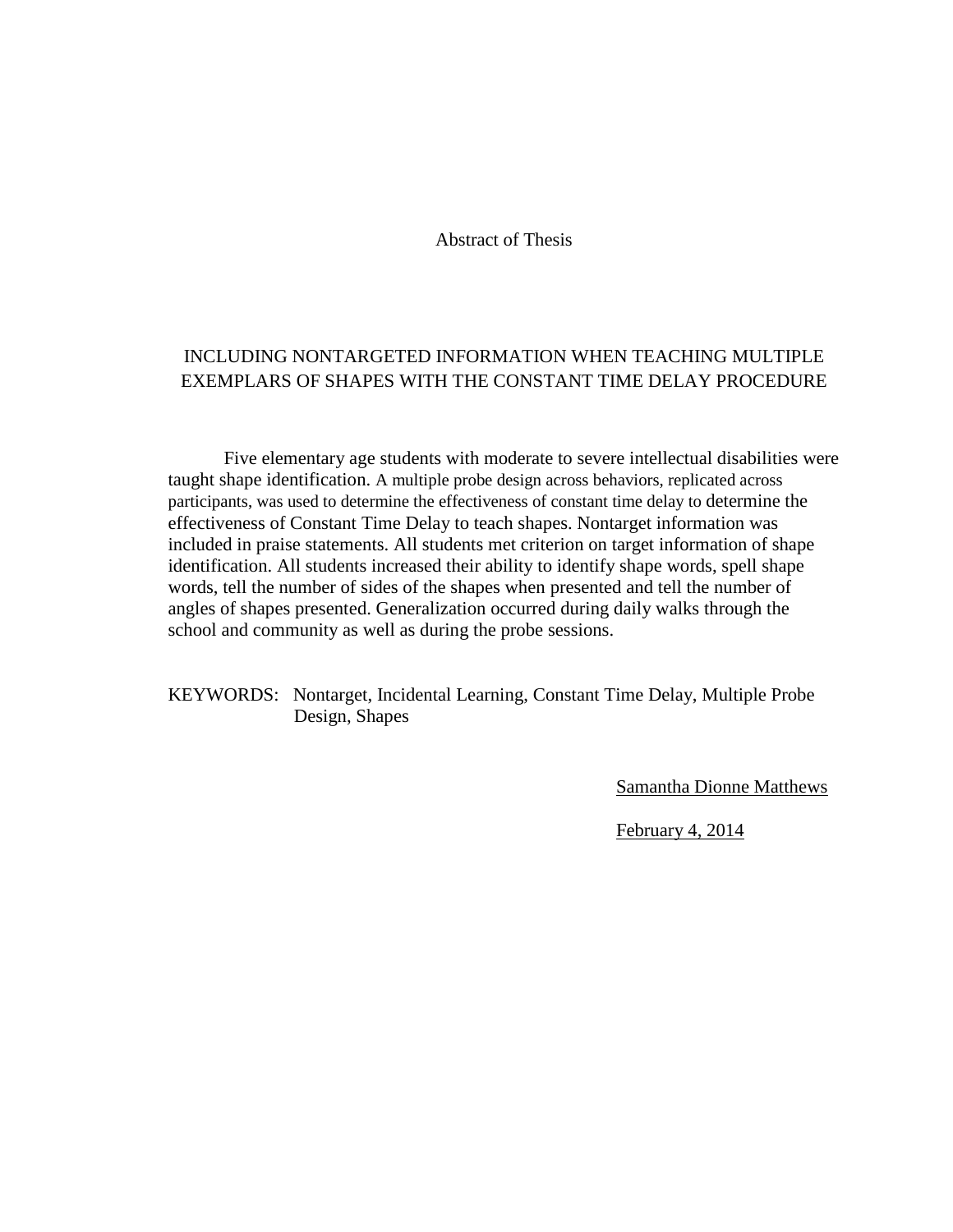# INCLUDING NONTARGETED INFORMATION WHEN TEACHING MULTIPLE EXEMPLARS OF SHAPES WITH THE CONSTANT TIME DELAY PROCEDURE

By

Samantha Dionne Matthews

Dr. Belva Collins Director of Thesis

Dr. Ralph Crystal Director of Graduate Studies

February 4, 2014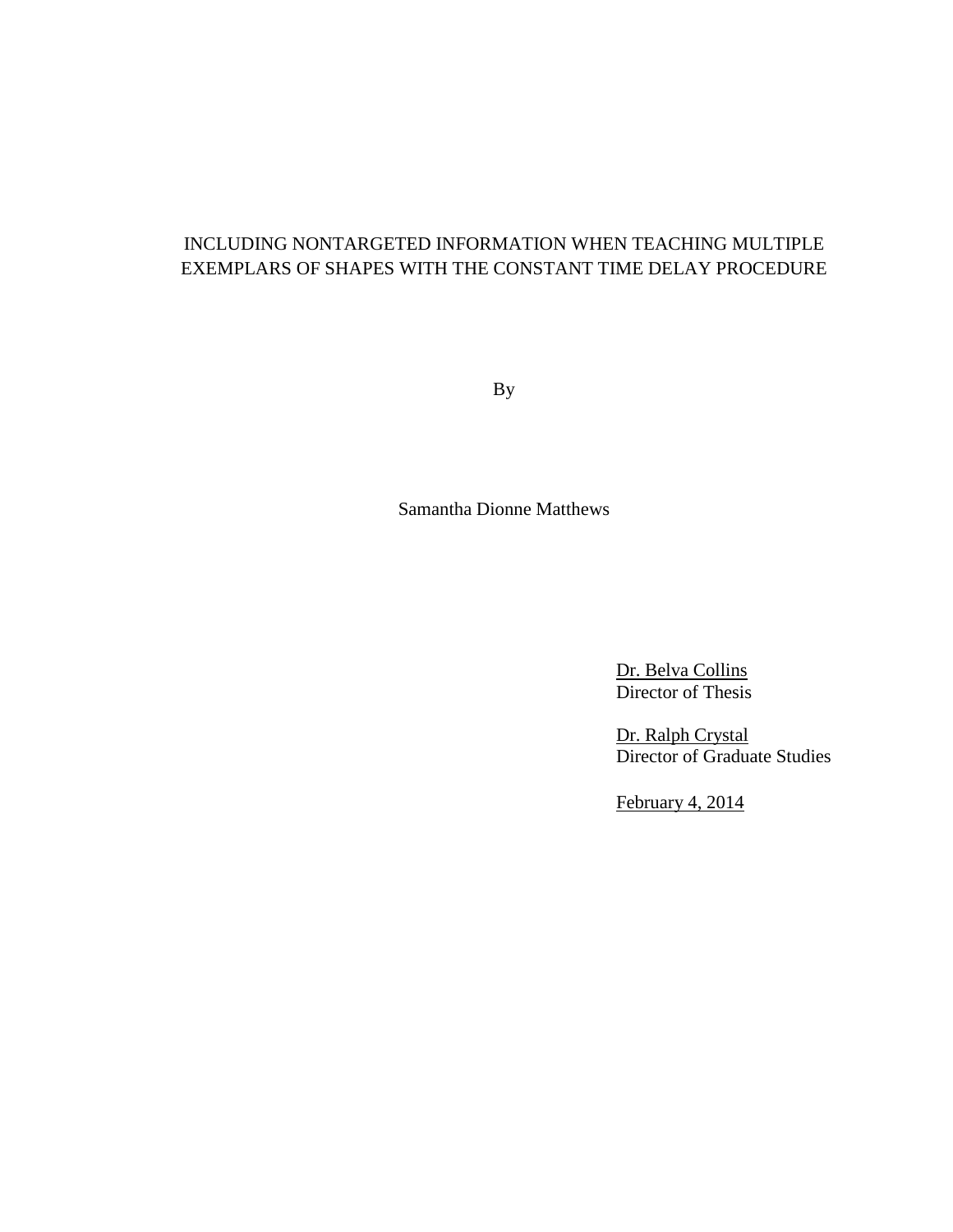### **TABLE OF CONTENTS**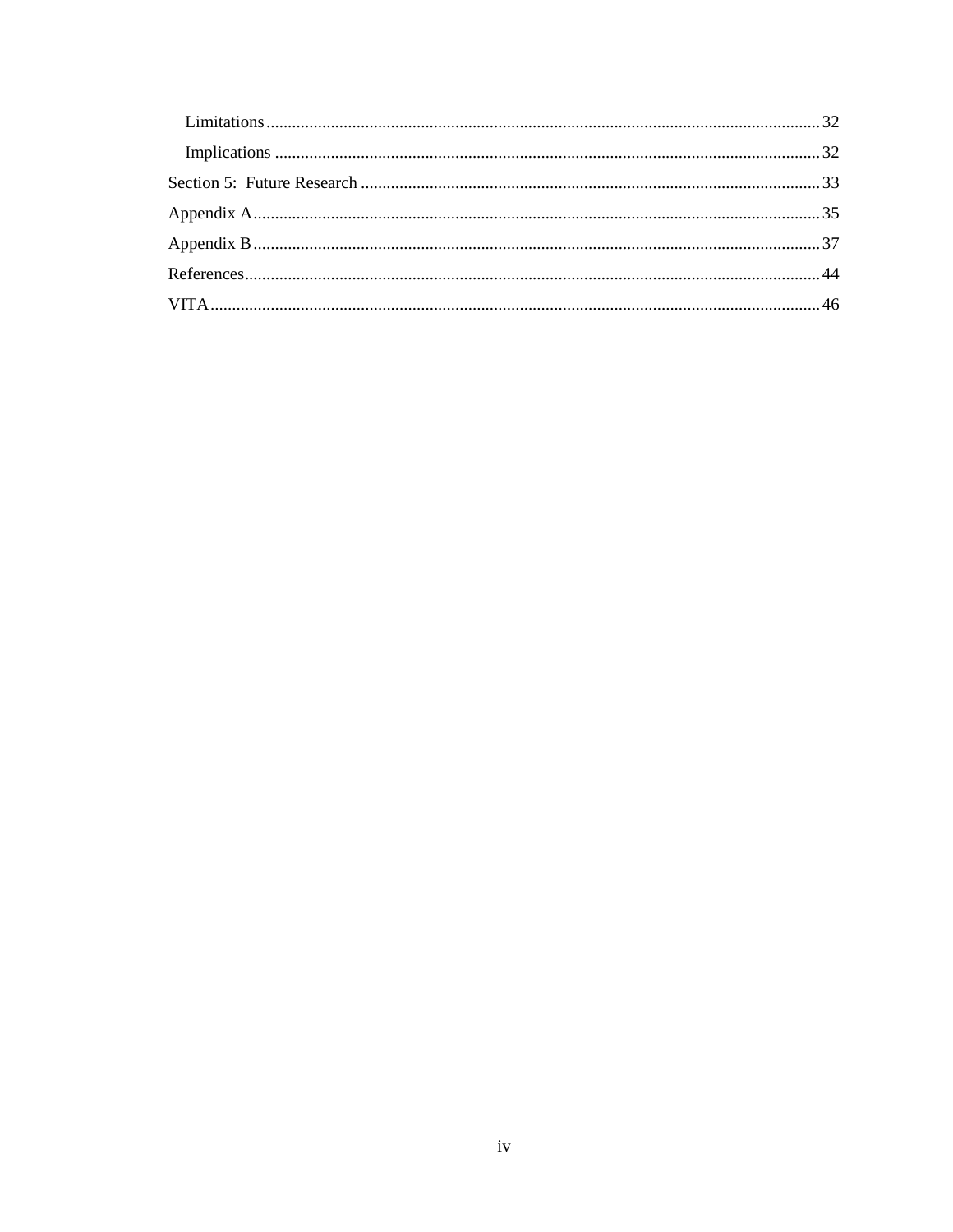# LIST OF TABLES

<span id="page-7-0"></span>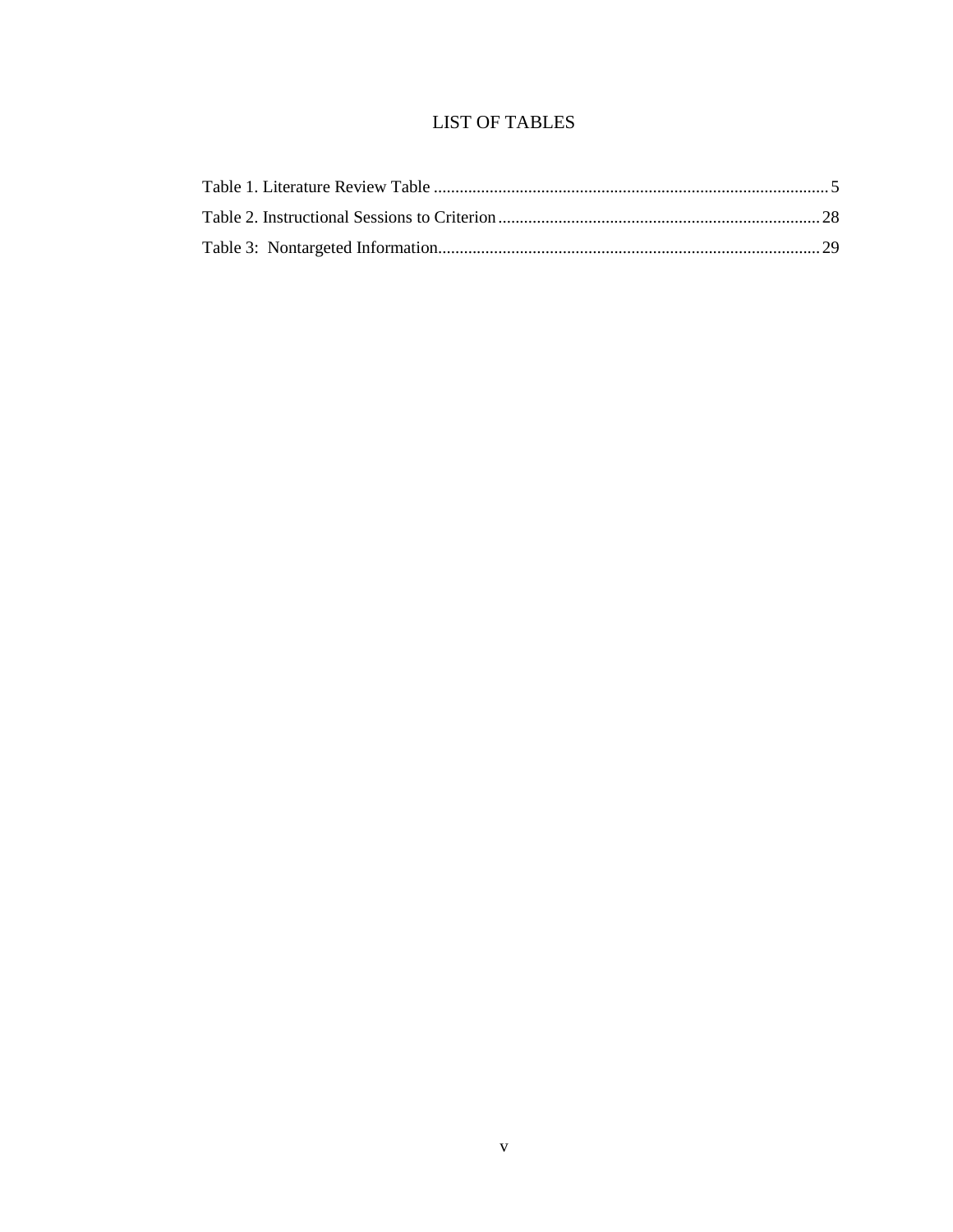# **LIST OF FIGURES**

<span id="page-8-0"></span>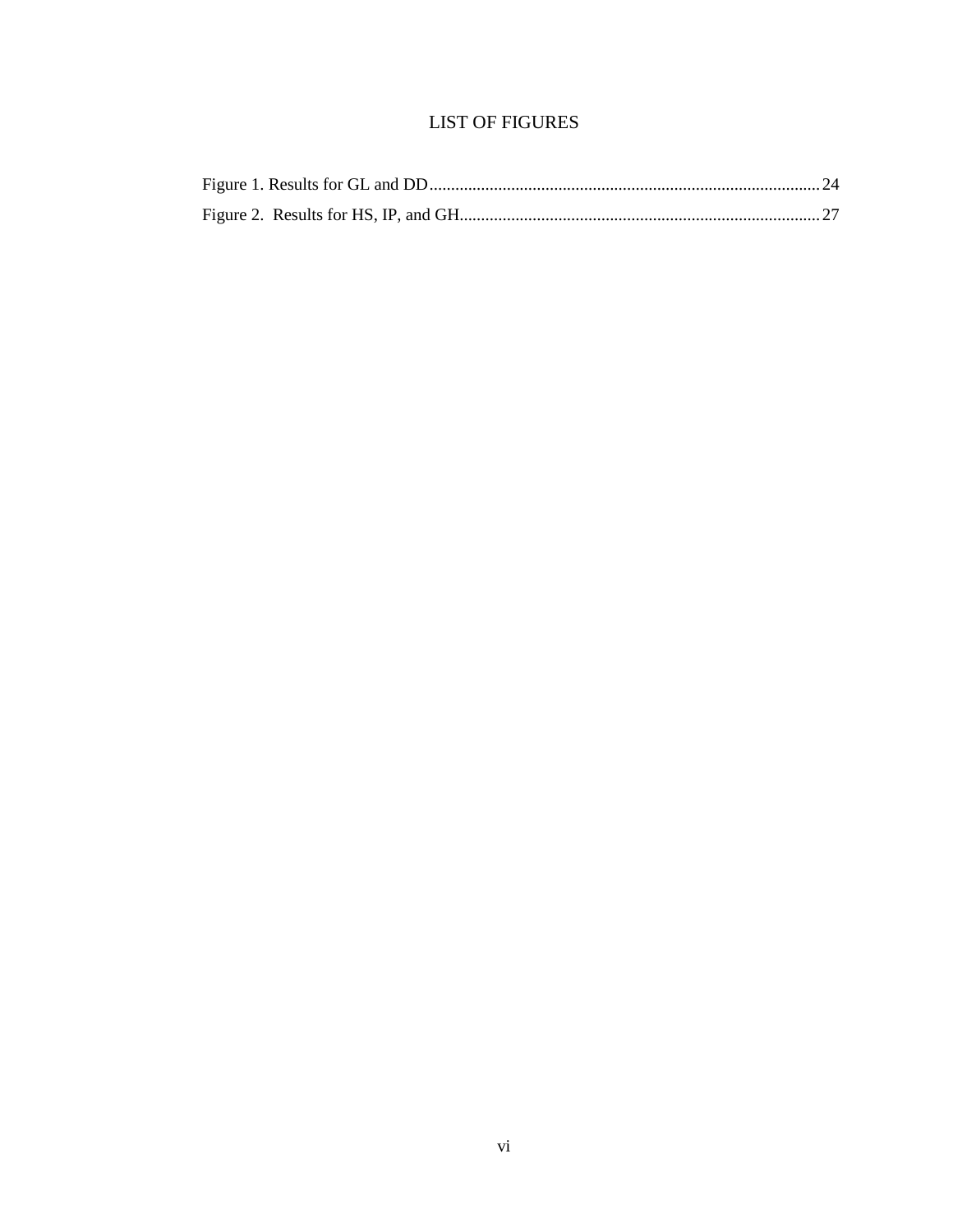#### <span id="page-9-0"></span>SECTION 1: INTRODUCTION

Embedding nontarget information within discrete trials has proven, in past studies, to increase generalization and knowledge on target objectives. Use of the constant time delay procedure (CTD) to teach the target skills has often been reported in those studies. CTD is a prompting strategy that is considered to be near errorless (Doyle, Wolery, Gast, & Ault, 1990). CTD procedures use a controlling prompt that is presented after a specified preset amount of time. Baseline data are collected, 0-s delay sessions (errorless learning trials) are completed, and instruction using the preset specific delay, begins and lasts until skills are mastered or criterion is met.

CTD is effective in small group and one-on-one instructional arrangements to teach discrete tasks, such as identification. However, some students may lack the ability to generalize the information into real world settings. By adding nontarget information in the form of instructional feedback, students are presented with extra information during praise statements. Students are not praised if they respond to nontarget information, nor are they required to apply or recall the nontarget information (Werts, Wolery, Gast, & Holcombe, 1995).

Nontarget information can occur in one of three places when teaching a skill. It can be placed in the antecedent, the prompt, or the praise or consequence statement. Collins and Stinson (1995) used instructional feedback to present nontarget information to teach key words on warning labels. All students in the study showed growth and learned some of the nontarget information. Students with multiple disabilities were taught to read grocery words using the CTD procedure in a study by Schuster, Morse, Griffen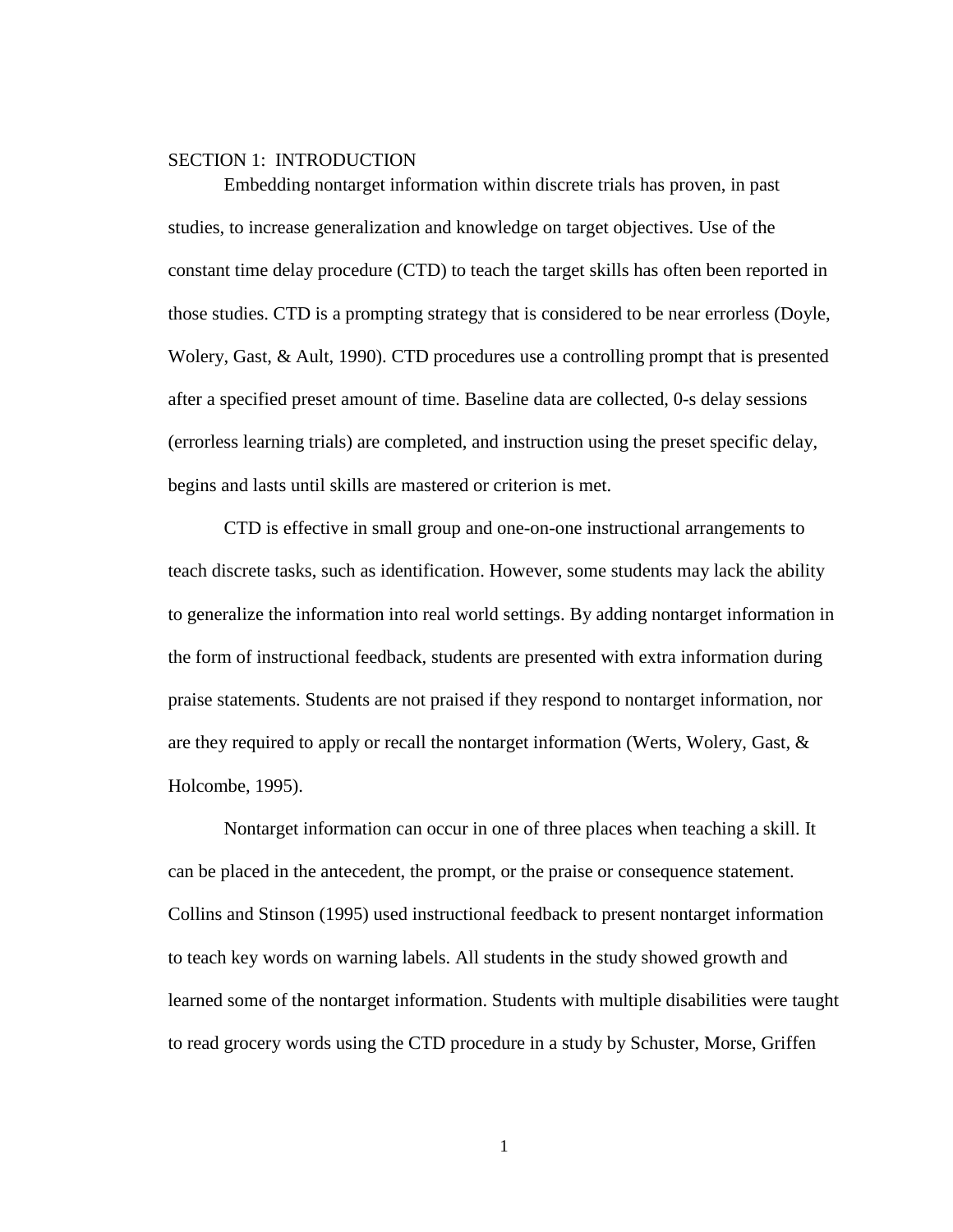and Wolery (1996). Grocery aisle signs were used to present and teach nontarget information in the form of instructional feedback.

#### <span id="page-10-0"></span>LITERATURE REVIEW ON NONTARGETED INFORMATION

To date, there have been over 50 articles published on instructive feedback or nontarget information. Instructional feedback is designed to increase the amount of information taught without increasing the amount of time it takes to teach (Werts, Hoffman, &Darcy, 2011). Nontarget information can be inserted into trials during the antecedent or task direction, instructional (prompts), or consequent praise statement. Students are not expected to respond to the nontarget information and are not praised for doing so (Fiscus, Schuster, Morse, & Collins, 2002). As noted in a study by Falkenstine, Collins, Schuster and Kleinert (2009), systematic instruction using response prompting strategies, such as constant time delay, system of least prompts, and simultaneous prompting, decreases errors and promotes independent learning while providing assistance when needed. Individuals with disabilities are able to learn target information and nontarget information (e.g., chained or discrete tasks) in small groups or in one on one instructional arrangements. All studies included in this literature review used either system of least prompts, constant time delay, or simultaneous prompting procedures.

Nontarget information can be used to increase the efficiency of instruction with individuals with a variety of disabilities across a wide age range and can be embedded when teaching students functional or academic skills. Throughout the reviewed studies, nontarget information included in teaching sessions did not appear to slow down the rate of learning target information nor did it increase the amount of errors or trials. Nontarget information can either be task- related or completely unrelated stimuli, and students can learn the target and nontarget information just as well under either condition. (Fiscus et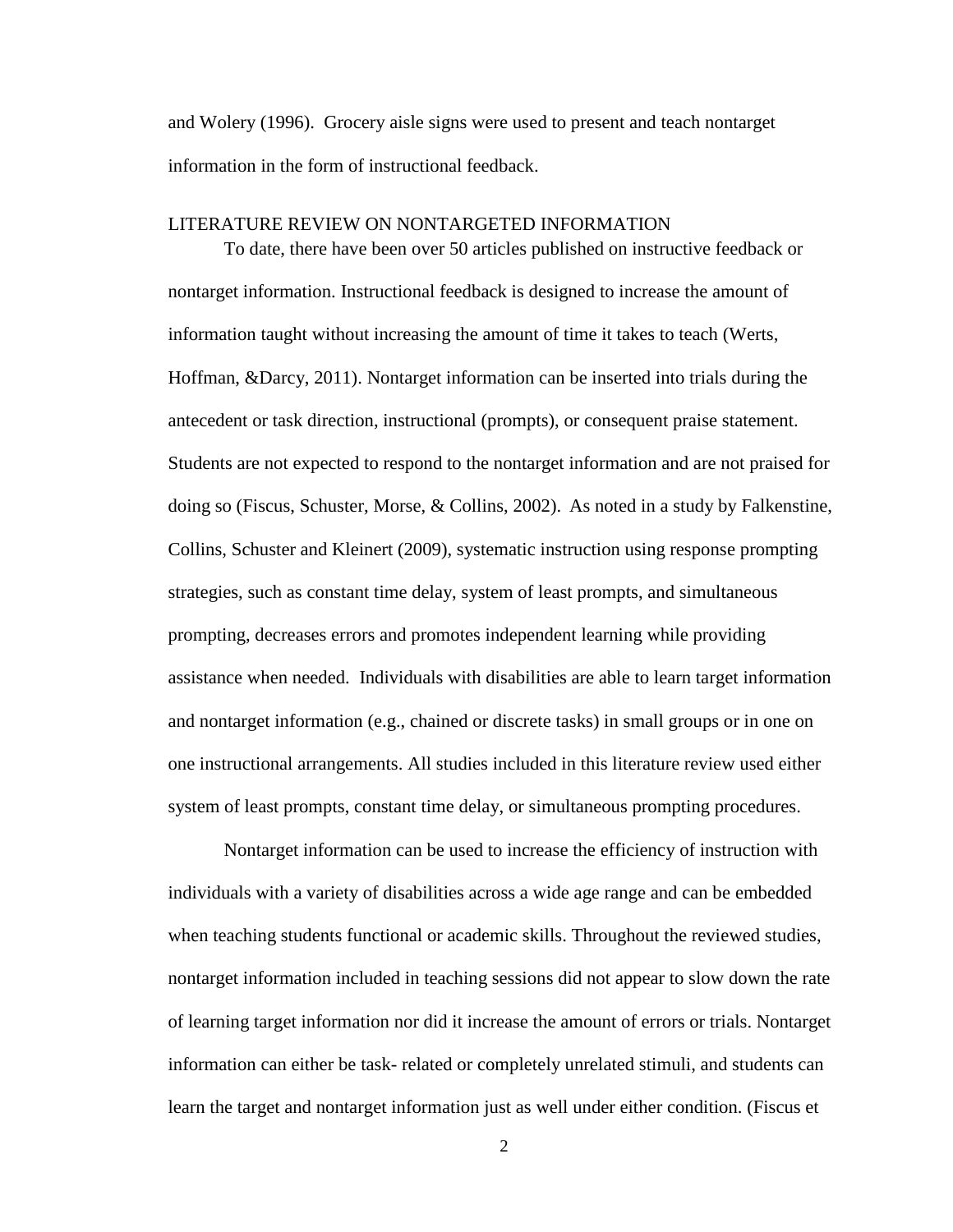al., 2002). Often, teachers become so focused on teaching and reviewing the target skill that they do not embed nontarget information within the trials or praise statements. However, these studies have provided proof that, with just a small amount of planning and resourcefulness, general education and special education teachers can embed information into their target lessons to enhance learning by including nontarget information.

Instructional feedback is when nontarget information is presented to students through praise statements. Instructional feedback occurs when a teacher adds extra information to the consequent event of an instructional trial. Generally, the information is provided in the form of praise. Instructive feedback trials could include the following: teacher secures attention of the student, shows the student the target stimulus and gives task direction, waits the specified amount of time, and, if the student responds correctly, the teacher would praise by saying, "You're right, that is a \_\_\_\_, and a \_\_\_\_ can \_\_\_\_" (Werts et al., 2011).

In a study by Roark, Collins, Hemmeter, and Kleinert, (2002)*,* presenting the nontarget information of a manual sign while stating the task direction to point to a specific item proved to be successful in teaching manual signs to four students in the secondary school setting. All four students were identified as functioning within the moderate to severe range of mental retardation. Presenting the sign added no additional time to each trial, yet this procedure allowed for additional information to be taught. Four students were taught to identify food items in the resource classroom. The students were presented with nontarget information once prior to and once after the instructional trials.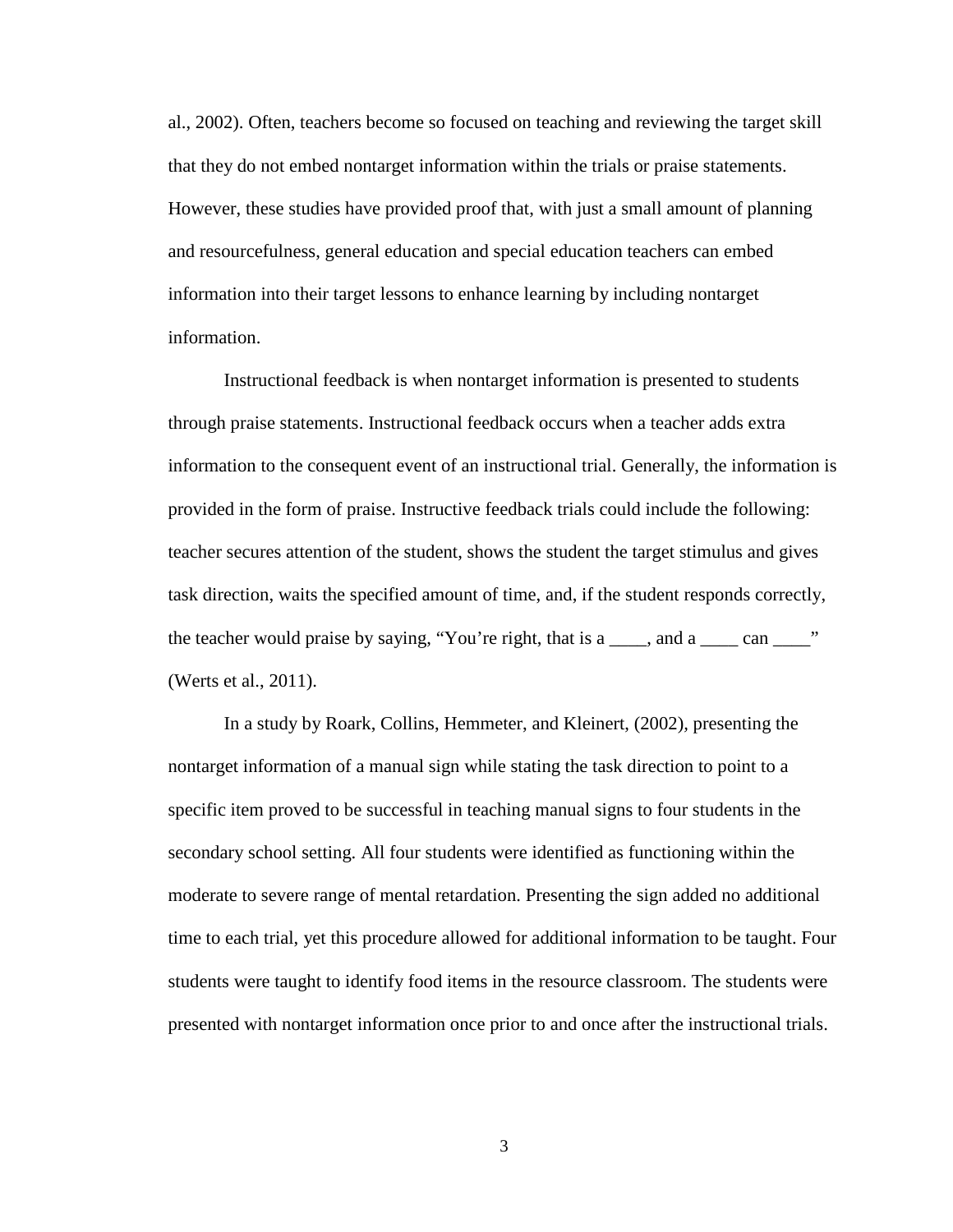Three of the 4 students learned the target and nontarget information presented in the study.

In a study by Taylor, Collins, Shuster, and Kleinert (2002) focusing on teaching four high school students with moderate to severe disabilities to do laundry, the nontarget information was presented in the consequent event. The teacher would say the word, show it on a flashcard, and then point out the word on the washing machine or in the natural environment. The target skill was for each student to be able to complete a task analysis for doing laundry. Nontarget information taught during these trials was sight words printed on flashcards and shown in the natural setting.

Daugherty, Grisham-Brown, and Hemmeter (2001) included nontarget information in the antecedent event, teaching counting as a target skill and presenting colors as nontarget information. The instructor would present the items on the table and say, "Count the red blocks." The student was given the color and the task direction at the same time without distracting the students from the task or adding instruction time to the lesson. All three preschool aged students met their objectives in counting and learned the nontarget information that was included. Research on nontarget information has proven to be successful with individuals from preschool to post secondary levels, as well as across a wide array of ability levels.

#### <span id="page-12-0"></span>LITERATURE REVIEW VARIABLES

Ten studies were reviewed to provide a rationale for the proposed study. The variables from those studies are described in the following sections and are listed in Table 1.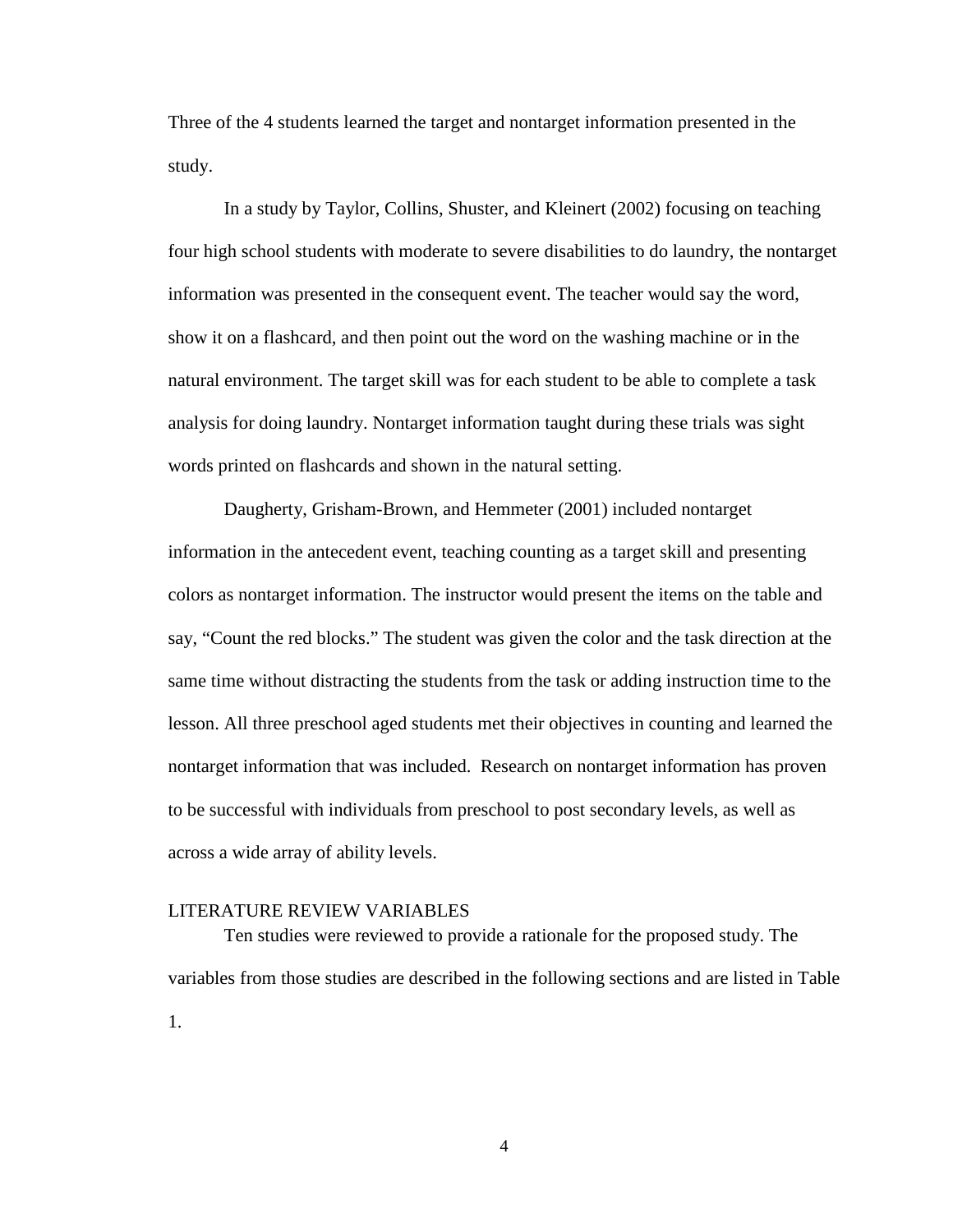<span id="page-13-1"></span>

| Author                | Number of<br>Year<br><b>Published</b><br><b>Participants</b><br>Age of<br>Range of |                | <b>Setting</b>                             | <b>Skill Taught</b>                                                                                                         |                      |                                                                          |
|-----------------------|------------------------------------------------------------------------------------|----------------|--------------------------------------------|-----------------------------------------------------------------------------------------------------------------------------|----------------------|--------------------------------------------------------------------------|
|                       |                                                                                    |                | Participants                               | <b>Disabilities</b>                                                                                                         |                      |                                                                          |
| Daugherty et<br>al.   | 2001                                                                               | $\overline{3}$ | 4 years 9 months -<br>5 years 2 months     | Speech and<br>language disabilities                                                                                         | Preschool            | Teaching<br>counting during<br>class activities.                         |
| Falkenstine et<br>al. | 2009                                                                               | 3              | 16 years old                               | Moderate to severe<br>disabilities                                                                                          | High<br>School       | Telling time,<br>state<br>abbreviations,<br>and sight words.             |
| Fiscus et al.         | 2002                                                                               | $\overline{4}$ | $8$ years $-12$ years                      | Moderate to Severe<br><b>Disabilities</b>                                                                                   | Elementary<br>School | <b>Teaching food</b><br>preparation of<br>simple snacks.                 |
| Jones &<br>Collins    | 1997                                                                               | 3              | 31 years -45 years                         | Mild to Moderate<br><b>Disabilities</b>                                                                                     | Post<br>Secondary    | Teaching<br>microwave<br>skills.                                         |
| Roark et al.          | 2002                                                                               | $\overline{4}$ | $17$ years $-19$<br>years 4 months         | Moderate to Severe<br><b>Disabilities</b>                                                                                   | High<br>School       | Teaching<br>manual signs.                                                |
| Smith et al.          | 1999                                                                               | $\overline{4}$ | $16$ years $-18$<br>years                  | Moderate to Severe<br>Disabilities, ADHD,<br><b>Functional Mental</b><br>Disability, and<br>Seizure Disorder.               | High<br>School       | Teaching to<br>clean tables.                                             |
| Smith et al.          | 2011<br>$\overline{4}$                                                             |                | 15 years 4 months-<br>19 years 1 month     | Moderate to Severe<br>Disabilities, Other<br>Health Impairment,<br>and Mild Mental<br>Disability                            | High<br>School       | Teach twelve<br>restaurant words<br>and to classify<br>foods.            |
| Taylor et al.         | 2002                                                                               | $\overline{4}$ | 16 years 5 months-<br>20 years 7 months    | Moderate and<br><b>Severe Disabilities</b>                                                                                  | High<br>School       | Teaching<br>washing and<br>drying clothes<br>with multiple<br>exemplars. |
| Werts et al.          | 2011                                                                               | $\overline{4}$ | 16 years 11<br>months-18 years 2<br>months | Down syndrome,<br>Autism, Specific<br>LD, Developmental<br>Disability with<br>Speech Delay                                  | High<br>School       | <b>Teaching Social</b><br>studies<br>vocabulary                          |
| Woolery et al.        | 2000                                                                               | 3              | 15 years-19 years                          | Mild Mental<br>Disability, Mild<br><b>Mental Disability</b><br>with speech<br>disorder, and<br>Speech and<br>Language Delay | High<br>School       | Teaching sight<br>words.                                                 |

### <span id="page-13-0"></span>CHARACTERISTICS OF THE PARTICIPANTS

In total, 18 males and 18 females participated in the 10 reviewed studies.

Diagnoses included speech and language delays, mild to moderate disabilities, moderate to severe disabilities, developmental disabilities, autism, Down syndrome, epilepsy, and cerebral palsy. Table l shows the reviewed articles by author and date, number of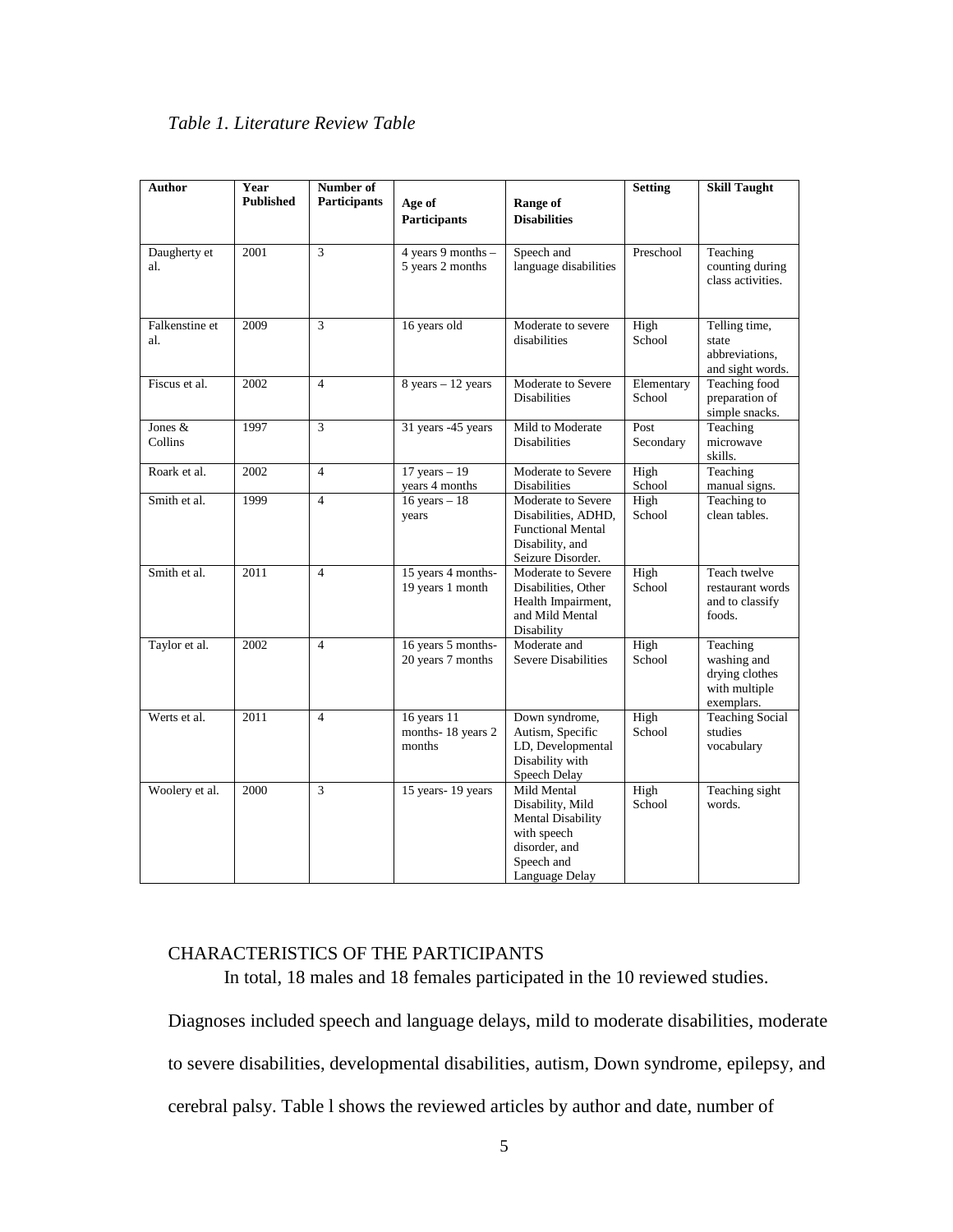participants in each study, age of participants, gender, diagnosis, and target information and nontarget information taught. The participants ranged in age from 4 years, 9 months to 45 years old.

Daugherty et al. (2001) taught three preschoolers with speech delays counting while embedding colors. Only one study, Fiscus et al. (2002), included students in the elementary school range. These students were intermediate elementary school students ranging in age from 8-12 years with moderate to severe disabilities. These students were learning food preparation skills. All of the remaining eight studies focused on teaching secondary and post secondary participants ranging in age from 15 years to 45 years of age. In the Wolery, Schuster, and Collins (2000) study, the three students were labeled as having mild to moderate disabilities and ranged in age from 15-19 years. The remaining seven studies focused on secondary students, all labeled as having moderate and severe disabilities.

All articles reviewed used only students with diagnosed disabilities or speech delays. It was not noted and no evidence was provided to show that nondisabled, same age peers were included in any of the teaching or generalization process.

#### <span id="page-14-0"></span>ENVIRONMENTAL CHARACTERISTICS

All of the studies took place within the classroom setting, most often the resource classroom. All probe sessions were conducted in a one-on-one setting; most trials were one-on-one or in a small group setting inside the resource room. In the study by Jones and Collins (1997), the instructors taught the skill inside the classroom, and, for generalization data, the skills were performed in the participants' homes. In the study by Roark et al. (2002), all generalization trials to locate items were completed while on community-based instruction at a convenience store. In the study by Smith et al. (1999),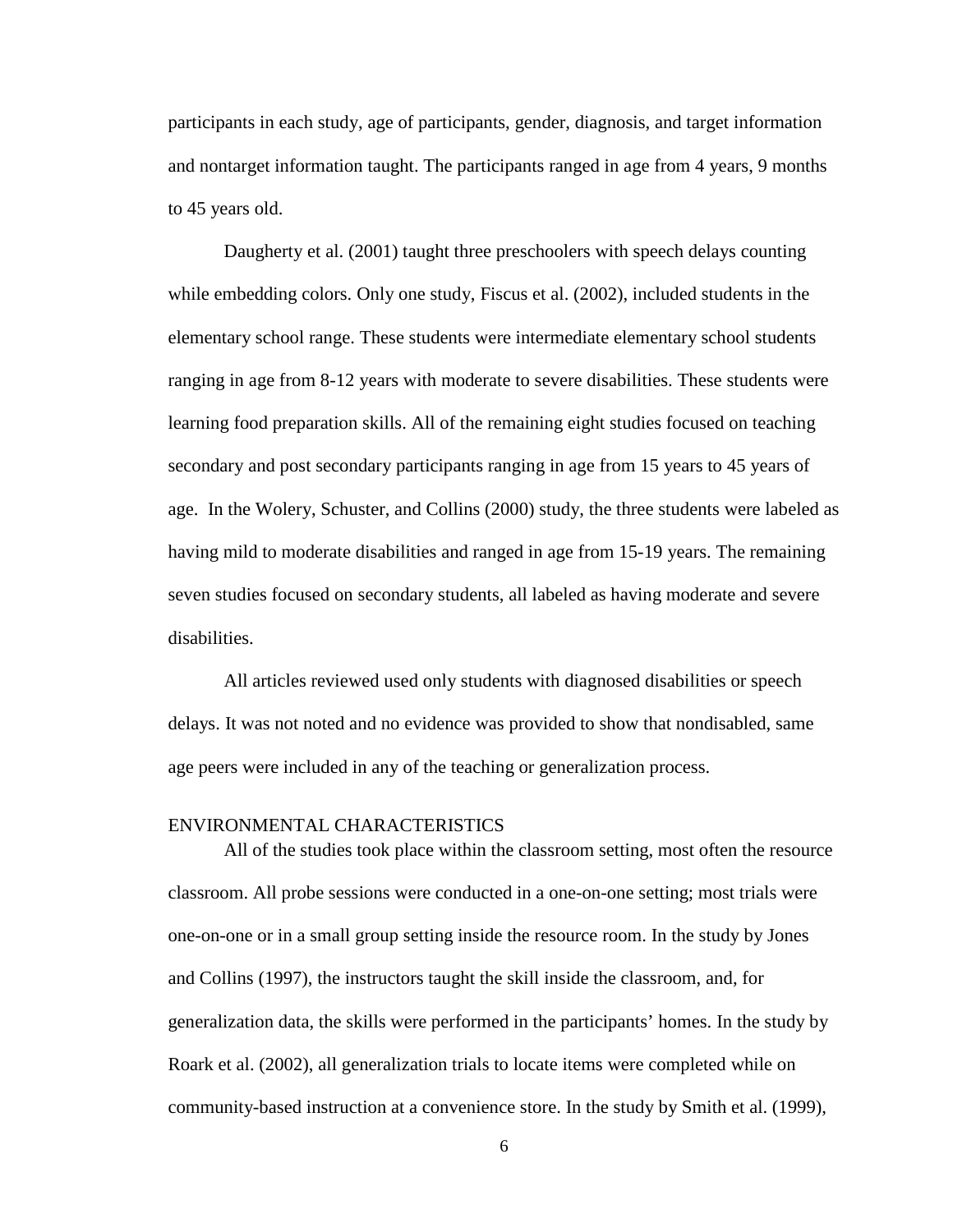students cleaned tables in the classroom, cafeteria of the school, and teachers' lounge, as well as at a local church in the community. While teaching students to do laundry in the study by Taylor et al. (2002), students used the family consumer sciences room during teaching and then they used two local Laundromats to provide generalization skills to students with moderate and severe disabilities.

#### <span id="page-15-0"></span>CHARACTERISTICS OF INTERVENTIONS

The reviewed studies used a variety of materials, which were presented, in a variety of ways. While teaching food preparation and microwave skills (Fiscus et al., 2002; Jones & Collins, 1997), real food items and materials, such as silverware, microwaves, plates, and cups, were used. In the studies by Smith et al. (1999) and Taylor et al. (2002), students used tables, washcloths, washing machines, coins, detergent, and cleaning materials to complete the skills being taught. In other studies, materials such as flashcards and basic classroom items were used. It was noted that the skills that were taught with actual objects were also the skills that were generalized into the community or real world setting (homes, local Laundromat).

There is evidence that students learn nontarget information through the teaching of both chained tasks and discrete skills (Falkenstine et al, 2009). As shown in the Fiscus et al. (2002) study on teaching elementary aged students how to prepare food items, chained tasks were used to teach the skills. A task analysis of each skill being taught was created to ensure that the students were learning all of the needed steps. The nontarget information in this study was teaching kitchen utensils and words written on cards. The nontarget information was presented two times in the training sessions. The results of the study showed that 3 of the 4 students met criterion and learned the target information, and all students learned a portion of the nontarget information.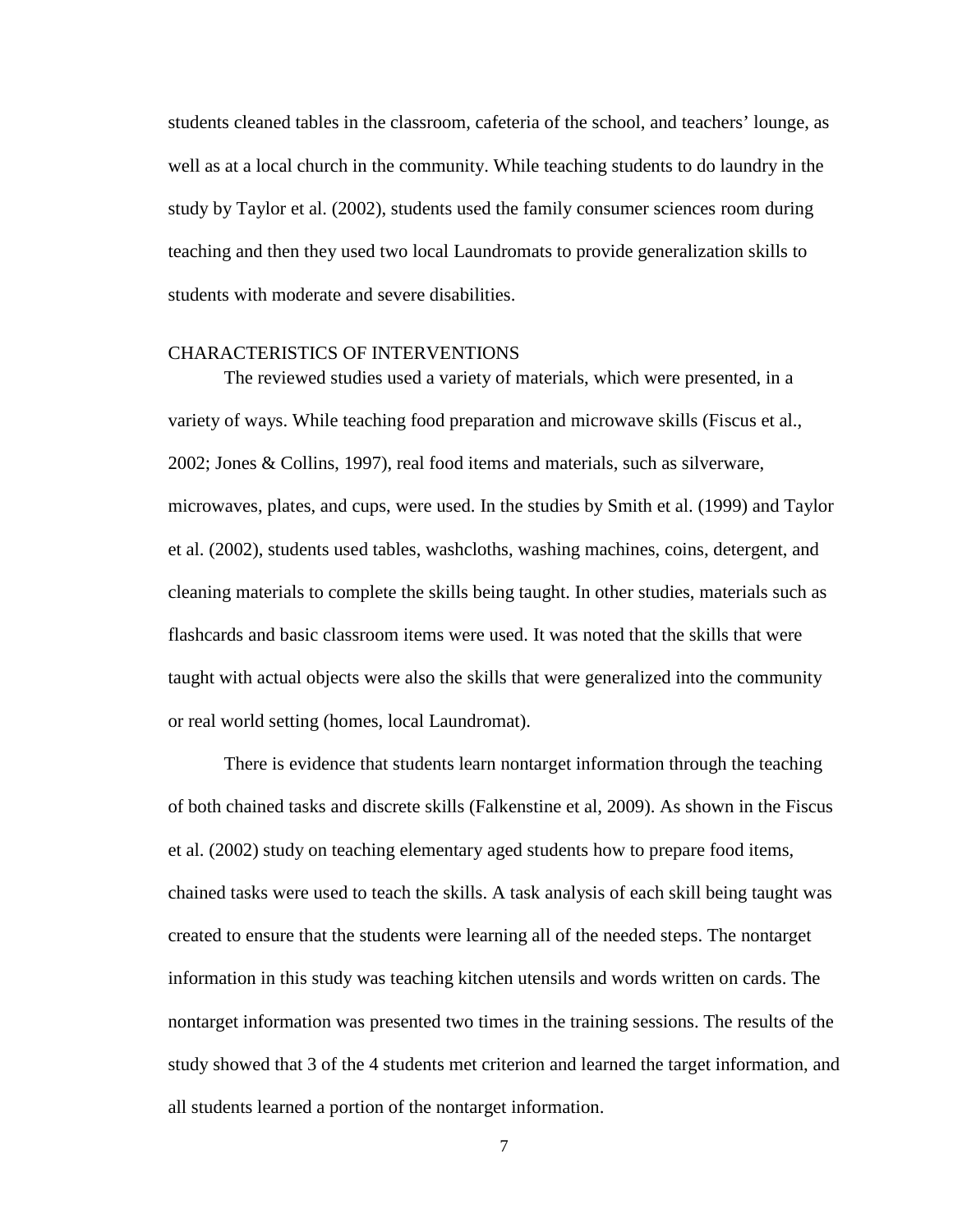Discrete trial training was used in the study by Roark et al. (2002) that focused on teaching students to identify foods while including manual signing as nontarget information. Four secondary students were taught to identify packaged food using a constant time delay procedure. The nontarget information being presented was the manual sign of the item. Results show that 3 out of 4 students were able to learn the packaged food items. Furthermore, they were all able to learn some of the manual signs that had been presented as nontarget information.

#### <span id="page-16-0"></span>RESEARCH DESIGNS

All of the articles used a multiple probe design across the behaviors or content being taught as well as being replicated across the participants was used to determine the effectiveness of using CTD to teach shapes and nontarget information in praise statements. Each study started with one child learning the material, and, as each child mastered the material being taught, another child would be brought into the baseline and instruction phases of the study.

#### <span id="page-16-1"></span>SUMMARY OF LITERATURE REVIEW

Providing individuals with disabilities with target and nontarget information is an important aspect of teaching. Including nontarget information, while teaching skills that are focused on each individual student's Individualized Education Plan, creates opportunities to learn more information without extending group or one-on-one sessions. As shown in the studies reviewed, CTD, system of least prompts, and simultaneous prompting were all affective in increasing student knowledge with instructive feedback and nontarget information.

The studies provide evidence that including nontarget information during instruction with students across a wide variety of disabilities was effective. From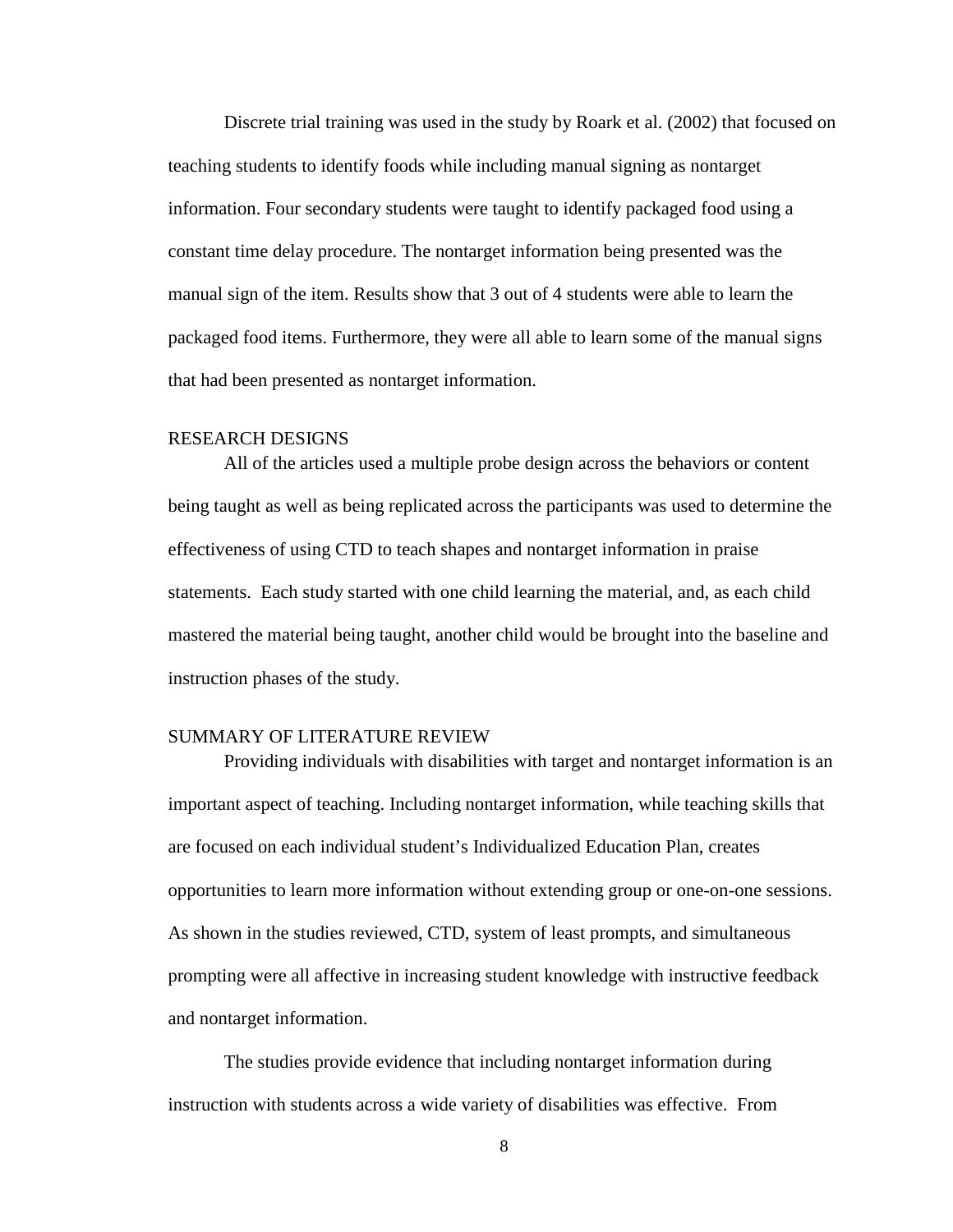teaching students with only speech delays, as shown by Daugherty et al. (2001), to teaching students with moderate to severe disabilities, as shown by Werts et al. (2011), including nontarget information has proven to be an effective way to supplement teaching trials. Students in the general education setting could also benefit from the inclusion of nontarget information that is related and unrelated to subject lessons.

Functional skills, such as using a microwave, cleaning tables, and washing and drying clothes, were all target information taught in some of the reviewed studies. Academic skills, such as recognizing sight word, counting objects, telling time, using manual signing, and classifying food items, were also taught. This proves that both functional and academic skills can be taught and that nontarget information in the trials is useful in teaching a variety of information.

While the studies used in this literature review focused on participants from 4 years old to 45 years old, 8 of the 10 studies focused on individuals attending or exiting secondary school or post secondary educational settings. Since we know that adding nontarget information to skills being taught, possibly by including incidental information in the form of praise, can be effective, it would be beneficial for future research to take place in the elementary setting. By doing so, we could document that including nontarget information with younger individuals with disabilities increases learning opportunities just as it does with older students. Younger students could be learning and acquiring twice as much information with little extra planning or by adding little to no time to the lesson.

Teaching sight words, telling time, and using manual signs are important. Over the past 30 years, research has supported the increase of nontarget information in the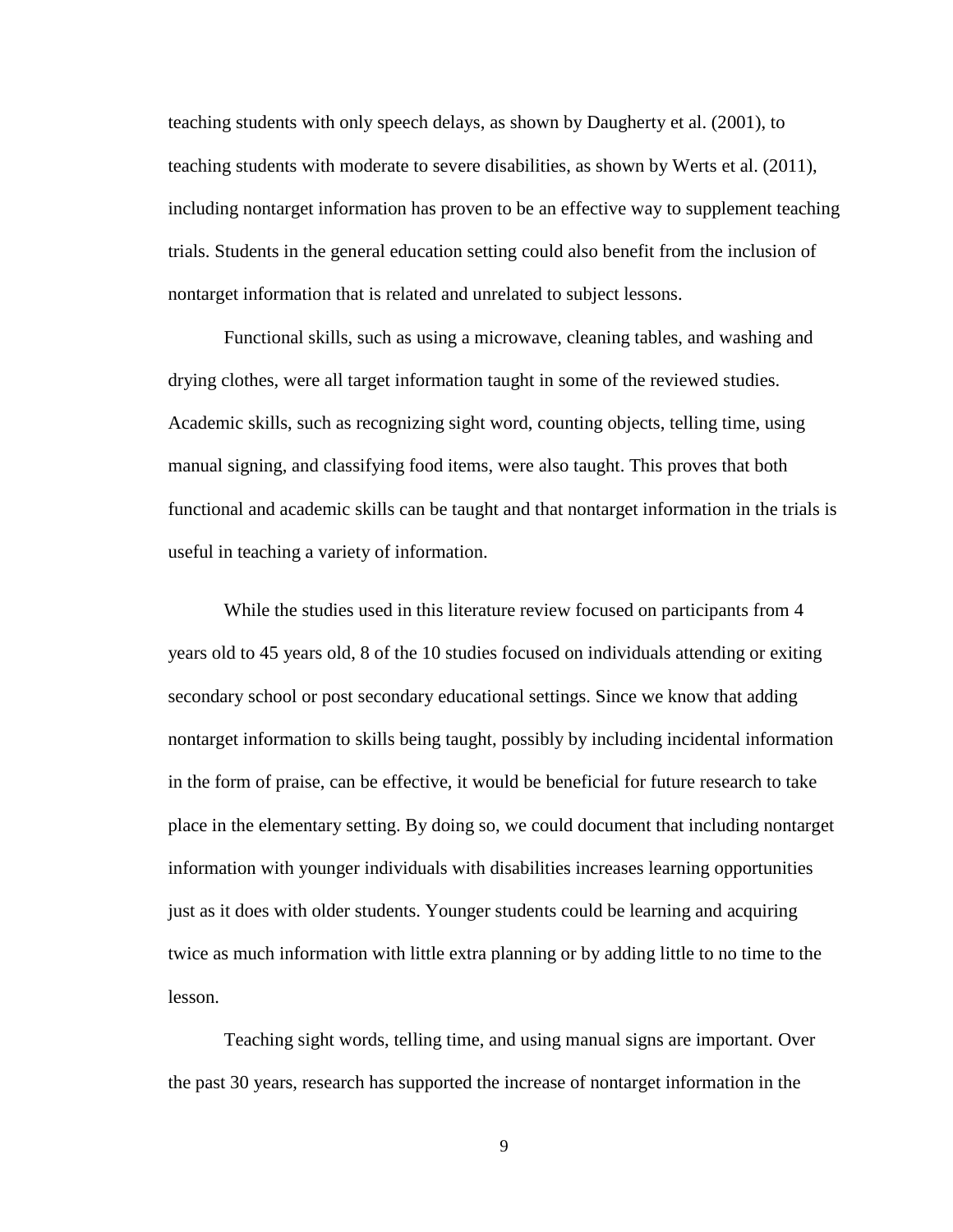areas listed above; yet no studies to date have been done on teaching shapes to students with moderate to severe disabilities including nontarget information. Conducting a study with the shape presented as target information and the spelling of the shape word and descriptive statements about the shape presented as nontarget information would add to the existing research.

#### <span id="page-18-0"></span>RESEARCH QUESTIONS

There are many areas in which the literature base can be increased on nontarget information. Using the information reviewed from the articles, this study used shape identification as the target skill and four nontarget pieces of information in the form of (a) shape word identification (b) spelling of shape words, (c) number of sides and (d) number of angles of shape. Nontarget information can be easy to include and can be effective when used in a variety of places during each trial.

This study answered the following research questions:

- 1. Will the CTD procedure be an effective strategy to teach shapes to elementary students with moderate to severe disabilities?
- 2. When shown multiple exemplars of shapes using real world pictures, will the student be able to identify when shown a novel exemplar?
- 3. Will students acquire four pieces of nontarget information presented as instructive feedback: (a) shape word recognition, (b) spelling of shape words, (c) the number of sides of each shape, and (d) the number of angles of each shape?

This study not only taught students the identification of shapes, but it also taught nontarget information in the form of instructional feedback. Instructional feedback includes nontarget information such as word identification, spelling of shape, number of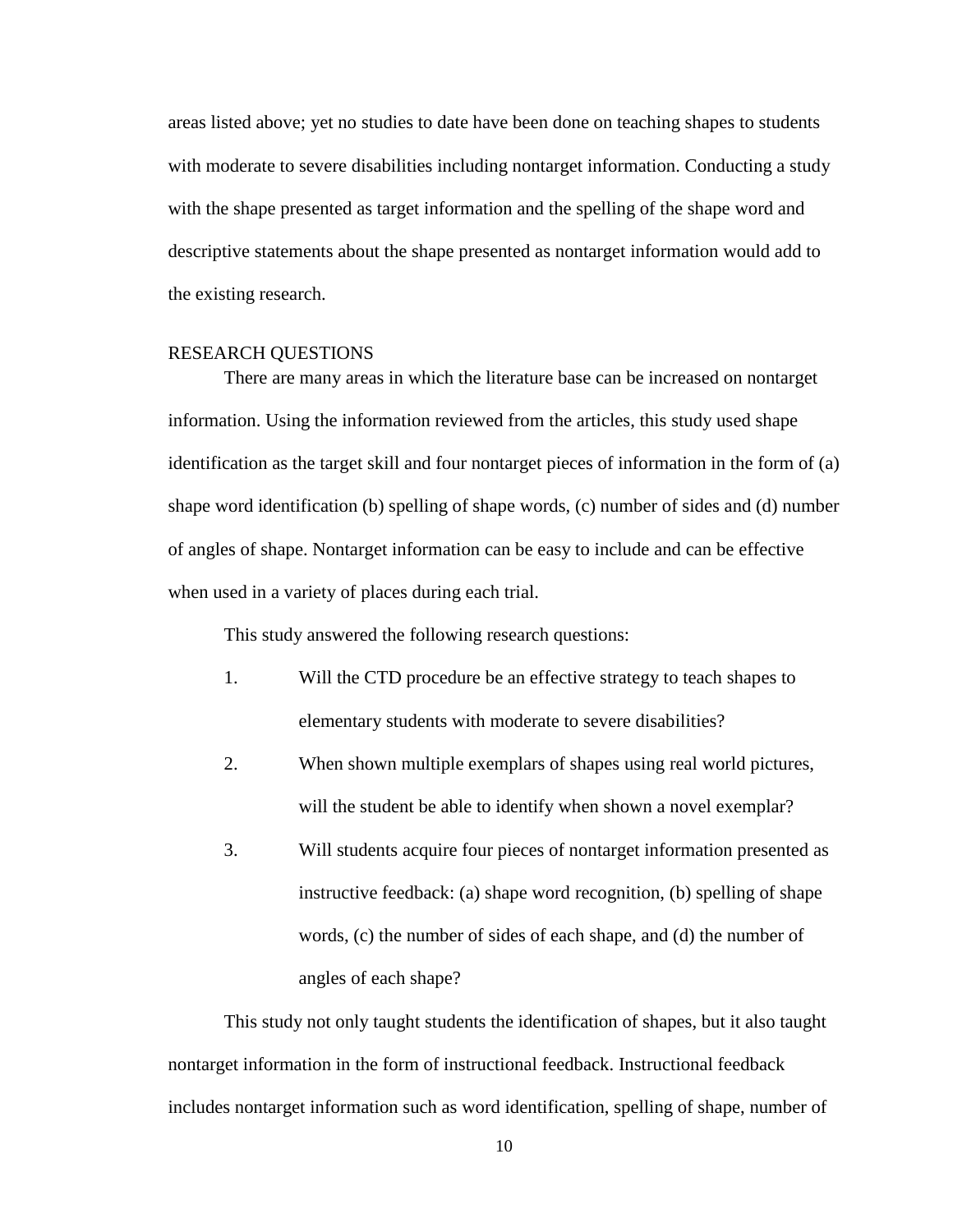sides, number of angles. Students were then able to recognize shapes, read and spell shape words, and locate the shapes when presented with a novel card.

#### <span id="page-19-0"></span>SECTION 2: METHOD

#### <span id="page-19-1"></span>PARTICIPANTS

Five participants with moderate disabilities participated in this study. (See consent and assent forms in Appendix A.) Each participant had a history of using CTD procedures and could wait for task directions to be presented. All of the participants had adequate vision, hearing, and motor abilities. Each of the participants exhibited some expressive language difficulties; therefore, manual signing or communication devices were needed to respond.

The first participant in this study was GL. She was an 11 year, 3 month old female diagnosed as having a Functional Mental Disability (the Kentucky label for students with moderate and severe intellectual disabilities). GL was in the fifth grade. She attended the general education class during science, social studies, and elective classes, while she received math, reading, writing, and self help skill instruction in the resource room. GL attended speech twice per week for a total of 1 hr. GL was able to read over 250 sight words and phrases from the Edmark reading program; however, she was unable to generalize those into other settings. She was able to read or identify basic colors, school related words, schedule words, and numbers. In math, she was able to do double-digit addition with regrouping with the use of a number line. She was learning to count money, identify and create basic fractions, tell time to the half hour, and identify angles and higher-level shapes. In writing, GL was currently learning to write and spell her full name, address, social security number, date of birth, and phone number. GL's strengths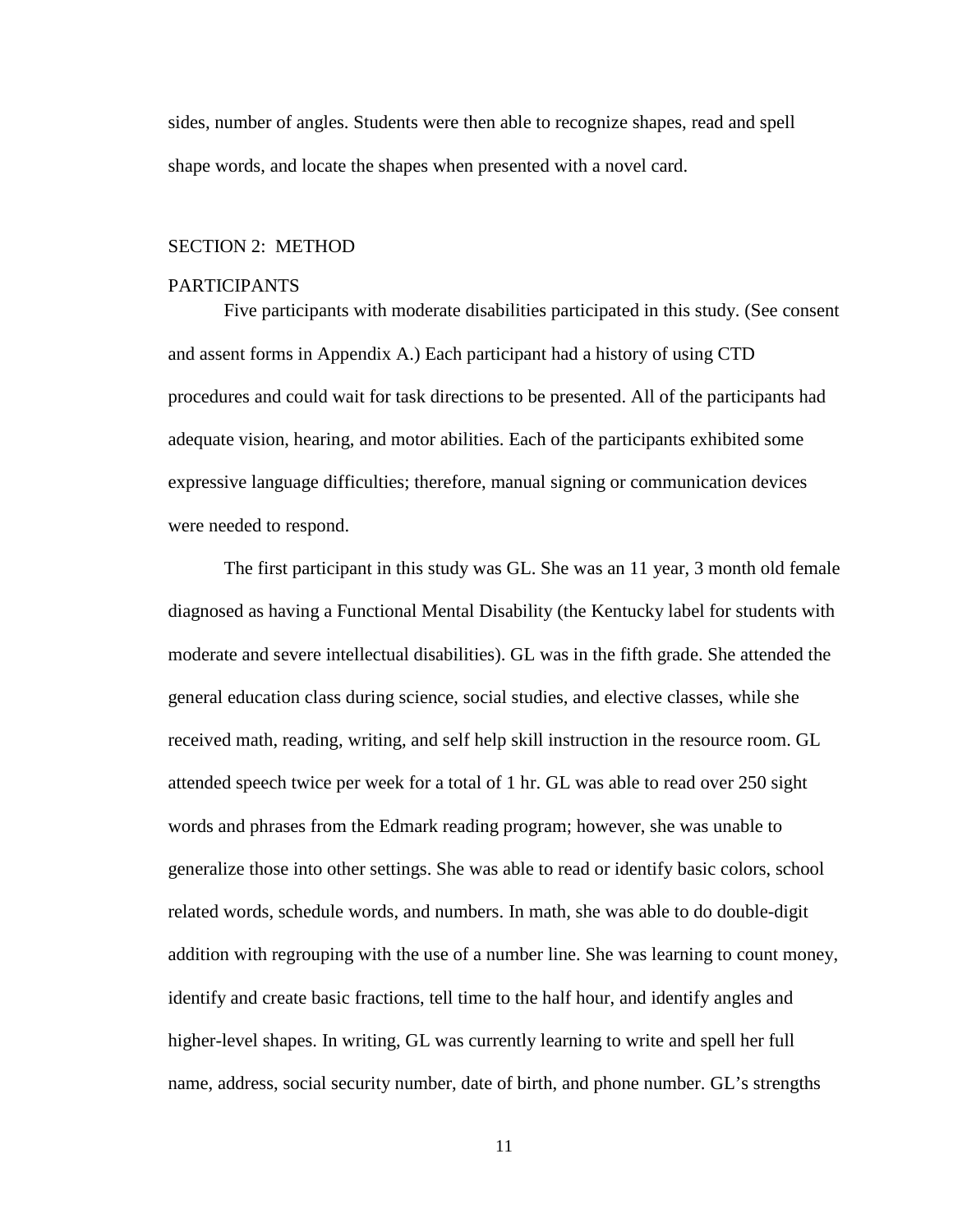included organizing materials, reading, following directions, and assisting others. Her weaknesses included group participation in non-preferred groups, following group instructions in the general education classroom, and completing tasks independently in the general education classroom.

The second participant was IP. He was a 12 year, 2 month old male diagnosed with a moderate mental disability as well as Down syndrome. IP was in the fifth grade. He attended the general education class during science, social studies, and elective classes, while he received math, reading, writing and self help skills in the resource room. IP attended speech twice per week for a total of 90 min, occupational therapy once per week for 30 min, and physical therapy once per week for 30 min. IP was able to read approximately 70 sight words using the Edmark reading program, but was not able to generalize them to other settings. He was able to read color words. He used picturesupported text to assist in reading group and during daily activities. In math, IP was able to identify numbers to 20, use one to one correspondence up to 8, identify penny and nickel, match pattern blocks, and count by 10s to 100. He was unable to tell time, use a number line independently, or identify higher-level shapes. In writing, he was working on writing his first and last name legibly and with the correct order and spelling. He was also working on number formation. IP's strengths included the desire to want to learn, attentiveness, ability to listen and wait for others to respond during group, reading using picture prompts, and organization of materials and schedule. IP's weaknesses include distractibility, completion of work independently, ability to follow rules when presented by unfamiliar individuals, patterns, spelling, and speech sound production. He was given choices or a communication device to respond to some questions.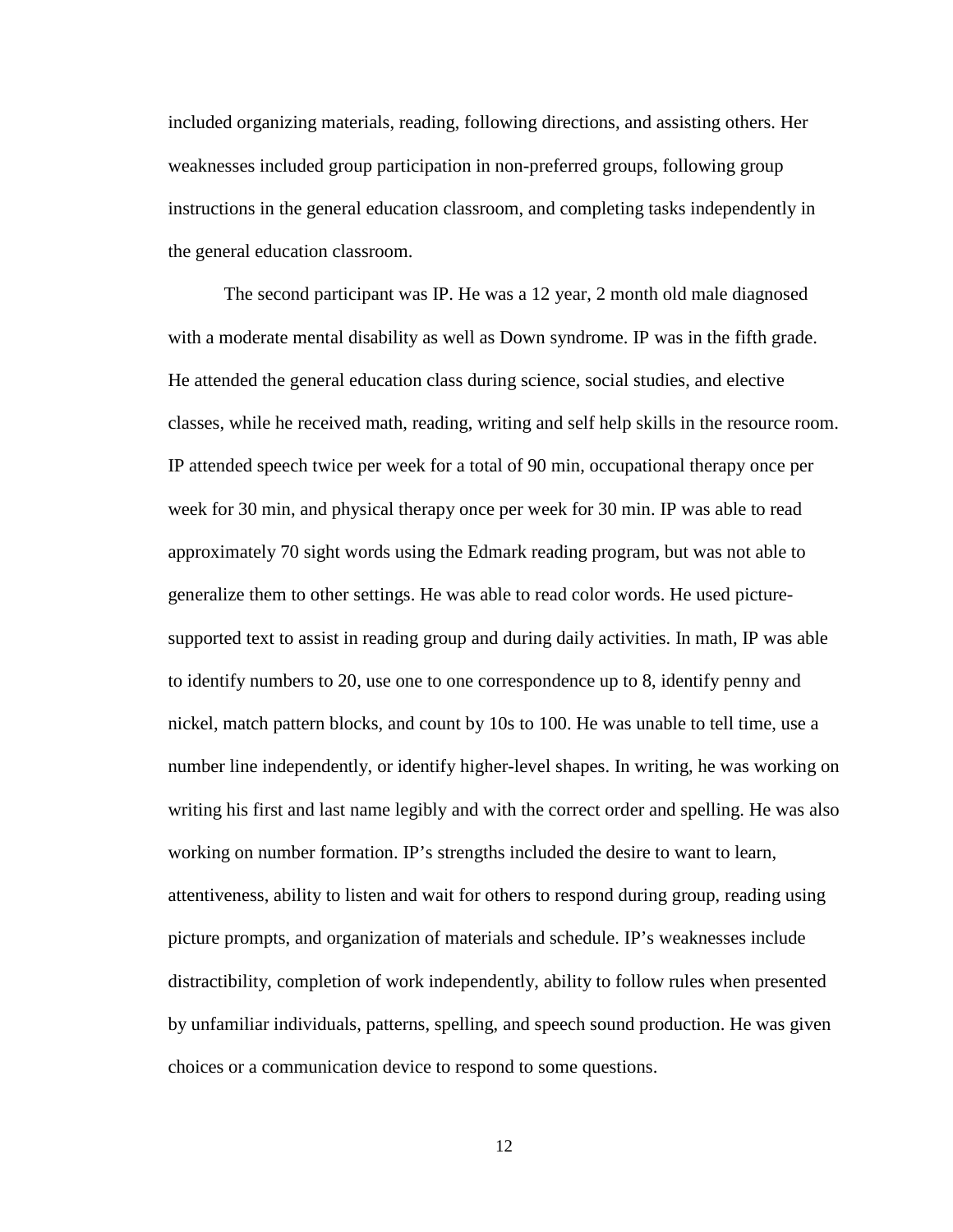The third participant was DD. He was a 9 year, 6 month old male diagnosed with a moderate mental disability. DD as in the fourth grade and was able to communicate verbally. He attended science and electives within the general education classroom. DD received writing, math, reading, self help skills, functional skills, and social skills instruction in the resource room. DD went to Speech Therapy two times per week for a total of 60 min, occupational therapy once per week for 30 min, and physical therapy once per week for 30 min. DD was able to read over 100 sight words and some short phrases. He could read and identify pictures that represented what he had read. DD was able to use a mouse to navigate on basic websites and to type his name. In math, DD was working on recognizing coin values, counting by 10s, and using a number line. He was able to tell time to the hour and half hour, identify some basic level shapes, and count money and objects. In writing, DD used the computer to type his name, birthday, and address. He was able to use writing materials to produce legible words, letters, and numbers when given a model. DD's strengths included reading with picture supports, following directions, completing independent work, and making a choice. DD's weaknesses included self-help skills such as putting on clothing, retention of facts and materials, comprehension of reading materials, and completion of homework.

HS was a 9 year, 2 month old male diagnosed with autism. HS was in the third grade. HS attended morning routine, science, social studies, and elective classes in the general education setting. HS received math, reading, writing, social stories, and self help skills in the resource room. HS had occupational therapy once per week for 30 min, music therapy once per week for 30 min, physical therapy once per week for 30 min, and speech therapy twice per week for a total of 60 min. He also received services outside of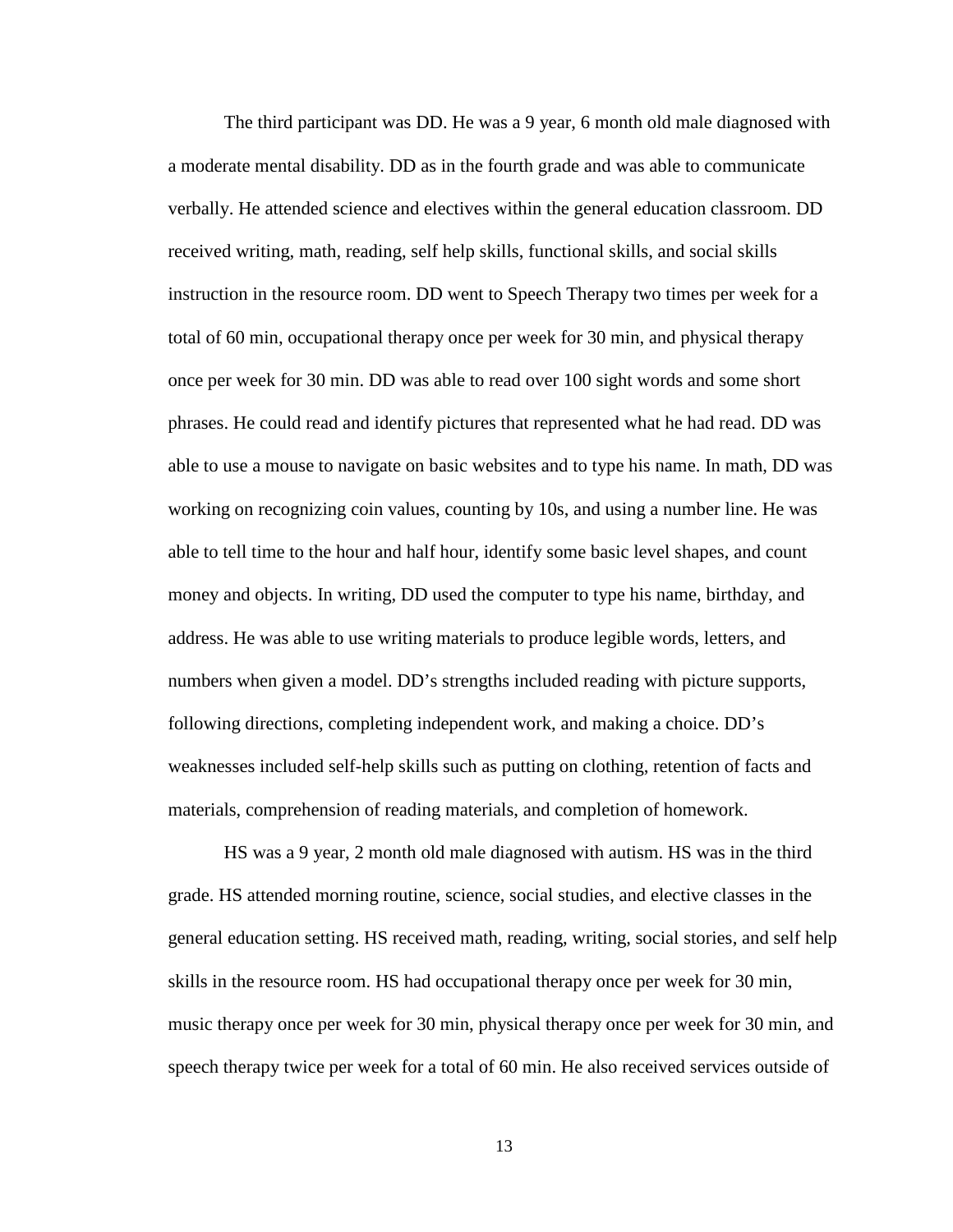school and attended social groups outside of school. HS was able to read most any word list presented to him; however, he was working on reading short passages and answering basic comprehension questions, such as, "Who was the passage about?" or "What happened in the passage?" HS was able to write his personal information, including his birthday, name, and home address. In math, he was able to identify basic shapes, tell time to the hour, and use the next dollar strategy. HS's strengths included reading single words, sequencing events, following a schedule, and eating independently. HS's weaknesses included acting out when non-preferred activities were presented, screaming while transitioning, throwing materials, and following directions without multiple reminders.

The fifth student was GH. GH was an 11 year, 10 month old male labeled as having a mild to moderate disability. GH was in the fifth grade and was able to communicate verbally. He attended science, lunch, recess, and electives within the general education classroom. GH received writing, math, reading, self help skills, functional skills, and social skills in the resource room. GH went to Speech Therapy three times per week for a total of 90 min and occupational therapy once per week for 30 min. GH was able to read over 150 sight words and some short phrases. He read best when pictures that represented what he had read were presented and used for comprehension. In math, GH sas working on coin value, place value, basic math facts, and number line use. He was able to tell time to the hour and half hour, identify some basic level shapes, and count money or objects. In writing, GH was able to write his name, birthday, and address. He was able to use writing materials to produce legible words, letters, and numbers when given a model. GH's strengths included reading with picture supports, following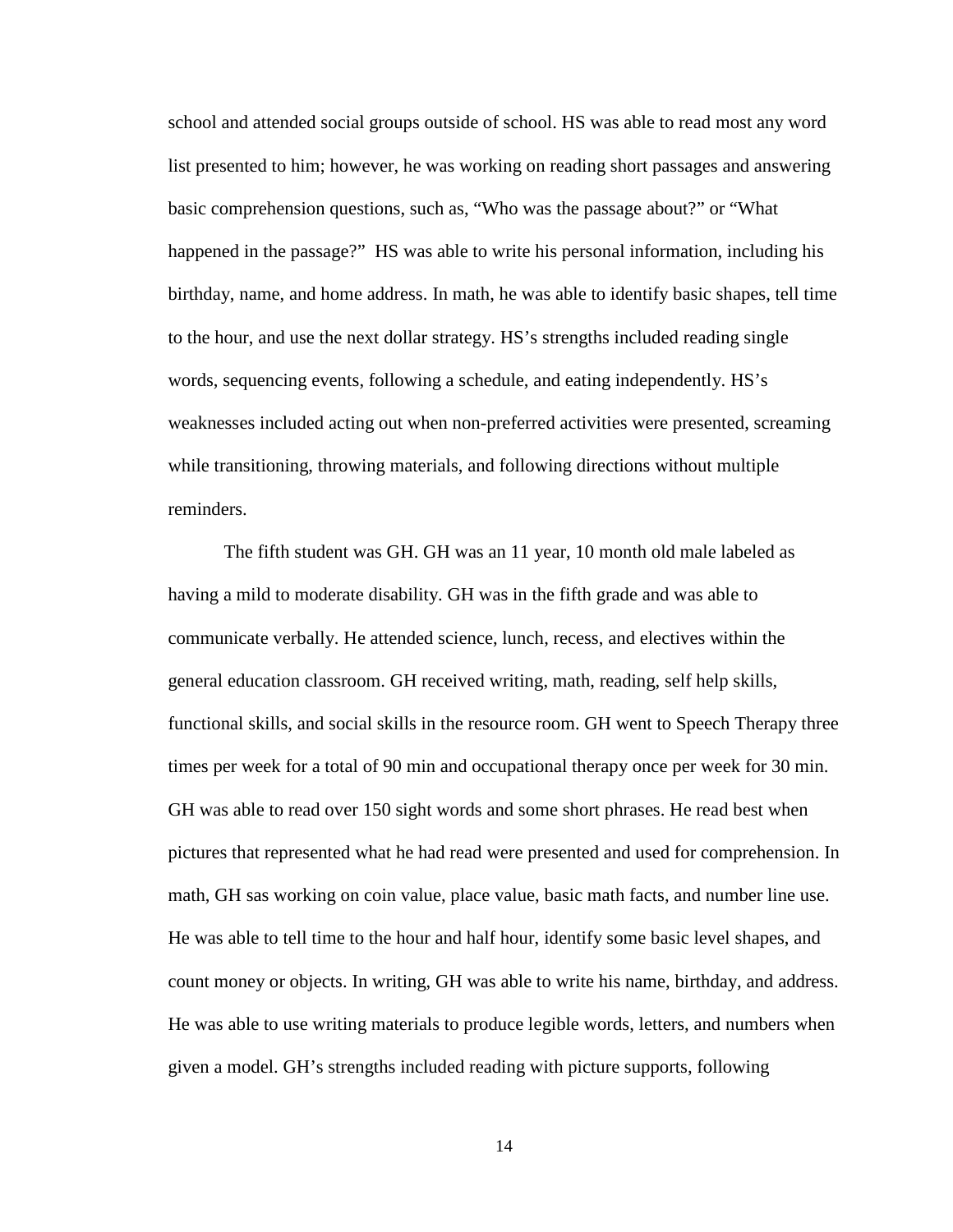directions, completing independent work, and doing classroom jobs. GH's weaknesses included self help skills such as putting on clothing, retention of facts and materials, and comprehension of reading materials, as well as social skill deficits and problem behaviors when learning in a group setting or with grade level peers.

#### <span id="page-23-0"></span>SETTING AND MATERIALS

The study took place in the intermediate special education classroom in a rural elementary school in Kentucky. The special education teacher implemented the program in a one-on-one setting with each student daily. All sessions took place at a rectangular table at the front of the classroom. The table faced a cabinet, and all other students and staff were working in other areas of the room to minimize distractions. Materials used during each session included 4 x 6 inch white index cards with a real world image on the front and 36 pt black font word typed on the back. For each of the three shapes being taught to each student, there were three different shape cards with different pictures for generalization. During instruction, the following shapes and pictures were used: (a) Octagon - poker table, Ultimate Fighting Championship ring, and stop sign; (b) Pentagon - bird house, pot holder, and soccer ball; (c) Hexagon - tool, quilt, and honeycomb; (d) Triangle - pizza, recycle symbol, and yield symbol; (e) Oval - race track, diamond, and egg; (f) Square - oven, handicap sign, and computer screen. The following shapes and pictures were used as novel shapes: (a) Octagon - clock, (b) Pentagon - military building headquarters, (c) Hexagon - clock, (d) Triangle - slip and fall sign, (e) Oval - platter, (f) Square - table. Sessions occurred in the mornings between 9-10 a.m., and the afternoon sessions occurred between 2-2:30 p.m.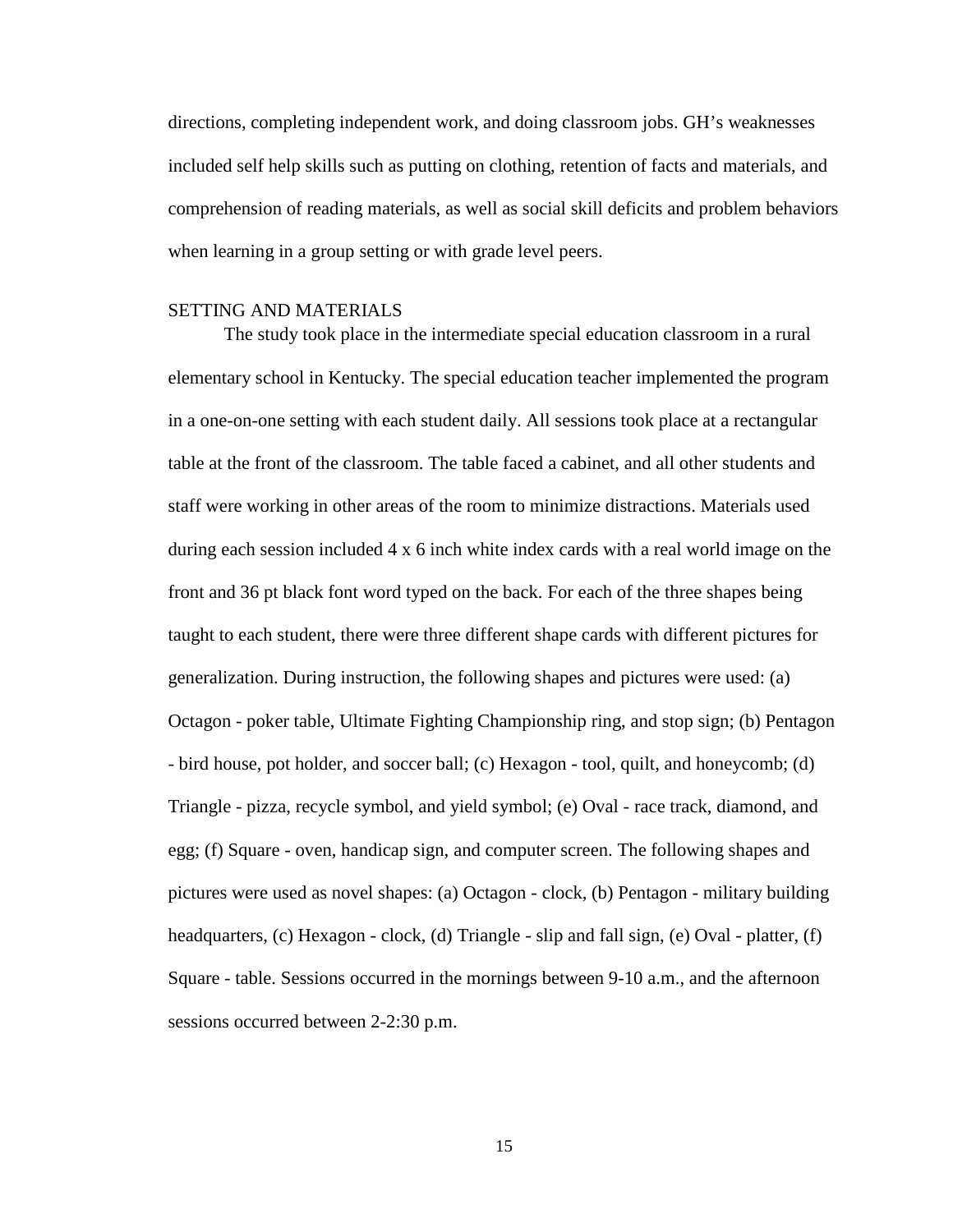#### <span id="page-24-0"></span>DATA COLLECTION AND EXPERIMENTAL PROCEDURES

Sessions consisted of one-on-one learning opportunities using CTD procedures. Each day, the student in the current tier of learning took part in two sessions of learning the three target shapes assigned to that student, based on probe data. All sessions consisted of nine opportunities for the student to respond (three trials per shape). Students had five possible responses to be recorded: (a) no response, (b) correct before the prompt, (c) incorrect before the prompt, (d) correct after the prompt, and (e) incorrect after the prompt. The nine trials were based on three opportunities for each of the three shapes targeted. Students took part in shapes group each day with a minimum of one session (nine trials) and a maximum of two sessions (18 trials) per day. Sessions occurred between 9-10 a.m. and 2-2:30 p.m. in the special education classroom. Each session lasted no longer than 10 min total.

In the baseline probe sessions, each student was shown a total of nine shape cards. When presented with the shape card and given the task direction, "What shape?" participants were given 3 s to respond before the next task direction was given, and nontarget information was included while showing the shape word on the other side of the card. If the correct response was given before the prompt, the student received  $a + in$ the before column; if incorrect before the prompt, a – was given in the before column. Students were not corrected or praised for responses during the probe phase of learning. There were no opportunities for any responses after the prompt, as there were no prompts given during baseline. Each student was then asked to locate or spell the shape word associated with the picture shown. Response codes to spelling task direction were the same as for shape identification.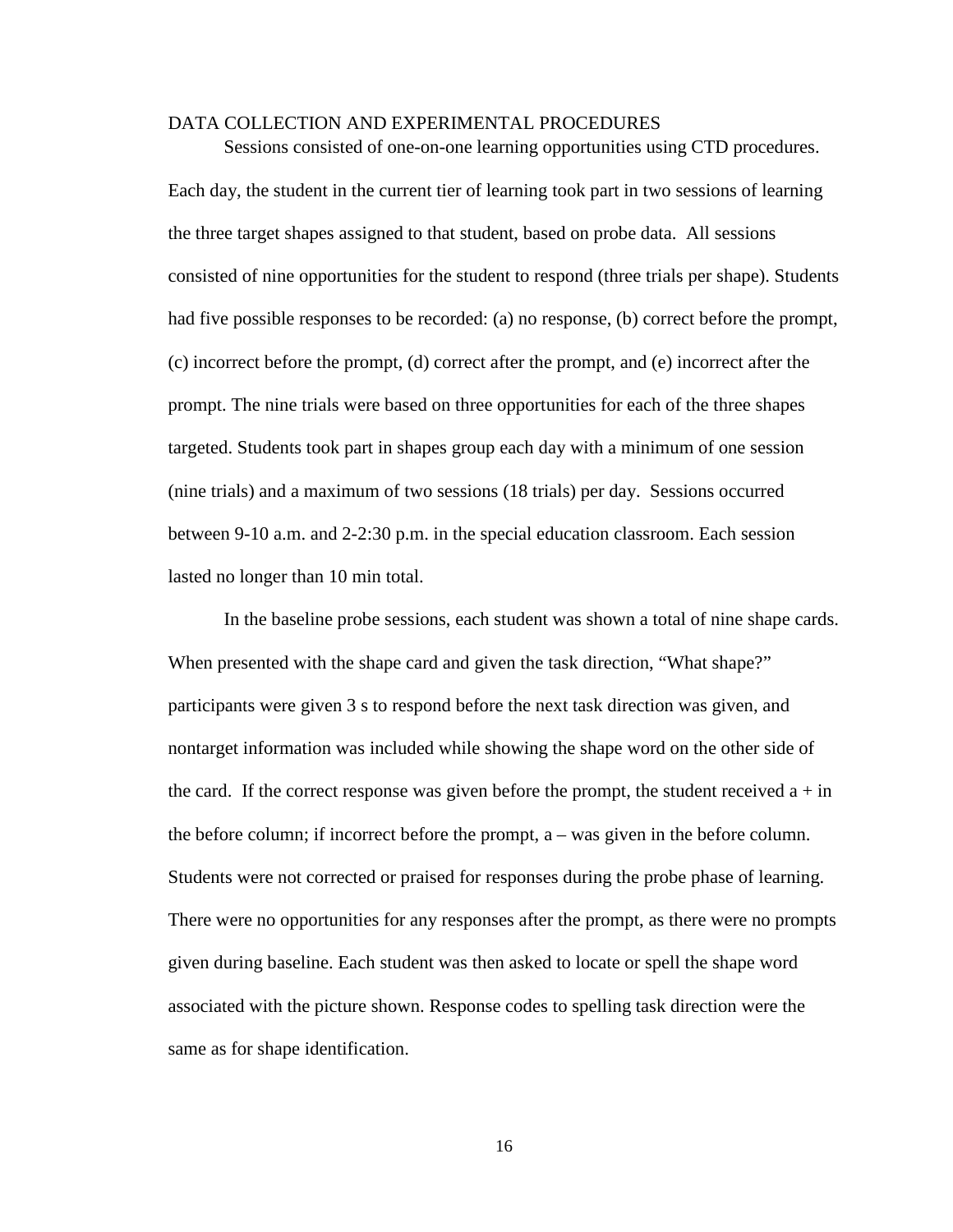The 0-s delay phase lasted for 2 days, totaling four sessions. Each session consisted of nine opportunities for the participant to respond. When presented with the shape word card, verbal spelling, and the task direction, "What shape?" participants were given 0 s to respond before the prompt was given. If the correct response was given, the student received  $a + in$  the after column; if incorrect after the prompt,  $a - was$  given in the after column. Students that did not respond received a – in the after column. Each trial followed this sequence: Students were shown the shape and given 0-s delay, then presented with a verbal response to the shape shown; the card was then flipped, and the shape word was presented with the spelling and sight word emphasized; the card was then flipped back over, and the shape was stated again along with the number of sides and angles the shape had.

During the 3-s delay phase, students saw the same cards and task direction as in the 0-s phase. Each session consisted of nine opportunities for the participant to respond. When presented with the shape word card, verbal spelling, and the task direction, "What shape?" participants were given 3 s to respond before the prompt was given. If the correct response was given, the student received  $a + in$  the before column; if incorrect before the prompt, a – was given in the before column. After the 3-s delay, a verbal prompt was given. Correct responses after the prompt were coded as  $a + in$  the after column; incorrect answers received a – in the after column. Students who did not respond before or after the prompt received a – in the after column. Students were shown nontarget information as real world pictures, word identification, numbers of angles and sides, and spelling presented as feedback in the form of praise after each trial. Trials continued with each student until three days at 100% accuracy was met. Students were shown the shape, given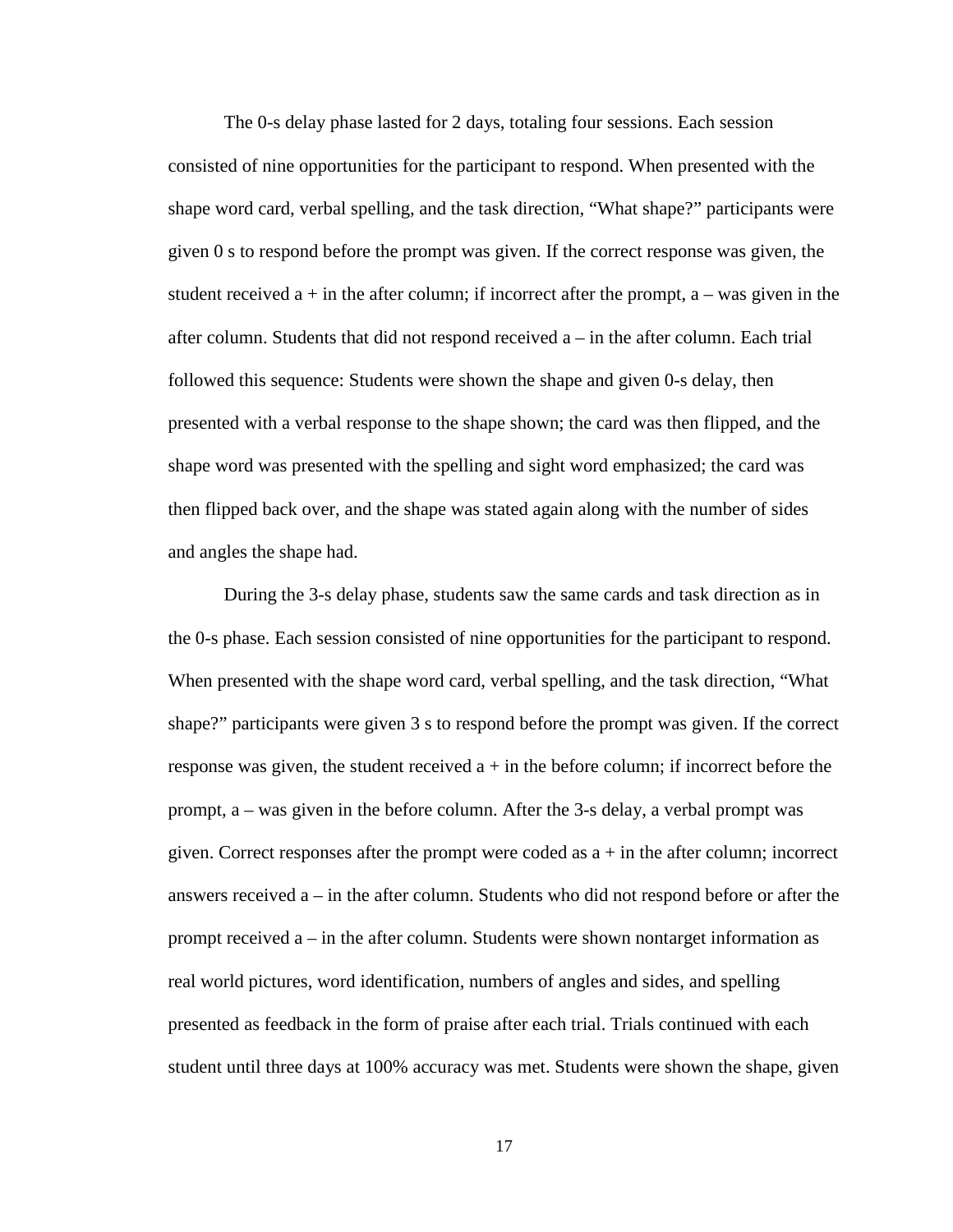a 3-s delay, and praised for correct responses with nontarget information presented for the shape shown; the card was flipped and the shape word was presented with the spelling and sight word emphasized; the card was flipped back over and the shape was stated again along with the number of sides and angles the shape had. If student errors before the prompt occurred, students were reminded to wait and the answer would be given to them, and then nontarget information was presented in the same way as for correct responses.

#### <span id="page-26-0"></span>MAINTENANCE PROCEDURES

Maintenance probes were conducted after each participant reached criterion on a set of shapes. Students were presented with all shapes used during instruction, asked the target information as well as presented with novel shapes that had never been taught. At the beginning of each session an attentional cue was given, followed by a task direction. The participants were given 3 seconds to respond to task directions just as they were in the instructional phase of learning. Correct responses resulted in praise and incorrect answers were corrected and the student was reminded to wait for the answer and praised for good attention.

#### <span id="page-26-1"></span>GENERALIZATION PROCEDURES

Generalization sessions were conducted during the maintenance probes through use of novel shapes. Students had the opportunity to show generalization skills at each probe session. Throughout the school there are several shapes that were shown to students as they were in different settings to reiterate the shapes being taught. Generalization sessions took place in the resource setting during probes as well as throughout the school during the instruction phase of learning.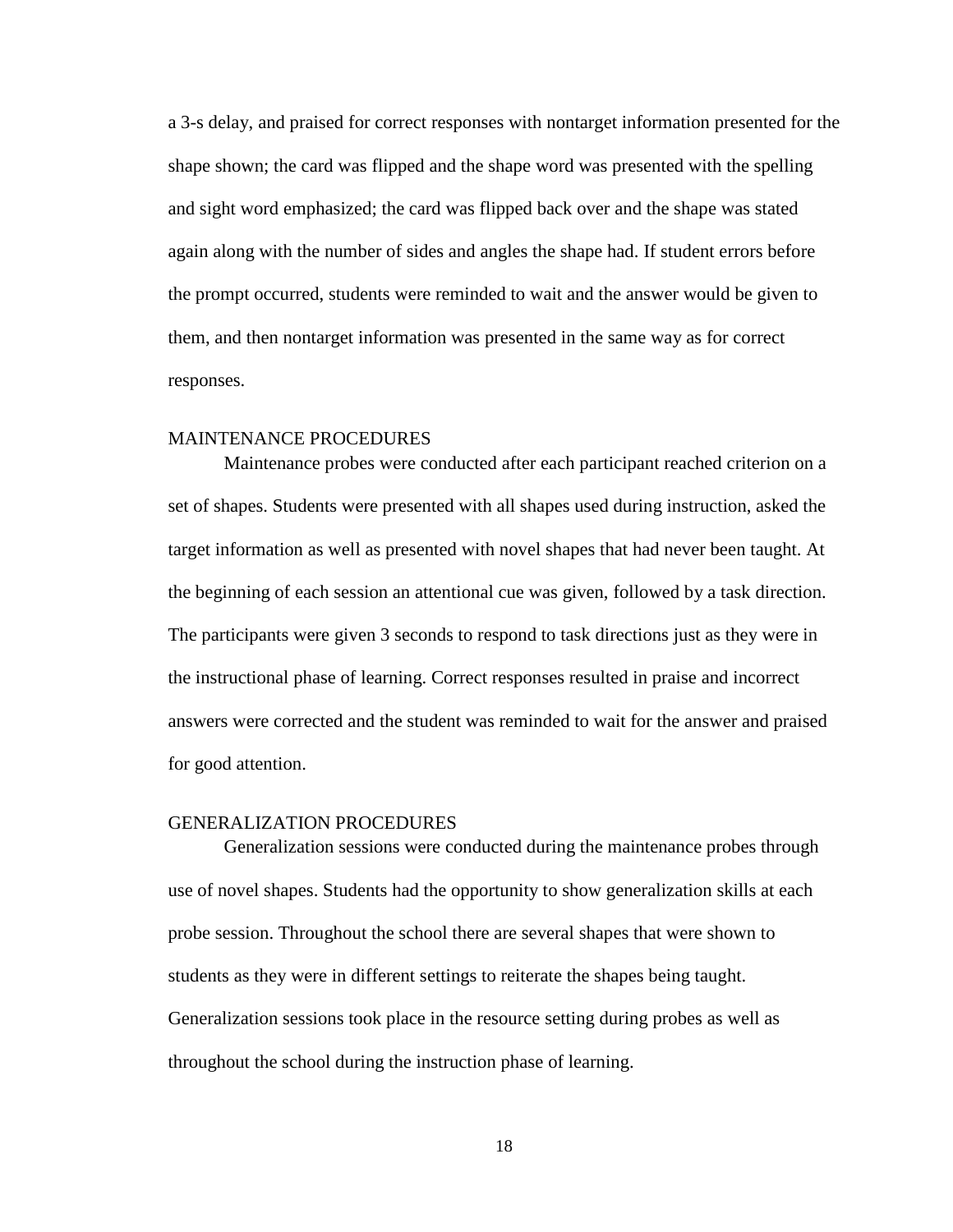#### <span id="page-27-0"></span>PROBES ON NONTARGET INFORMATION

Probes on nontarget information were completed in the same order and time delay as the 3s delay instructional phase procedures. Students were given an attentional cue to attend followed by a task direction to tell the desired nontarget information (spelling, word identification, number of angles, and number of sides.) Students were reinforced for correct responses. For incorrect responses, students were reminded to wait and then were presented with the correct response. Probe sessions took place before each student began the study and again once a student within his or her graph (GL, DD) (HS, IP, GH) met criterion.

#### <span id="page-27-1"></span>EXPERIMENTAL DESIGN

This study was completed using a multiple probe across students (Gast, 2010). Student progress on identification of shapes was measured during CTD procedures within a multiple probe design. This instructional data determined whether students could learn to identify three unknown shapes when shown multiple exemplars, as well as whether students could learn nontarget information when presented in the form of praise, on how to spell, identify the shape word, and give shape side and angles. Baseline data were collected for 3 days. The baseline data provided data that all students in the study could benefit from shape instruction. The intervention phase lasted for each student until the criterion of 100% of shape identification was met for 3 days. The time lagged presentation of instruction across 5 students within a multiple probe design established experimental control in that the students did not acquire the content until intervention took place.

The study followed this pattern: (a) screening of all students on a variety of shapes, (b) Probe One conducted on all students using the individual shapes selected after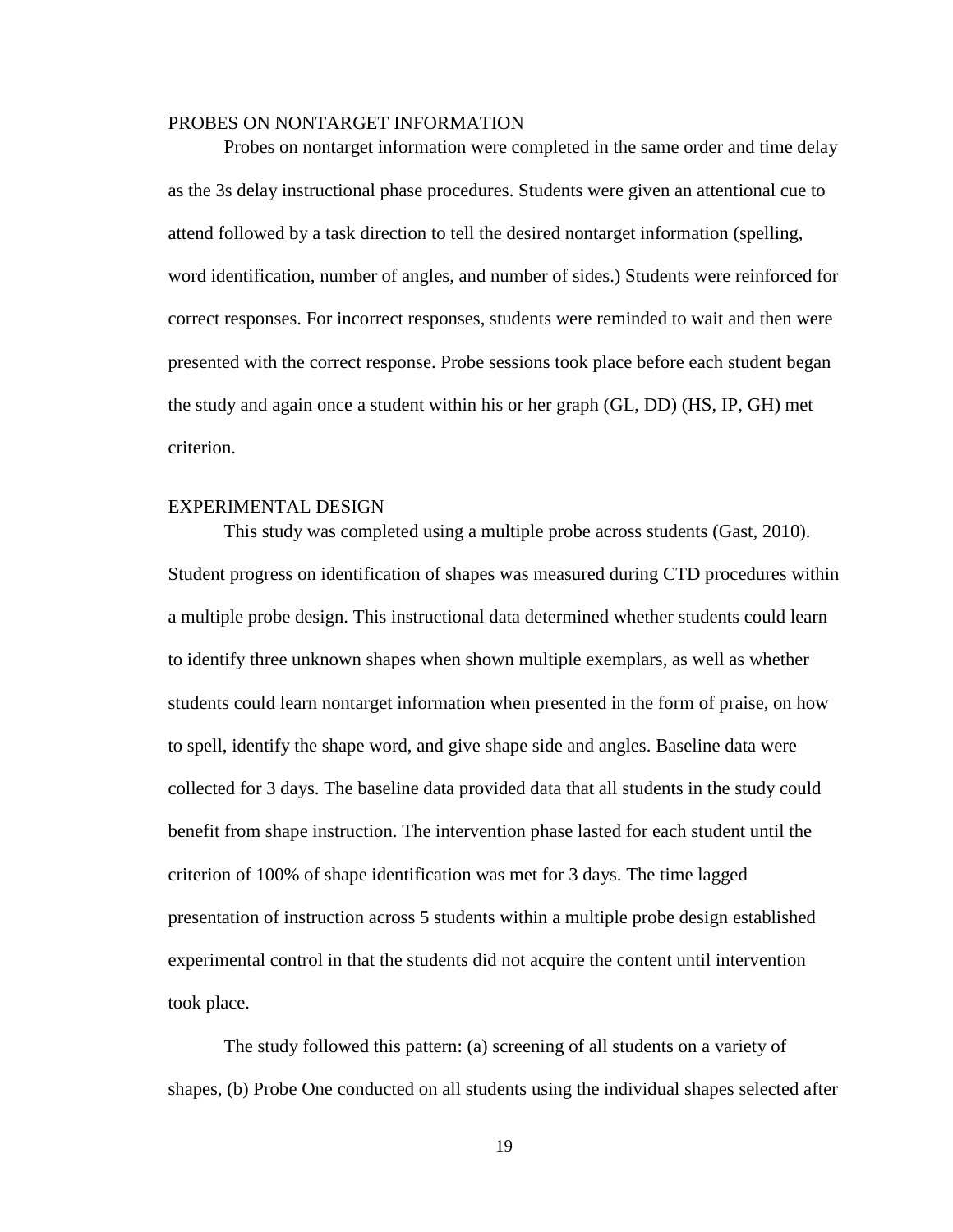the screening process, (b) intervention with GL and HS until criterion was met, (c) Probe Two conducted on all students again and GL and HS were introduced to the novel items and non target information, (d) IP and DD participated in intervention until criterion was met, (e) Probe Three conducted on all students again and GL, HS, IP, and DD were introduced to the novel items and non target information; (f) instruction with GH until criterion was met, and (g) final probe conducted on all students again with all students probed on the novel items and non target information. In this study, two students were started at the same time and then intervention was time lagged with the other students. Therefore, one graph shows two time-lagged tiers, and the other graph shows three timelagged tiers. Once each participant met criteria, a probe of all students was completed to assure learning of target and nontarget skills were being maintained.

#### <span id="page-28-0"></span>INTEROBSERVER AGREEMENT

Interobserver Agreement (IOA) data were collected during each condition across students for a minimum of 20% of sessions. SR, a classroom paraprofessional, sat across from the teacher for baseline, instruction, and novel item sessions. Data sheets to collect data are the same as the lead instructor and data are collected at the same time as the lead instructor. After each reliability session, the lead teacher and paraprofessional compared data points and calculated the IOA data using the point by point method. Reliability agreement was calculated by taking the total agreements and dividing it by the agreements plus disagreements times 100. Sample blank data sheets are attached in Appendix B.

Procedural fidelity measured the reliability of the independent variable. SR sat across from the lead teacher for 20% of the sessions across conditions and filled out a checklist on each step of the session being followed.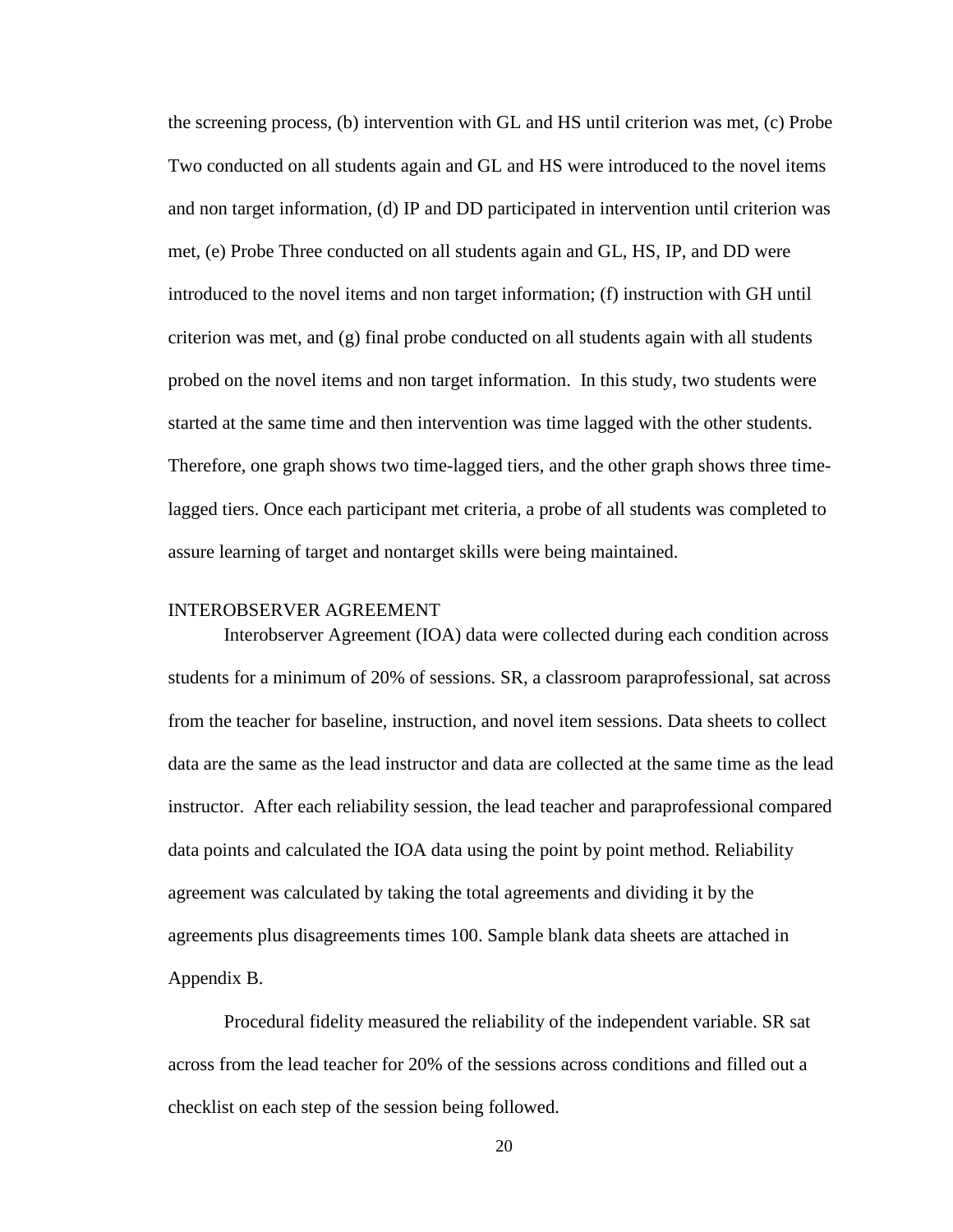Probe session data were collected across four sessions per student totaling 20 sessions. During the study there were a total of 35 probe sessions. Out of the 20 sessions there were 3 errors noted. I forgot to give praise to the student on 2 occasions and I forgot to mark a response during another session. 99.8% accuracy was documented as the procedural reliability across sessions observed. 57% of probe sessions were observed.

During probe sessions, inter observer agreement data were collected as well. Out of 57% of the sessions observed, 100% inter observer agreement was obtained. There were no errors between the observer and me on scoring student responses.

0s session data were collected across three sessions per student. During the study there were a total of 15 sessions during 0s delay procedures. Out of the 15 sessions total only 5 were observed. Out of the 33% of the sessions that procedural reliability was collected, there were no errors reported and 100% of the procedures were followed.

During 0s sessions, inter observer agreement data were collected as well. Out of 33% of the sessions observed, 100% inter observer agreement was obtained. There were no errors between the observer and me on scoring student responses.

3s session data were collected across 11 sessions for GL, 9 sessions for HS, 9 sessions for DD, 9 sessions for IP and 17 sessions for GH. The total amount of 3s sessions was 54 sessions. Out of the 54 sessions procedural reliability was collected on 15 different observations across students. 28% of the sessions were observed and data were collected with 100% accuracy across all sessions.

During 3s sessions, inter observer agreement data were collected as well. Out of 28% of the sessions observed, 100% inter observer agreement was obtained. There were no errors between the observer and me on scoring student responses.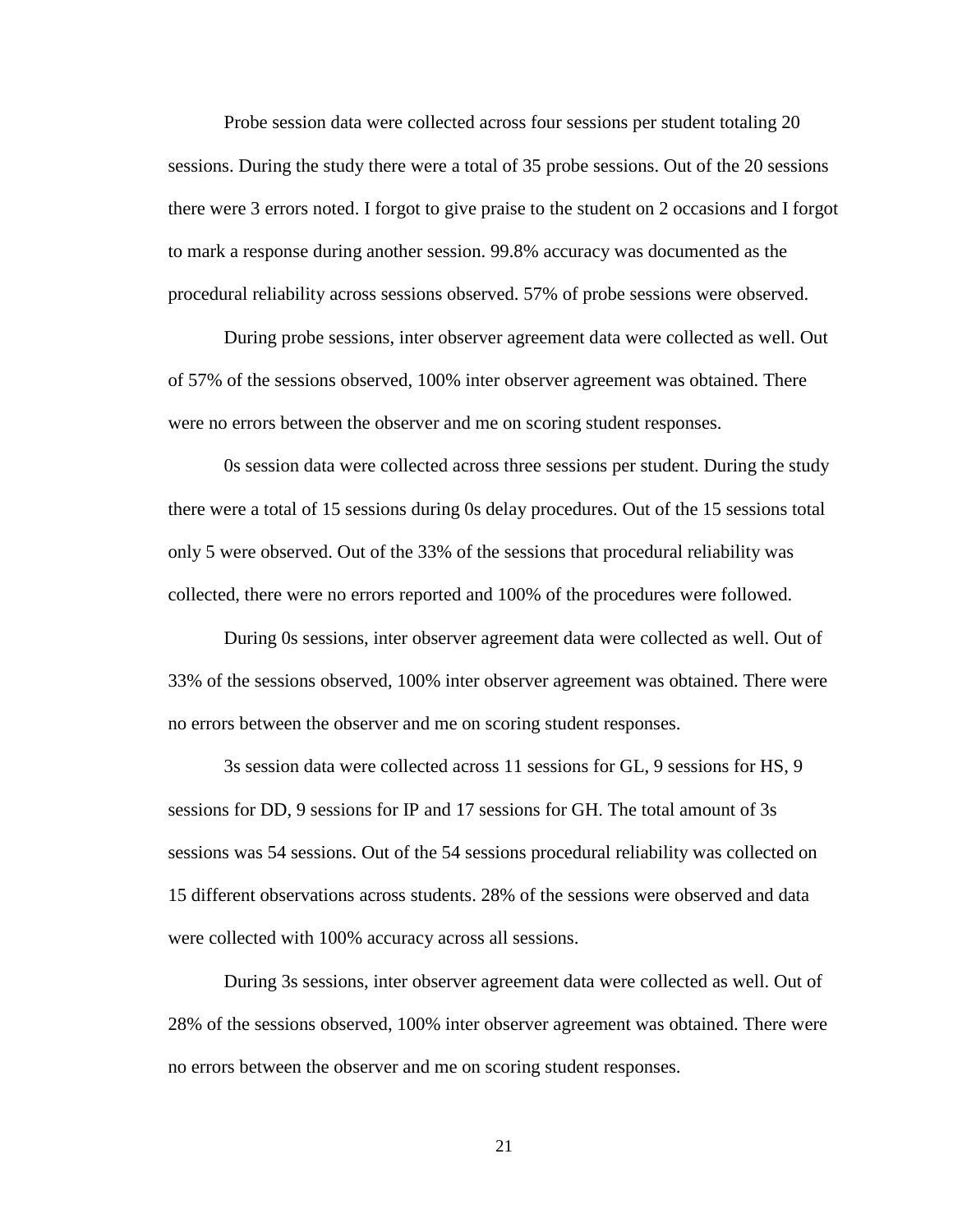Maintenance reliability data were collected during 5 sessions out of the 17 maintenance probe sessions completed. Out of the 29% of the sessions observed there was 100% accuracy in procedural reliability.

During maintenance sessions, inter observer agreement data were collected as well. Out of 29% of the sessions observed, 100% inter observer agreement was obtained. There were no errors between the observer and me on scoring student responses.

#### <span id="page-30-0"></span>SECTION 3: RESULTS

The results of this study show that teaching shapes with four pieces of nontarget information to five students with moderate to severe intellectual disabilities was effective. The study also shows that students were able to generalize shape knowledge to a novel image. All students had an increase in target and nontarget information taught during this study. During this study, there were two sets of students learning concurrently. GL and HS started at the same time in the first tier, and then IP and DD started in the second tier, and GH was in the third tier of the study. (See Figures 1 and 2.) Each student had to complete 3 days at 100% accuracy on target information to meet criterion.

<span id="page-30-1"></span>GL was screened on all shapes for this study, and, in the beginning, she knew the basic shapes. However, she did not know the higher level shapes, such as octagon, hexagon, and pentagon. During this study, GL learned the higher level shapes. She completed 3 days of baseline at 0% correct responses. She was then probed on all target and nontarget information as well as novel item shape images; again she scored 0%. GL was then taught the shapes and presented with the nontarget information for 3 days at 0-s delay. During the 0-s delay, she received 0% correct before the prompt and 100% correct after the prompt on all three sessions. She then began intervention, which allowed for a 3-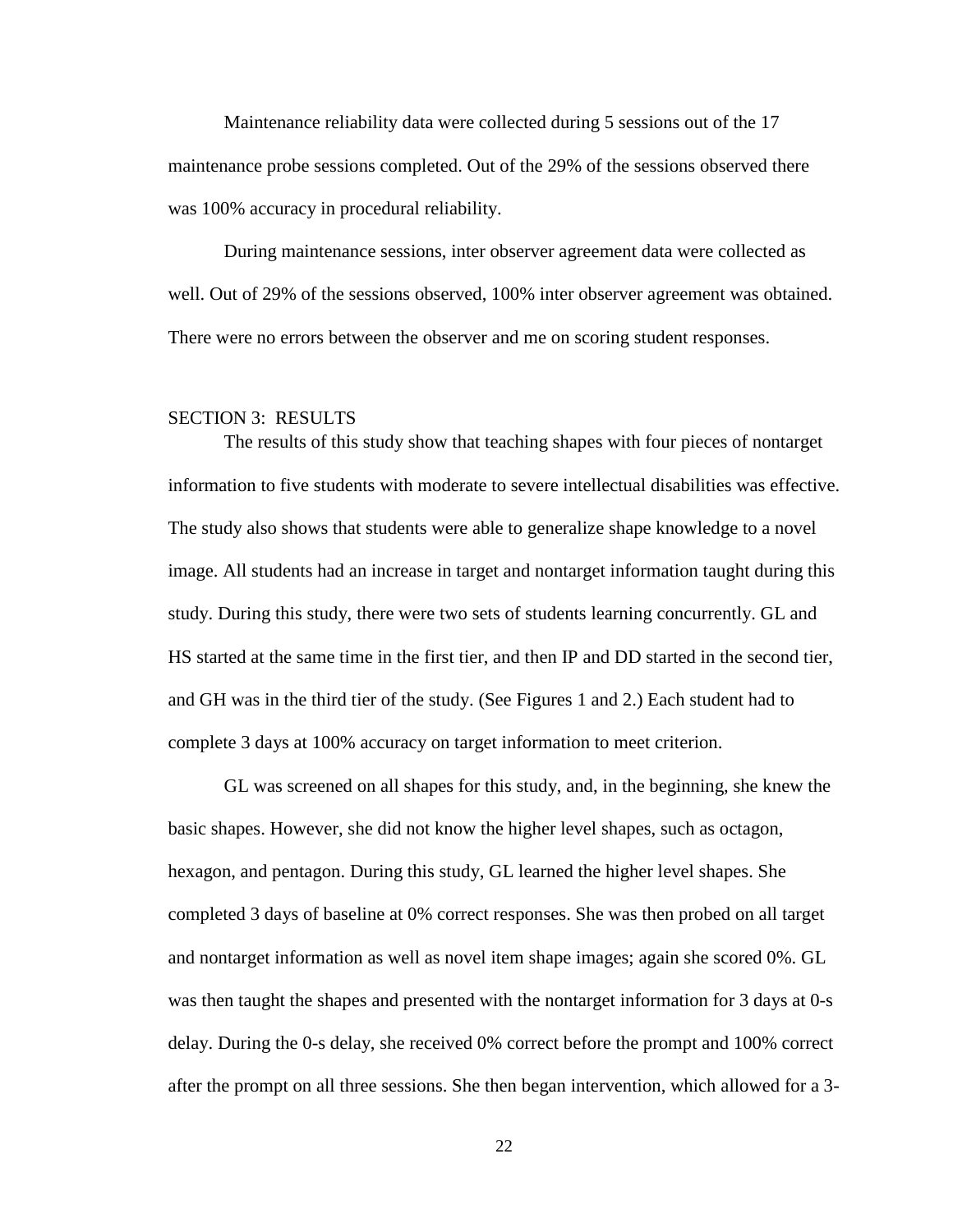s delay before the correct response was presented. It took GL 11 sessions to reach criteria of 3 days at 100%. GL had 100% on 4/5 probe sessions after criterion was met. On the one day that she did not get 100%, she received a 94% due to misspelling of "hexagon."

<span id="page-31-0"></span>DD: In Tier Two, starting when GL met criterion, was DD. During screening, DD was unable to identify the basic shapes, triangle, square, and oval as well as the higher level shapes. Therefore, during the study, the three basic shapes were his target information. DD completed 3 days of baseline of which all were 0% correct responses. He was then probed on all target and nontarget information as well as novel item shape images; again, he scored 0%. DD was then taught the shapes and presented with the nontarget information for 3 days at 0-s delay. During the 0-s delay, he received 0% correct before the prompt and 100% correct after the prompt on all 3 sessions. DD then began intervention, which allowed for a 3-s delay before the correct response was presented. It took DD nine sessions to reach criteria of 3 days at 100% with a 3-s delay. DD had a 100% on 3/3 probe sessions after mastery of target information.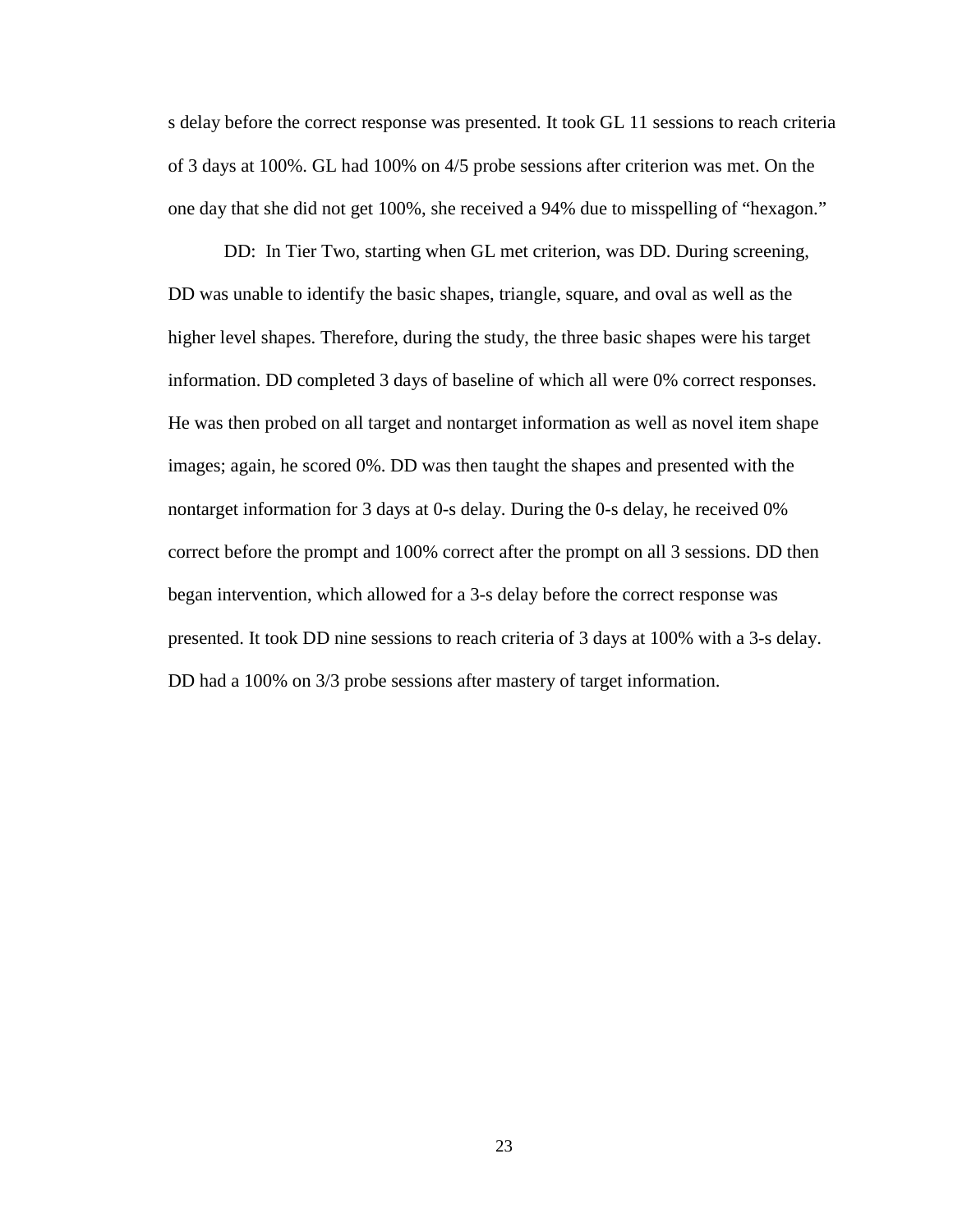<span id="page-32-1"></span>

<span id="page-32-0"></span>HS: In Tier One of the second graph (Figure 2), HS was unable to identify the higher-level shapes, octagon, hexagon, and pentagon. Therefore, during the study, the three higher level shapes were his target information. HS completed 3 days of baseline of which all were 0% correct before the prompt responses. He was then probed on all target and nontarget information as well as novel item shape images; again, he scored 0%. HS was then taught the shapes and presented with the nontarget information for 3 days at 0-s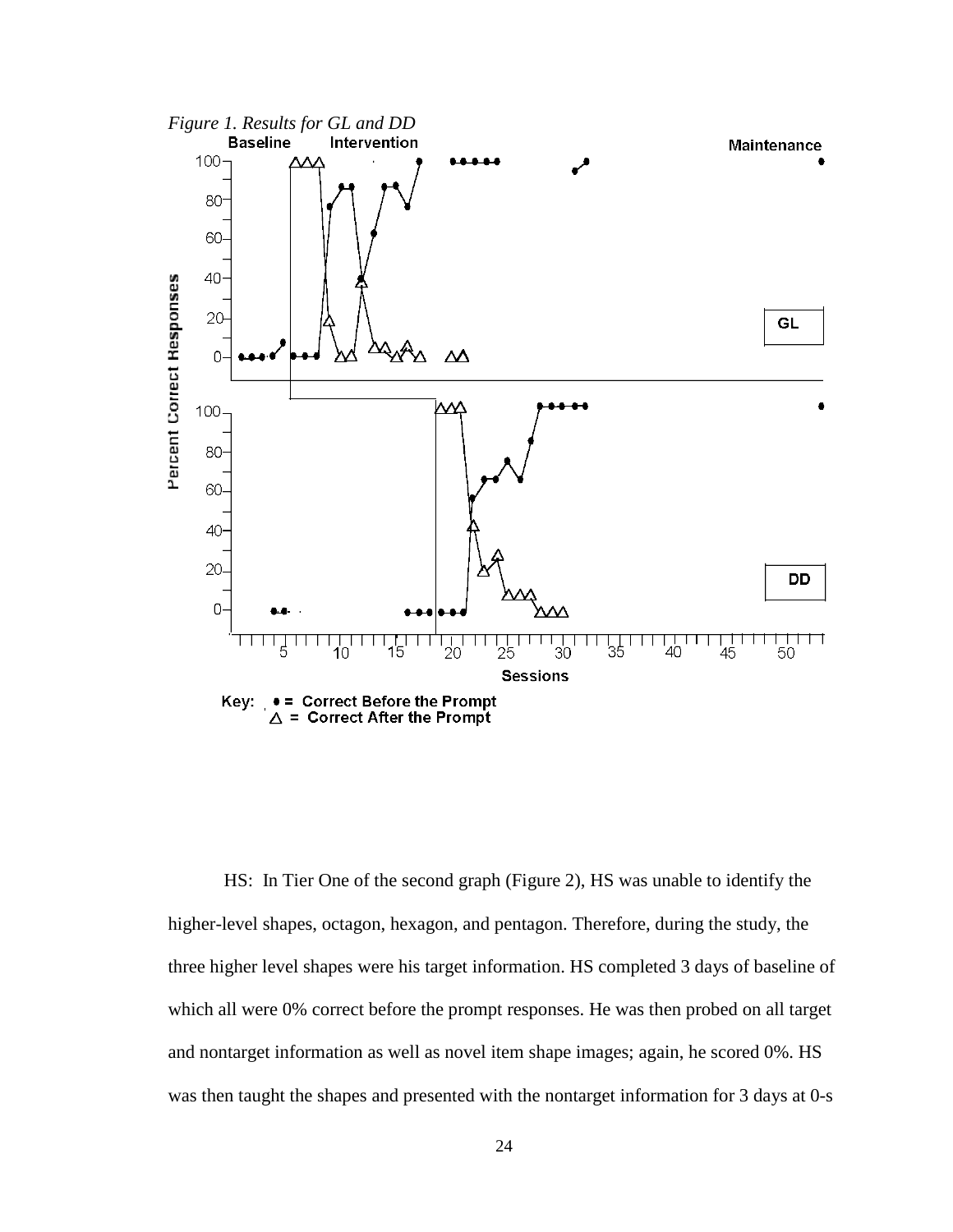delay. During the 0-s delay, he received 0% correct before the prompt and 100% correct after the prompt on all 3 sessions. HS then began intervention, which allowed for a 3-s delay before the prompt was presented. It took HS nine sessions to reach criteria of 3 days at 100%. HS had 100% accuracy on 5/5 probe sessions after mastery of target information.

<span id="page-33-0"></span>IP: In Tier Two of the second graph (Figure 2), IP was unable to identify the higher-level shapes, octagon, hexagon, and pentagon. Therefore, during the study, the three higher-level shapes were his target information. IP completed 3 days of baseline of which all were 0% correct before the prompt responses. He was then probed on all target and nontarget information as well as novel item shape images; again, he scored 0%. IP was then taught the shapes and presented with the nontarget information for 3 days at 0-s delay. During the 0-s delay, he received 0% correct before the prompt and 100% correct after the prompt on all three sessions. IP then began intervention, which allowed for a 3-s delay before the correct response was presented. It took IP nine sessions to reach criteria of 3 days at 100%. IP had scores of 94%, 89%, and 100% on his 3 probe sessions after reaching mastery of target information.

<span id="page-33-1"></span>GH: In Tier Three of the second graph (Figure 2), GH was unable to identify the higher-level shapes of octagon, hexagon, and pentagon. Therefore, during the study, the three higher-level shapes were his target information. GH completed 3 days of baseline of which all were 0% correct before the prompt responses. He was then probed on all target and nontarget information as well as novel item shape images; again he scored 0%. GH was then taught the shapes and presented with the nontarget information for 3 days at 0-s delay. During the 0-s delay, he received 0% correct before the prompt and 100% correct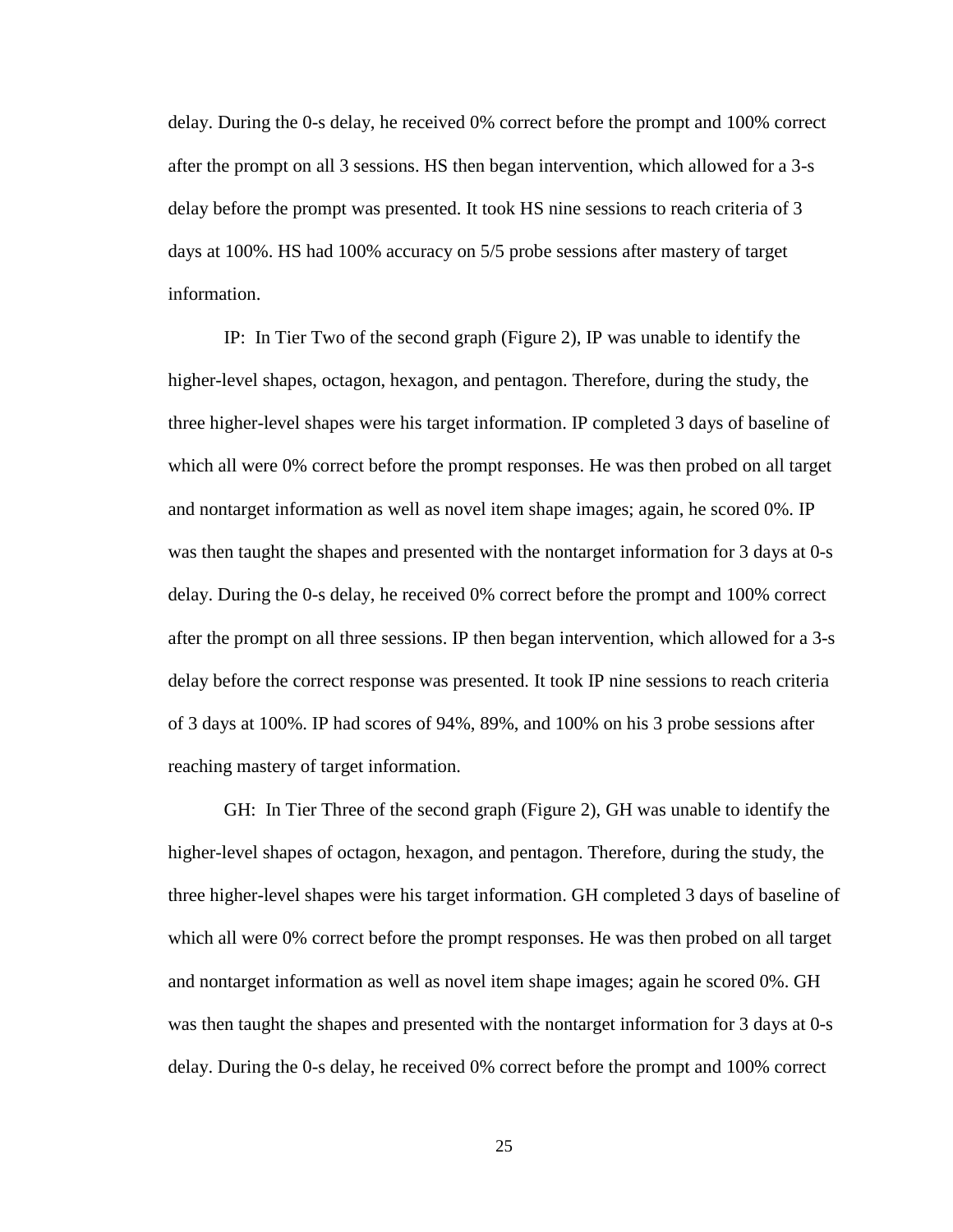after the prompt on all three sessions. GH then began intervention, which allowed for a 3 s delay before the prompt was presented. It took GH 17 sessions to reach criteria of 3 days at 100%. GH had 60% on the one probe session after mastery of target information.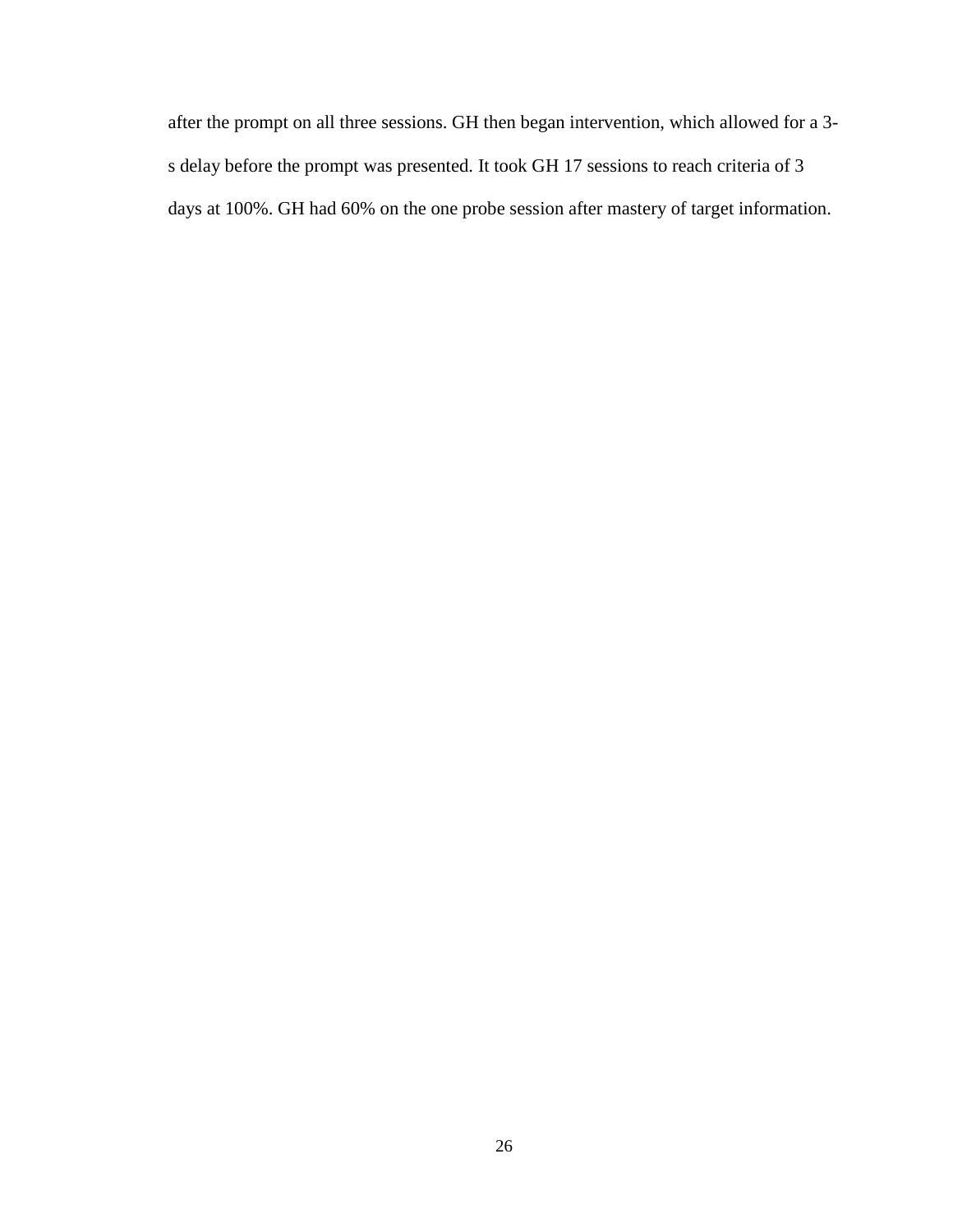<span id="page-35-0"></span>

27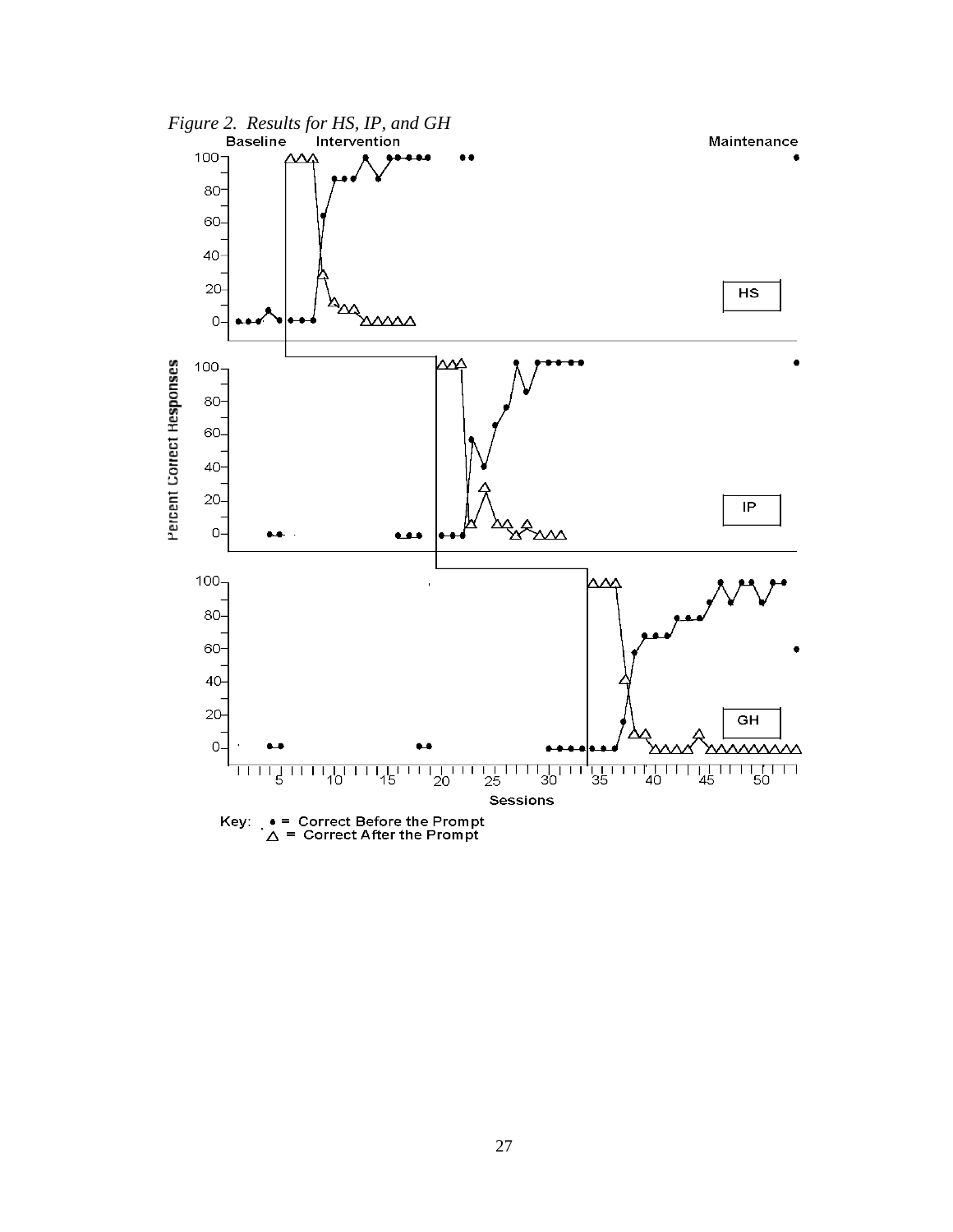<span id="page-36-2"></span>

| <b>Student</b> | <b>Shapes being</b><br><b>Taught</b> | Number of<br><b>Probe session</b><br>before<br>intervention | Number of<br><b>Baseline</b><br>sessions | Number of<br>0-s delay<br>sessions | Number of<br>3-s delay<br>sessions<br>(to mastery) | Number of<br>Probe<br>sessions after<br>mastery |
|----------------|--------------------------------------|-------------------------------------------------------------|------------------------------------------|------------------------------------|----------------------------------------------------|-------------------------------------------------|
| <b>GL</b>      | Octagon,<br>hexagon,<br>pentagon     | $\overline{2}$                                              | 3                                        | $\overline{3}$                     | 11                                                 | 5                                               |
| <b>DD</b>      | Triangle,<br>square, oval            | $\overline{4}$                                              | 3                                        | 3                                  | 9                                                  | 3                                               |
| <b>HS</b>      | Octagon,<br>hexagon,<br>pentagon     | $\overline{2}$                                              | 3                                        | 3                                  | 9                                                  | 5                                               |
| IP             | Octagon,<br>hexagon,<br>pentagon     | $\overline{4}$                                              | 3                                        | 3                                  | 9                                                  | 3                                               |
| <b>GH</b>      | Octagon,<br>hexagon,<br>pentagon     | 6                                                           | 3                                        | 3                                  | 17                                                 |                                                 |

#### <span id="page-36-0"></span>**MAINTENANCE**

Overall, all students were able to maintain the target and nontarget information taught during this study. GH was the last student to reach criteria and, due to lack of time before state testing began, only one probe score after mastery was recorded. All other students were able to maintain information across 3-5 probe sessions, over a total of seven weeks, with scores ranging from 89%-100%. HS and DD were able to maintain both target and nontarget information at 100% accuracy. GL had a mean score of 98.8% on the five probe sessions after mastery with a range of 94%-100%. IP had a 94% mean score across his three probes after mastery with a range of 89%-100%.

#### <span id="page-36-1"></span>GENERALIZATION

Overall, students were able to generalize the information from one target shape to a novel shape. During the after intervention probes, IP was able to successfully identify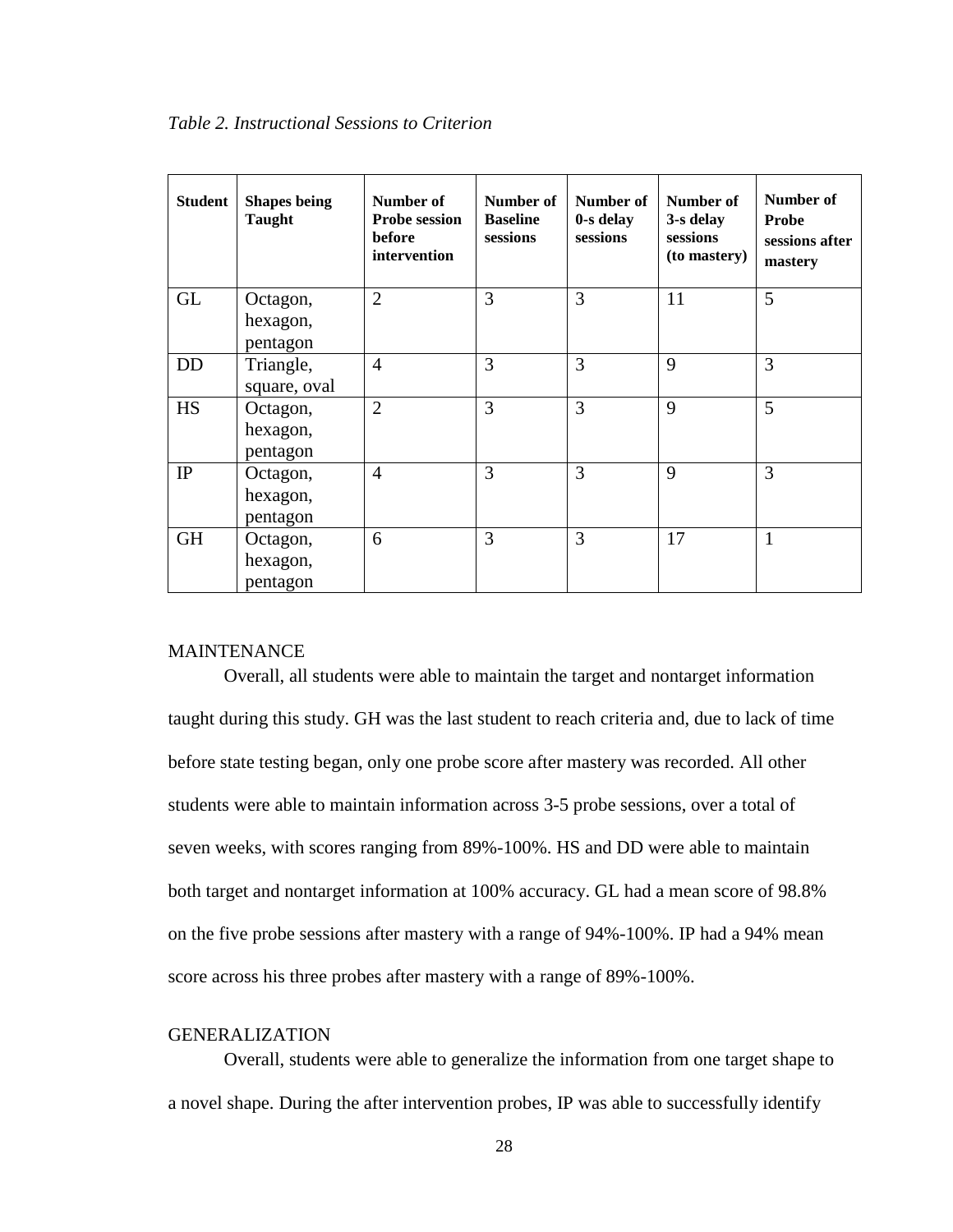an octagon and pentagon when shown a novel object but, on 2 out of 3 probes, was unable to identify the hexagon when shown a novel object. GH was able to successfully identify the pentagon when shown a novel object but was unable to identify the hexagon or octagon. GL, HS, DD were all able to generalize from the target shape to a novel shape with 100% accuracy across 3 to 5 sessions. Novel objects were items you would find in the real world setting and were items the student had not been taught during instructional trials.

#### <span id="page-37-0"></span>NONTARGETED INFORMATION

All students increased the ability to respond on probes for nontargeted information of word identification, spelling, number of sides, and number of angles.

|           |      | Word Identification |     | Spelling | Number of Sides |      | Number of Angles |      |  |
|-----------|------|---------------------|-----|----------|-----------------|------|------------------|------|--|
| Name      | Pre  | Post                | Pre | Post     | Pre             | Post | Pre              | Post |  |
| <b>GL</b> | 8%   | 100%                | 0%  | 93%      | 0%              | 100% | 0%               | 100% |  |
| <b>DD</b> | 0%   | 100%                | 0%  | 100%     | $0\%$           | 100% | $0\%$            | 100% |  |
| <b>HS</b> | 100% | 100%                | 0%  | 100%     | 0%              | 100% | 0%               | 100% |  |
| IP        | 0%   | 100%                | 0%  | 88%      | 0%              | 100% | 0%               | 100% |  |
| <b>GH</b> | 0%   | 100%                | 0%  | 0%       | 0%              | 67%  | 0%               | 67%  |  |

<span id="page-37-2"></span>*Table 3: Nontargeted Information*

#### <span id="page-37-1"></span>SOCIAL VALIDITY

When beginning this study, social validity was of great importance in three areas. Researchers wanted to know how and in what order shapes were taught in the general education classroom as well as how long it would take for a general education peer to respond to the shape cards used to teach shapes in this study and where within the school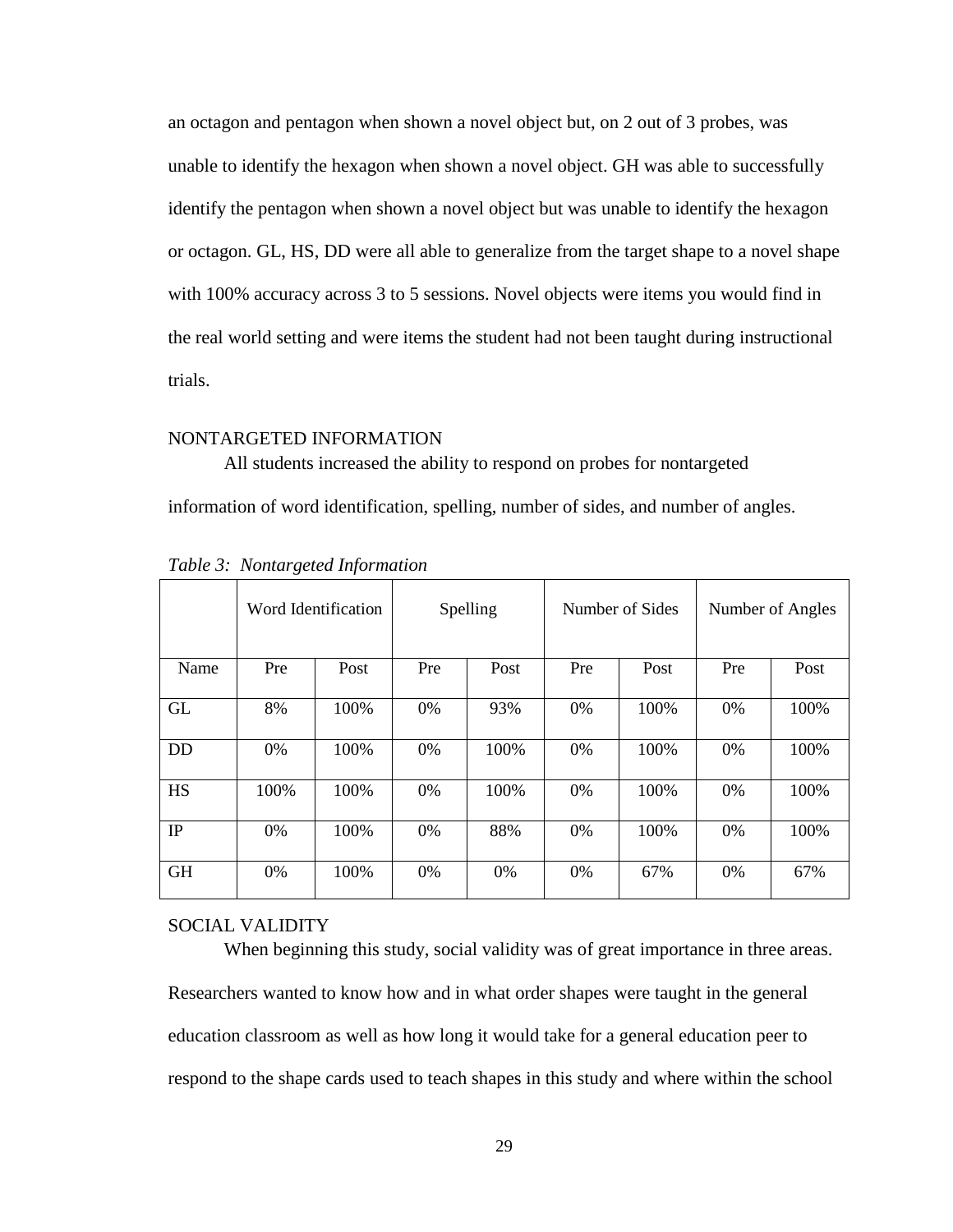could students see the shapes naturally. Three third-grade teachers were asked to put in sequence the shapes they teach from the first of the year to the end of the year. The following is the information from the general education teachers. Mrs. H taught square, triangle, oval, pentagon, octagon, and hexagon. Mr. C taught oval, triangle, square, pentagon, hexagon, and octagon. Mrs. G taught triangle, square, octagon, hexagon, pentagon, and oval. While none of the three teachers taught these shapes in the same sequence, they all agreed that, by the end of third grade, students should be able to identify all of the shapes, number the sides, and number the angles.

Four students in the third grade were asked to respond to the shapes when presented with them, and the following response times for each shape were gathered: (a) Octagon - 8, 9, 7, and 10 s across the four students; (b) pentagon - 4, 3, 4, and 5 s across the four students; (c) hexagon:  $6, 5, 3$ , and  $5$  s across the four students; (d) oval  $-5, 5, 2$ , and 2 ss across the four students; (e) triangle - 2, 2, 2, and 2 s across the four students; and (f) square - 3, 4, 2, and 1 s across the four students. Based on these data, and what students were currently using in my classroom during other instructional groups, a 3-s delay was chosen and used for teaching students shapes in this study.

As for finding shapes within the school that students could find and could pointed out to students as they were in the hallways, all shapes could be found with the exception of an octagon. Tables in the library and stepping-stones in the garden were noted as hexagons. The birdhouse, "Snoopy" doghouse, and Mrs. K's rug were noted as pentagons. The speakers in the cafeteria were ovals. The window in each class door, restroom sign, floor tiles, trashcans, little books, and computer screens were noted as all being square. Triangles were found as doorstops, cones for caution, and a pizza sign in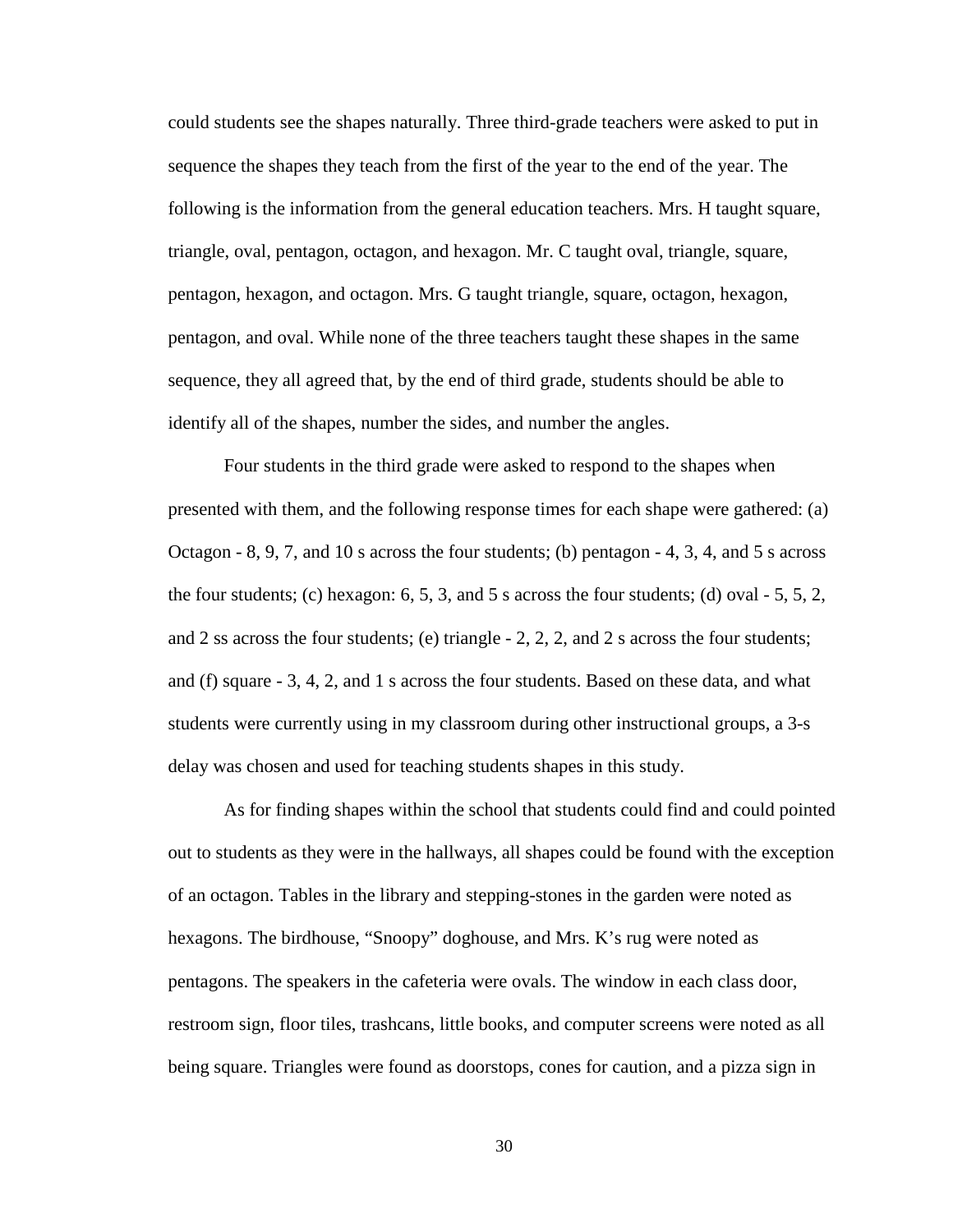café. Students could see many shapes throughout the school daily. These were just some of the shapes discussed when on shape generalization hunts throughout the school.

#### <span id="page-39-0"></span>SECTION 4: DISCUSSION

Students across all grades and subjects use shape identification in core content as well as real world applications. Students within the special education classroom can benefit from small group and one on one teaching to master skills such as shapes. The purpose of this study was to determine the effectiveness of the CTD procedure to teach shapes, see if students could generalize to novel images, and monitor whether students could recall shape word recognition, spelling of shape words, the number of sides of each shape, and the number of angles of each shape, when provided as incidental information. All of the above questions answered by the study were valuable and meaningful to this age range of students. In third grade, students learn shapes identification of higher-level shapes, angles, and sides of shapes. It is meaningful to all students to be able to identify shapes and locate the shapes around them. Shape identification can be helpful in emergency, school, and community settings across a variety of situations.

This study proved that students benefit from the inclusion of nontarget information when presented in the praise statement. All students gained some knowledge related to the target information through information taught in the form of nontarget praise statements. While learning the shapes in the instruction phases of learning, students would be reminded of shape identification and nontarget pieces of information as target shapes were passed in the school or community. If I were to replicate this study, I would collect data on the amount of opportunities students had to locate and were specifically exposed to shapes in the environment around them.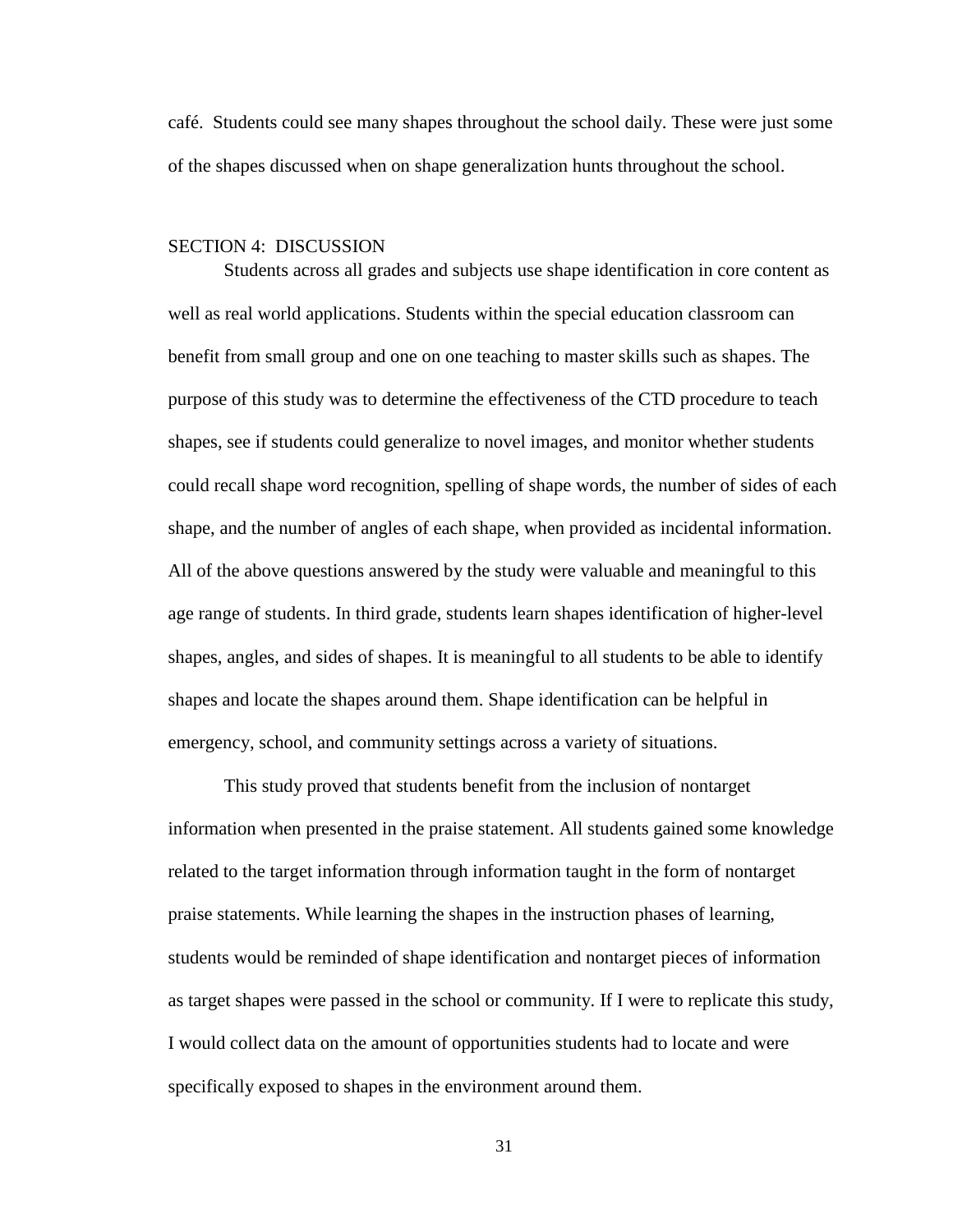#### <span id="page-40-0"></span>LIMITATIONS

There were minimal health, snow days, days away from school, and disrupted days throughout the study. Students all had good attendance and were reported as being on task and engaged during the teaching and probe sessions. Some limitations include, a small age range, small range of abilities and disabilities, setting limitations and limited core content being taught.

#### <span id="page-40-1"></span>IMPLICATIONS

Through Internet searches, walking around the school building and in the community, I was able to identify several naturally occurring shapes. However, the higher level shapes took a bit more searching. Some of the shapes were difficult to find and often the higher shapes came up with the same images for hexagon as they did octagon. I would have liked to find shapes that were more frequently occurring in a day to day setting, but a hexagon, octagon, and pentagon are difficult to locate in the natural environment.

It is extremely important that teachers make use of time and use nontarget information in praise and in task directions. At recent faculty meetings, teachers complain of not having enough time to teach and instruct students on all content they need to know for state assessments. My suggestion using data from this study was to include nontarget information in all lessons as often as possible. When teaching spelling, give the definition, when teaching map skills tell state abbreviations, when teaching math facts teach students to spell the answer as it would be written on a check not only in numerical form. There are numerous opportunities across all settings, subjects, teachers, and content to add nontarget information into the lesson. With minimal planning you can multiply your lesson content tremendously.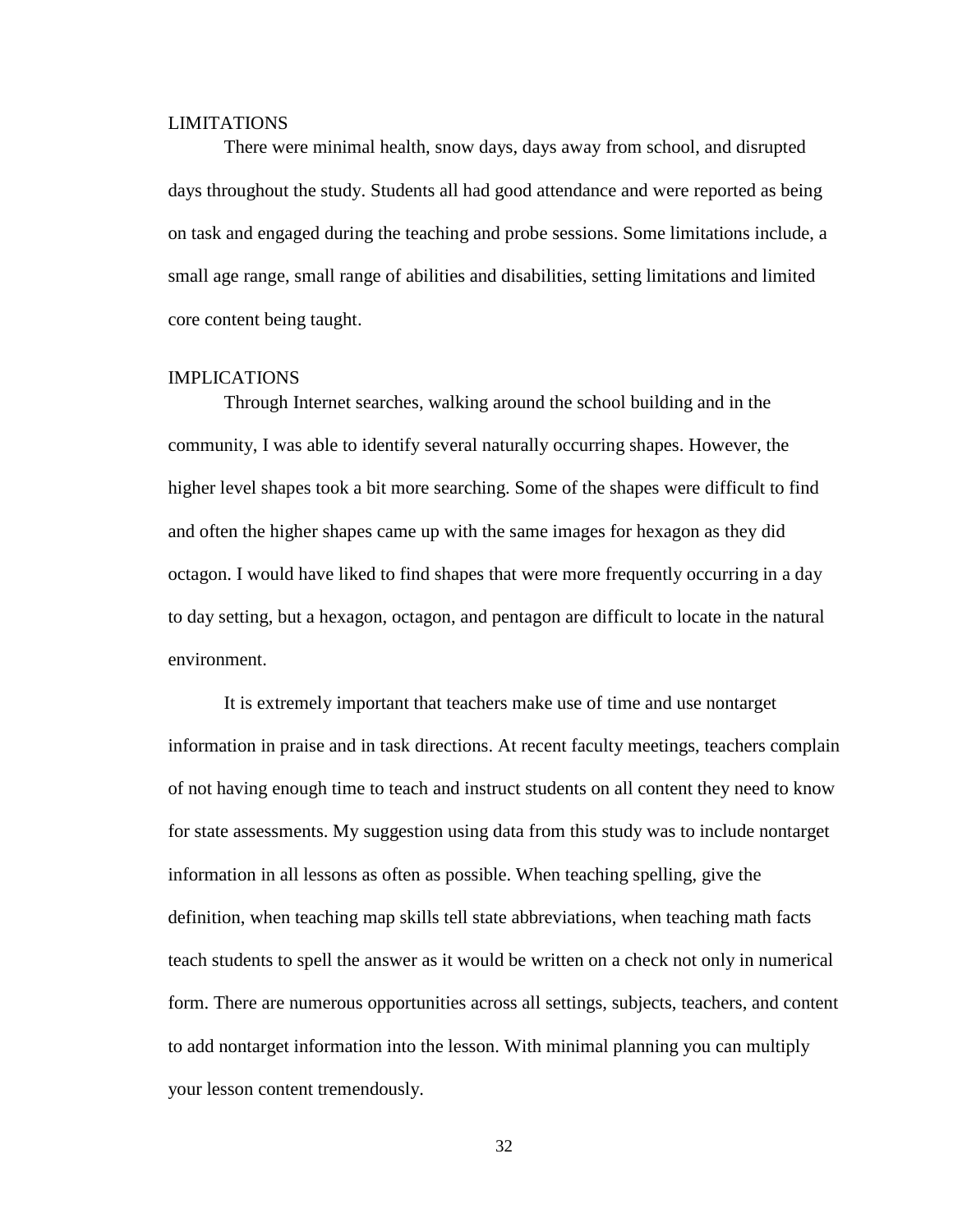#### <span id="page-41-0"></span>SECTION 5: FUTURE RESEARCH

Based on my research during this study, conducted in the FMD room with only five students with moderate and severe intellectual disabilities, it could be replicated with a variety of students in multiple settings across ages. Students in the general education classroom could benefit from exposure to nontarget information. It would be easy and add very little time to lessons for a teacher to include nontarget information related to the topic being taught. Students of all ages could benefit from nontarget information being included in the content being taught. This study could be replicated in the general education classroom with special education students, general education students, or a mixture of both populations in future studies. In future research, students could be taught in a small group setting rather than in a one on one setting as presented in this study. Overall this is a topic that merits future research.

This study allowed for a 3 second delay between task direction, student response and when the controlling prompt was presented in the form of the correct answer. When social validity was completed, students in the general education class took longer than 5 seconds on average to respond to the higher level shapes used in this study. While students learned and retained the information taught in this study very well, if I were replicate this study, I would consider extending my delay to 5 seconds.

Research conducted outside of the resource classroom on discrete skills would also add to the research and data on nontarget information. Nine out of 10 articles reviewed for this literature review had training sessions taking place in the resource room. The exception was the study by Taylor et al. (2002) where the students used washing and drying machines in the family consumer science room. Teaching students in the general education classroom while other peers are present and working on their own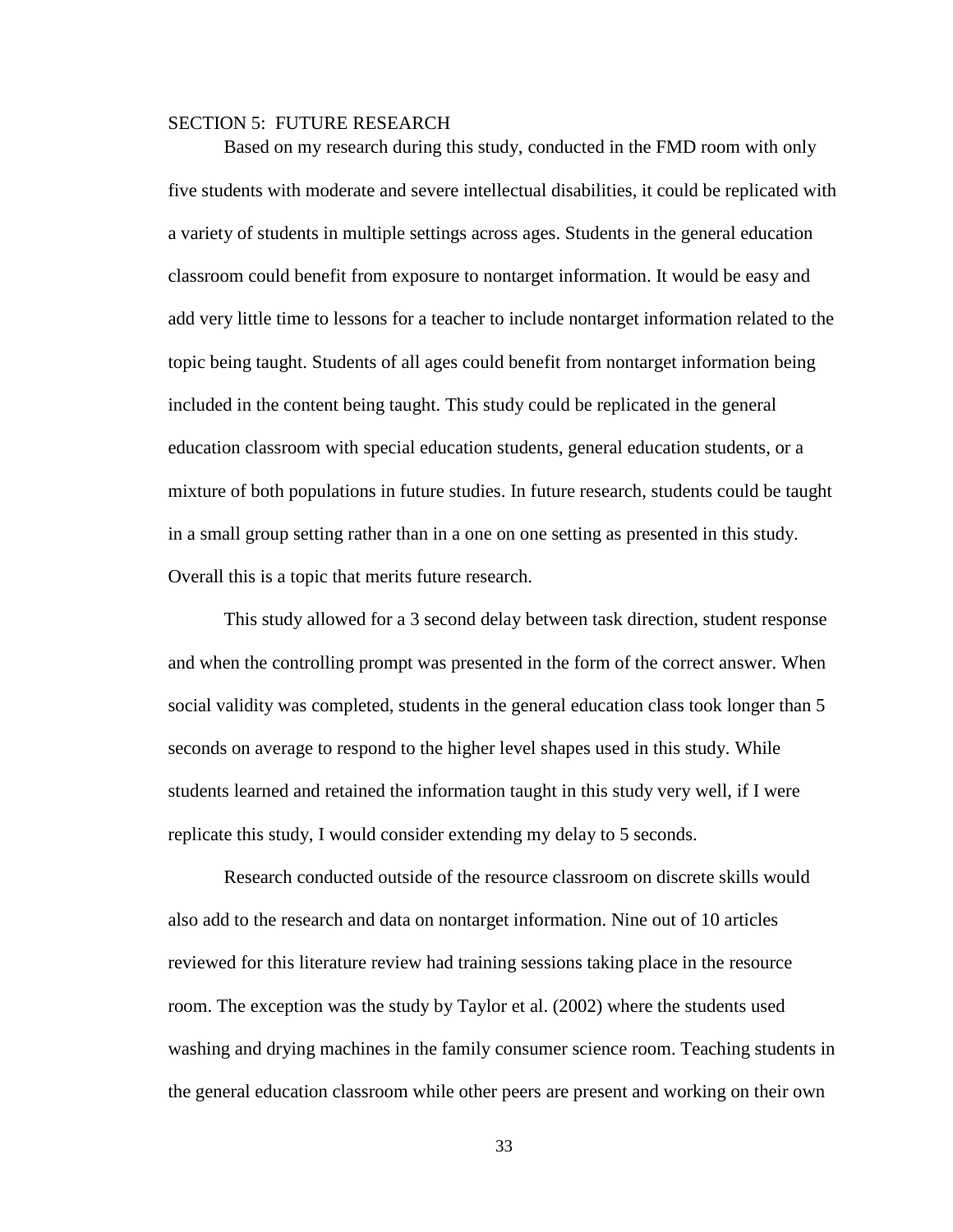skills could add to the research by facilitating generalization in a natural setting and may even show an increased rate of learning since peers are present. A study could take place in art, gym, science, or morning meeting, just as long as it is in a setting other than the resource room.

Integrating peers without disabilities would also further research in nontarget information. In all of the studies used for this review, none of them integrated students without disabilities. Having the instructional group include some students with disabilities and including maybe two students from the general education class with similar learning targets could increase learning for all of the students. Including students without disabilities in a learning group would allow for observational learning of both target and nontarget information. While we do this in collaborative classes, in my classroom, I typically only conduct groups with my students (i.e., students with disabilities). If I were to include typical peers as well, it would increase the research in this area and possibly prove that it is beneficial for both students with and without disabilities.

In the articles reviewed, the target information was taught and there were only one to two pieces of nontarget information included. In the future, it would be very beneficial and interesting to see if students can acquire more than one piece of nontarget information per target skill they are being taught. For example, a study could include one nontarget fact in the antecedent or in the task direction and then two or more in the instructional feedback or praise statement.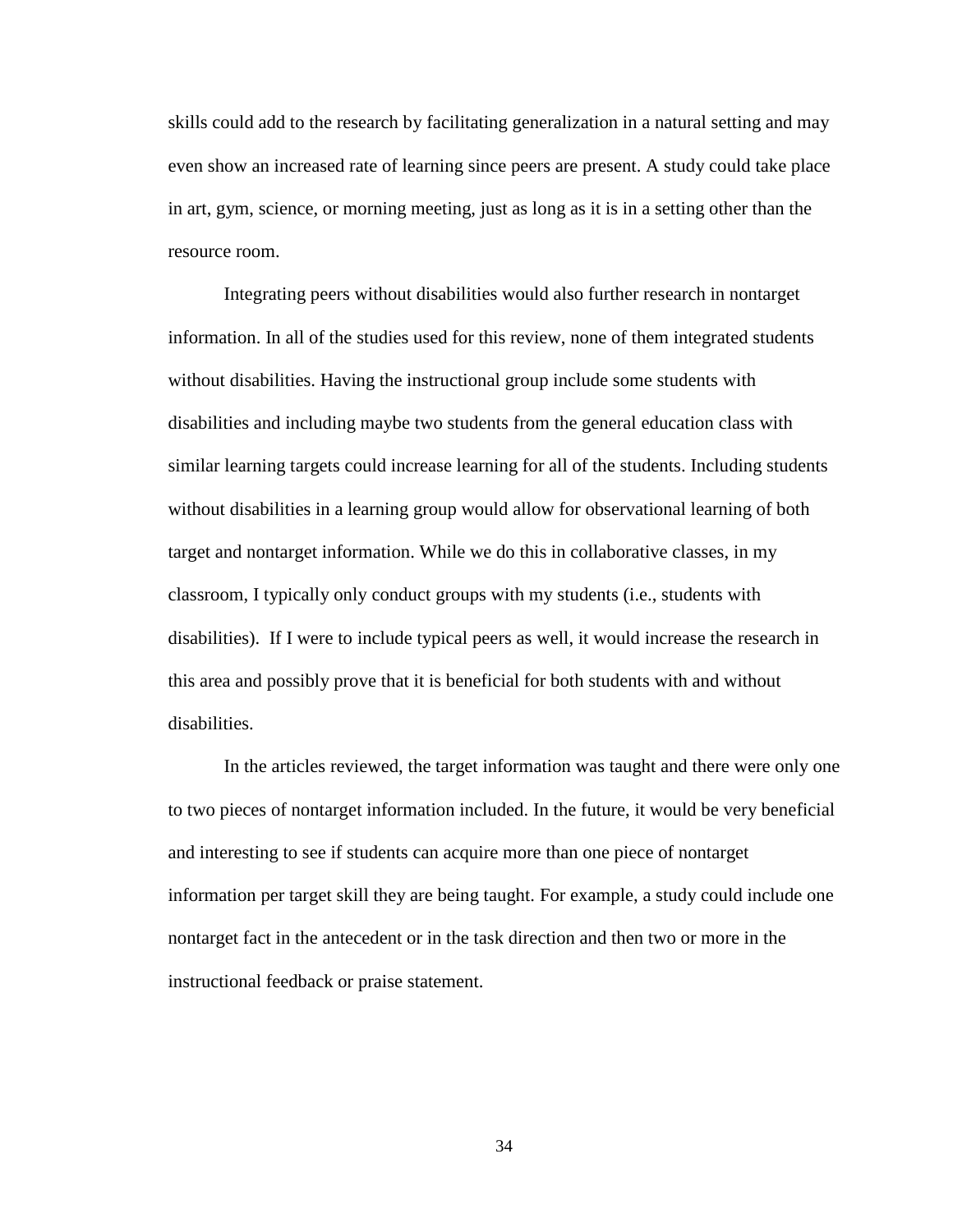# <span id="page-43-0"></span>APPENDIX A

Consent Form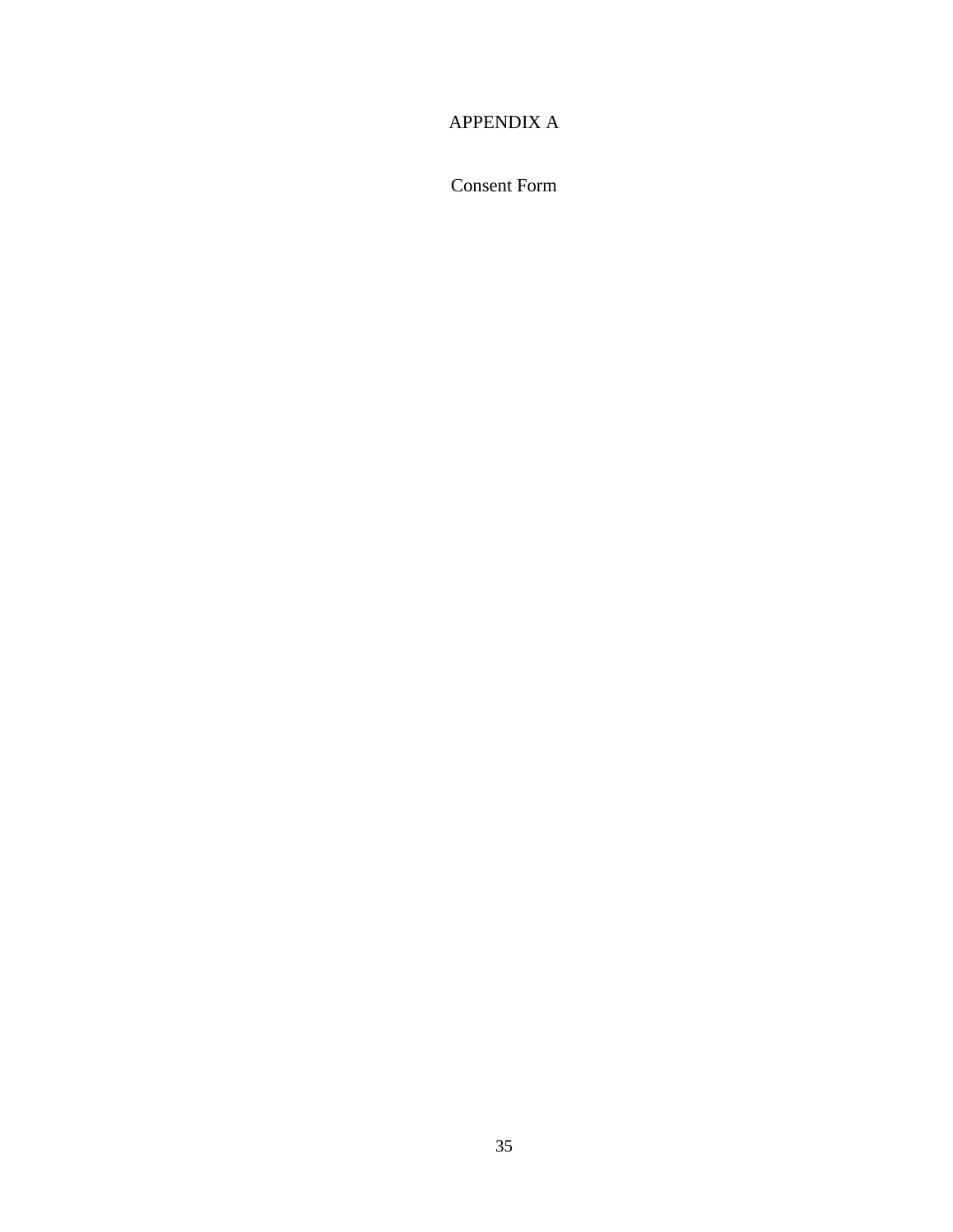To the Parents of \_\_\_\_\_\_\_\_\_\_\_\_\_\_\_\_\_\_\_\_\_\_\_\_\_\_\_\_\_\_\_\_\_,

As a graduate student of the University of Kentucky, I am writing to gain consent to conduct a study on shapes with your child. The results of this study will be shared with and discussed with faculty members at the University of Kentucky in the special education department. The results and procedures will be discussed but your child's name will not be used. During the study, your child's information will remain anonymous.

This study will in no way alter your child's grades or individualized educational program here at Cane Ridge Elementary. The information gained from this study is being used to increase research and knowledge on teaching methods across a variety of domains.

Please sign below to indicate that you are aware and in agreement with your child participating in the study. I will share final results with you and alert you when the study begins.

Thank you for your support,

Samantha Matthews

University of Kentucky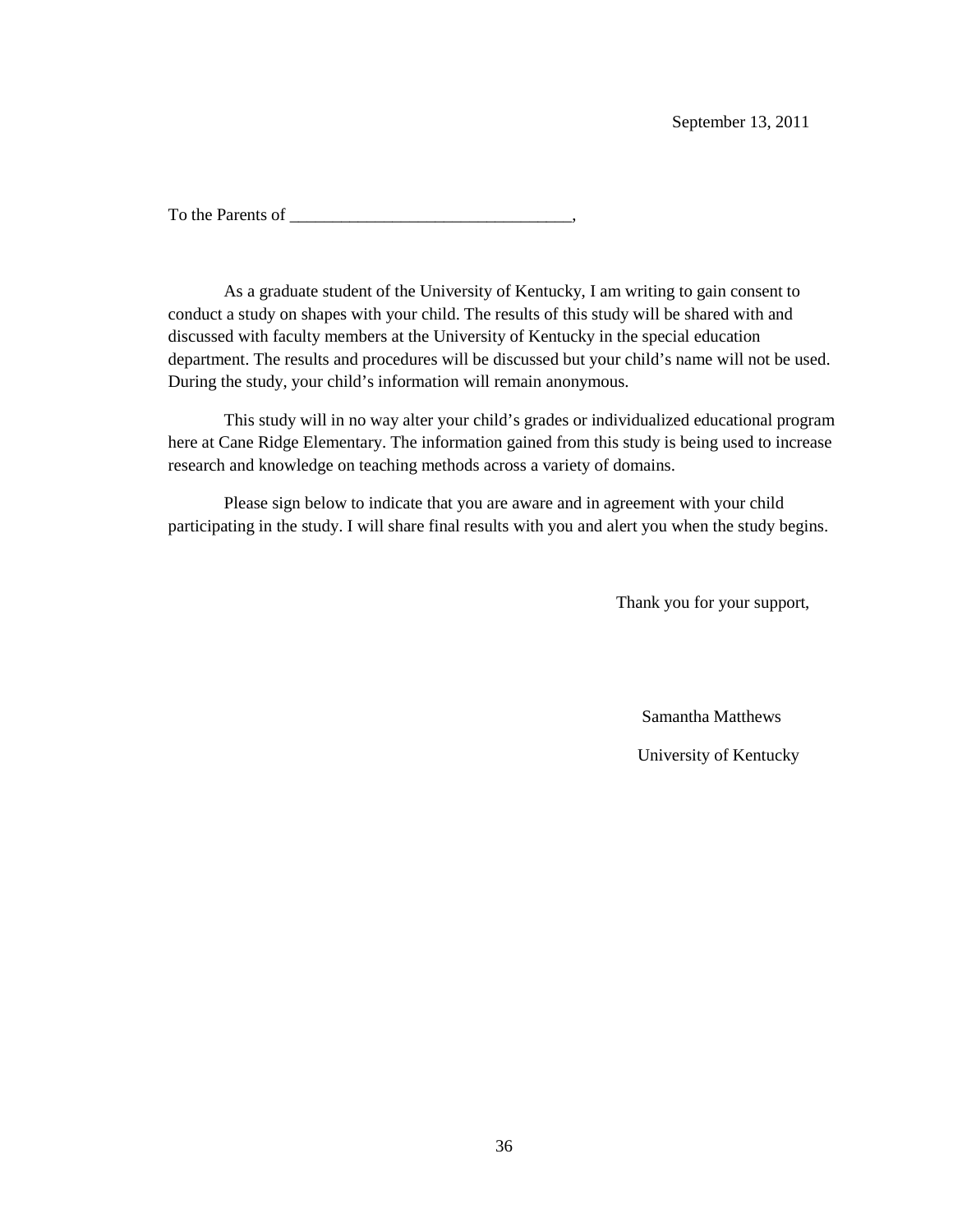#### APPENDIX B

Sample Data Sheets

Shapes Screening Sheet

Basic Shape Identification

Higher Shape Identification

<span id="page-45-0"></span>Basic Shape Identification, Spelling, and Novel Item Probe Data

Higher Shape Identification, Spelling, and Novel Item Probe Data

Probe Reliability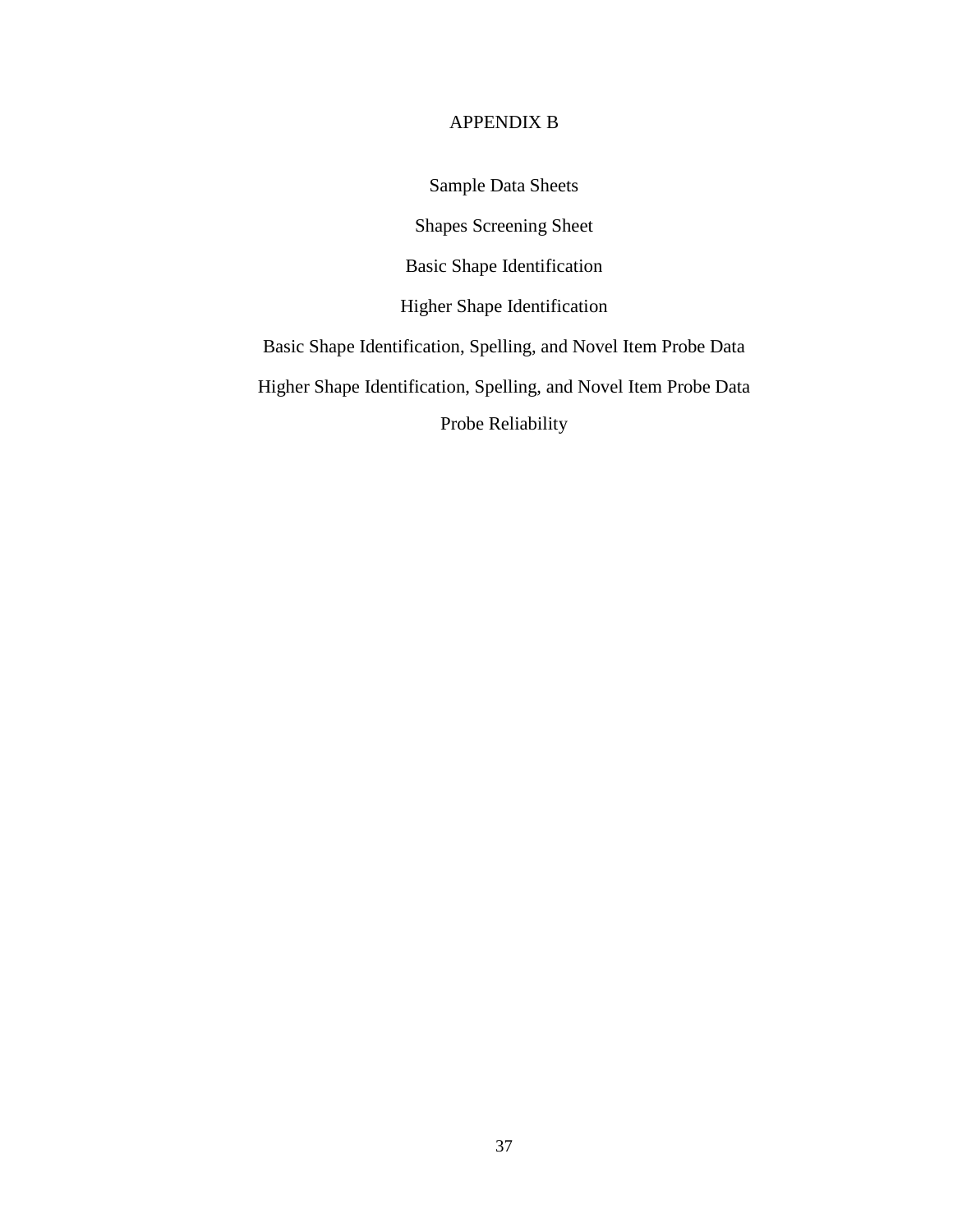Shapes Screening Sheet

| Student:  |  |  |  |
|-----------|--|--|--|
| Observer: |  |  |  |

Key: + correct - incorrect

| Shape:              | Response: |
|---------------------|-----------|
| Circle              |           |
| Square              |           |
| Triangle            |           |
| Oval                |           |
| Rectangle           |           |
| Octagon             |           |
| Hexagon             |           |
| Pentagon            |           |
| Percentage Correct: |           |
| Date:               |           |

Shapes Incorrect: \_\_\_\_\_\_\_\_\_\_\_\_\_\_\_\_\_\_\_\_\_\_\_\_\_\_\_\_\_\_\_\_\_\_\_\_\_\_\_\_\_\_\_\_\_\_\_\_\_\_\_\_\_\_\_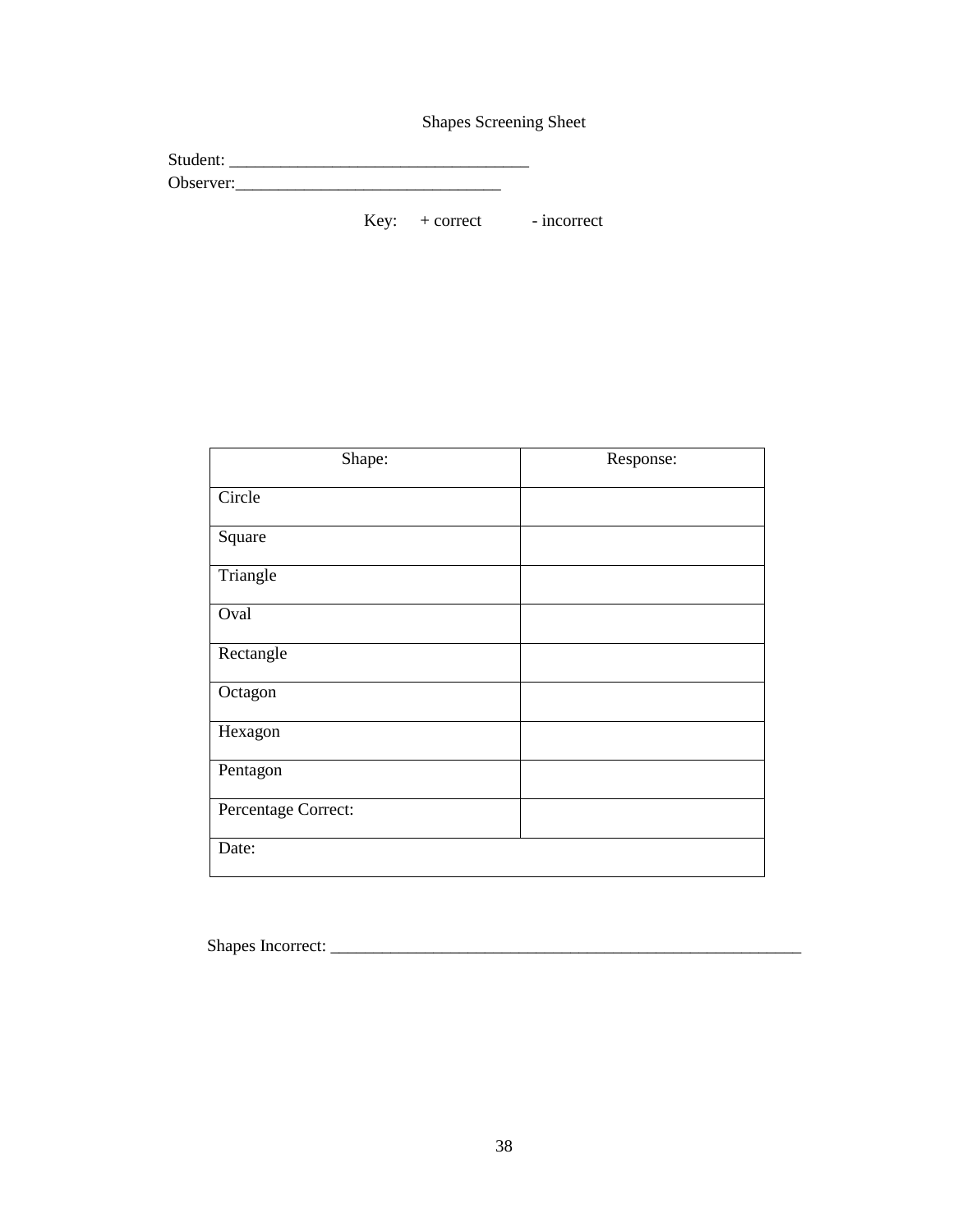# Basic Shape Identification

| Student:  |             |              |           |             |   | _ Delay: ______ | Goal:    |   |
|-----------|-------------|--------------|-----------|-------------|---|-----------------|----------|---|
|           |             | Key:         | + correct | - incorrect |   | 0 no response   |          |   |
| Shape:    | B           | A            | Shape:    | B           | A | Shape:          | $\bf{B}$ | A |
| Square    |             |              | Square    |             |   | Square          |          |   |
| Triangle  |             |              | Triangle  |             |   | Triangle        |          |   |
| Oval      |             |              | Oval      |             |   | Oval            |          |   |
| Triangle  |             |              | Triangle  |             |   | Triangle        |          |   |
| Square    |             |              | Square    |             |   | Square          |          |   |
| Oval      |             |              | Oval      |             |   | Oval            |          |   |
| Square    |             |              | Square    |             |   | Square          |          |   |
| Triangle  |             |              | Triangle  |             |   | Triangle        |          |   |
| Oval      |             |              | Oval      |             |   | Oval            |          |   |
| % Correct |             |              | % Correct |             |   | % Correct       |          |   |
| Date      |             |              | Date      |             |   | Date            |          |   |
| Shape:    | $\mathbf B$ | A            | Shape:    | B           | A | Shape:          | $\bf{B}$ | A |
| Square    |             |              | Square    |             |   | Square          |          |   |
| Triangle  |             |              | Triangle  |             |   | Triangle        |          |   |
| Oval      |             |              | Oval      |             |   | Oval            |          |   |
| Triangle  |             |              | Triangle  |             |   | Triangle        |          |   |
| Square    |             |              | Square    |             |   | Square          |          |   |
| Oval      |             |              | Oval      |             |   | Oval            |          |   |
| Square    |             |              | Square    |             |   | Square          |          |   |
| Triangle  |             |              | Triangle  |             |   | Triangle        |          |   |
| Oval      |             |              | Oval      |             |   | Oval            |          |   |
| % Correct |             |              | % Correct |             |   | % Correct       |          |   |
| Date      |             |              | Date      |             |   | Date            |          |   |
| Shape:    | B           | $\mathbf{A}$ | Shape:    | B           | A | Shape:          | B        | A |
| Square    |             |              | Square    |             |   | Square          |          |   |
| Triangle  |             |              | Triangle  |             |   | Triangle        |          |   |
| Oval      |             |              | Oval      |             |   | Oval            |          |   |
| Triangle  |             |              | Triangle  |             |   | Triangle        |          |   |
| Square    |             |              | Square    |             |   | Square          |          |   |
| Oval      |             |              | Oval      |             |   | Oval            |          |   |
| Square    |             |              | Square    |             |   | Square          |          |   |
| Triangle  |             |              | Triangle  |             |   | Triangle        |          |   |
| Oval      |             |              | Oval      |             |   | Oval            |          |   |
| % Correct |             |              | % Correct |             |   | % Correct       |          |   |
| Date      |             |              | Date      |             |   | Date            |          |   |

(using real world and core content images with sight word) (Triangle, Oval, Square)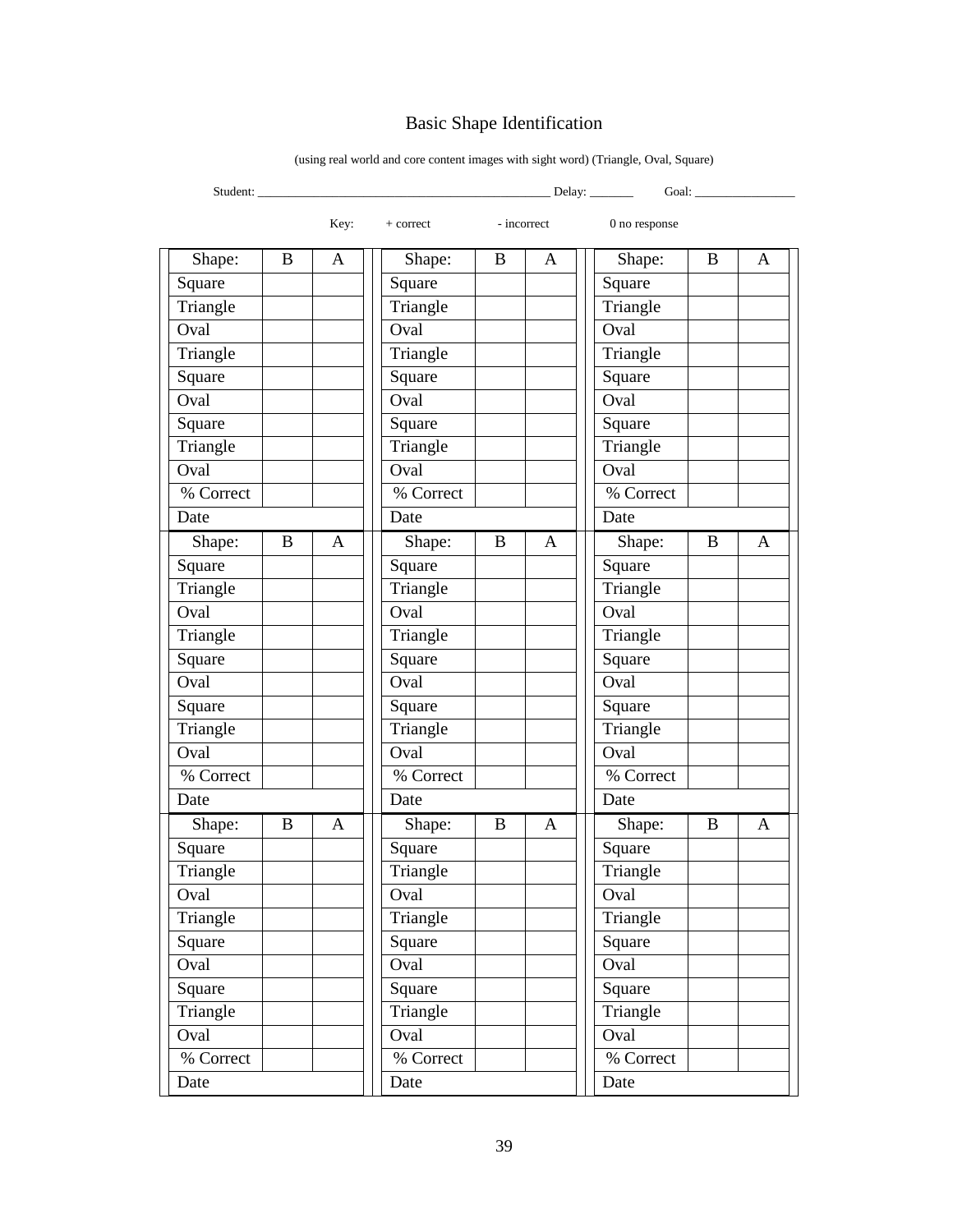# Higher Shape Identification

| Student:  |   |      |           |   |             |               | Delay: $\_\_$ |   |
|-----------|---|------|-----------|---|-------------|---------------|---------------|---|
|           |   |      | Goal:     |   |             |               |               |   |
|           |   | Key: | + correct |   | - incorrect | 0 no response |               |   |
| Shape:    | B | A    | Shape:    | B | A           | Shape:        | B             | A |
| Octagon   |   |      | Octagon   |   |             | Octagon       |               |   |
| Pentagon  |   |      | Pentagon  |   |             | Pentagon      |               |   |
| Hexagon   |   |      | Hexagon   |   |             | Hexagon       |               |   |
| Pentagon  |   |      | Pentagon  |   |             | Pentagon      |               |   |
| Octagon   |   |      | Octagon   |   |             | Octagon       |               |   |
| Hexagon   |   |      | Hexagon   |   |             | Hexagon       |               |   |
| Octagon   |   |      | Octagon   |   |             | Octagon       |               |   |
| Pentagon  |   |      | Pentagon  |   |             | Pentagon      |               |   |
| Hexagon   |   |      | Hexagon   |   |             | Hexagon       |               |   |
| % Correct |   |      | % Correct |   |             | % Correct     |               |   |
| Date      |   |      | Date      |   |             | Date          |               |   |
| Shape:    | B | A    | Shape:    | B | A           | Shape:        | B             | A |
| Octagon   |   |      | Octagon   |   |             | Octagon       |               |   |
| Pentagon  |   |      | Pentagon  |   |             | Pentagon      |               |   |
| Hexagon   |   |      | Hexagon   |   |             | Hexagon       |               |   |
| Pentagon  |   |      | Pentagon  |   |             | Pentagon      |               |   |
| Octagon   |   |      | Octagon   |   |             | Octagon       |               |   |
| Hexagon   |   |      | Hexagon   |   |             | Hexagon       |               |   |
| Octagon   |   |      | Octagon   |   |             | Octagon       |               |   |
| Pentagon  |   |      | Pentagon  |   |             | Pentagon      |               |   |
| Hexagon   |   |      | Hexagon   |   |             | Hexagon       |               |   |
| % Correct |   |      | % Correct |   |             | % Correct     |               |   |
| Date      |   |      | Date      |   |             | Date          |               |   |
| Shape:    | B | A    | Shape:    | B | A           | Shape:        | B             | A |
| Octagon   |   |      | Octagon   |   |             | Octagon       |               |   |
| Pentagon  |   |      | Pentagon  |   |             | Pentagon      |               |   |
| Hexagon   |   |      | Hexagon   |   |             | Hexagon       |               |   |
| Pentagon  |   |      | Pentagon  |   |             | Pentagon      |               |   |
| Octagon   |   |      | Octagon   |   |             | Octagon       |               |   |
| Hexagon   |   |      | Hexagon   |   |             | Hexagon       |               |   |
| Octagon   |   |      | Octagon   |   |             | Octagon       |               |   |
| Pentagon  |   |      | Pentagon  |   |             | Pentagon      |               |   |
| Hexagon   |   |      | Hexagon   |   |             | Hexagon       |               |   |
| % Correct |   |      | % Correct |   |             | % Correct     |               |   |
| Date      |   |      | Date      |   |             | Date          |               |   |

(using real world and core content images with sight word) (hexagon, pentagon, octagon)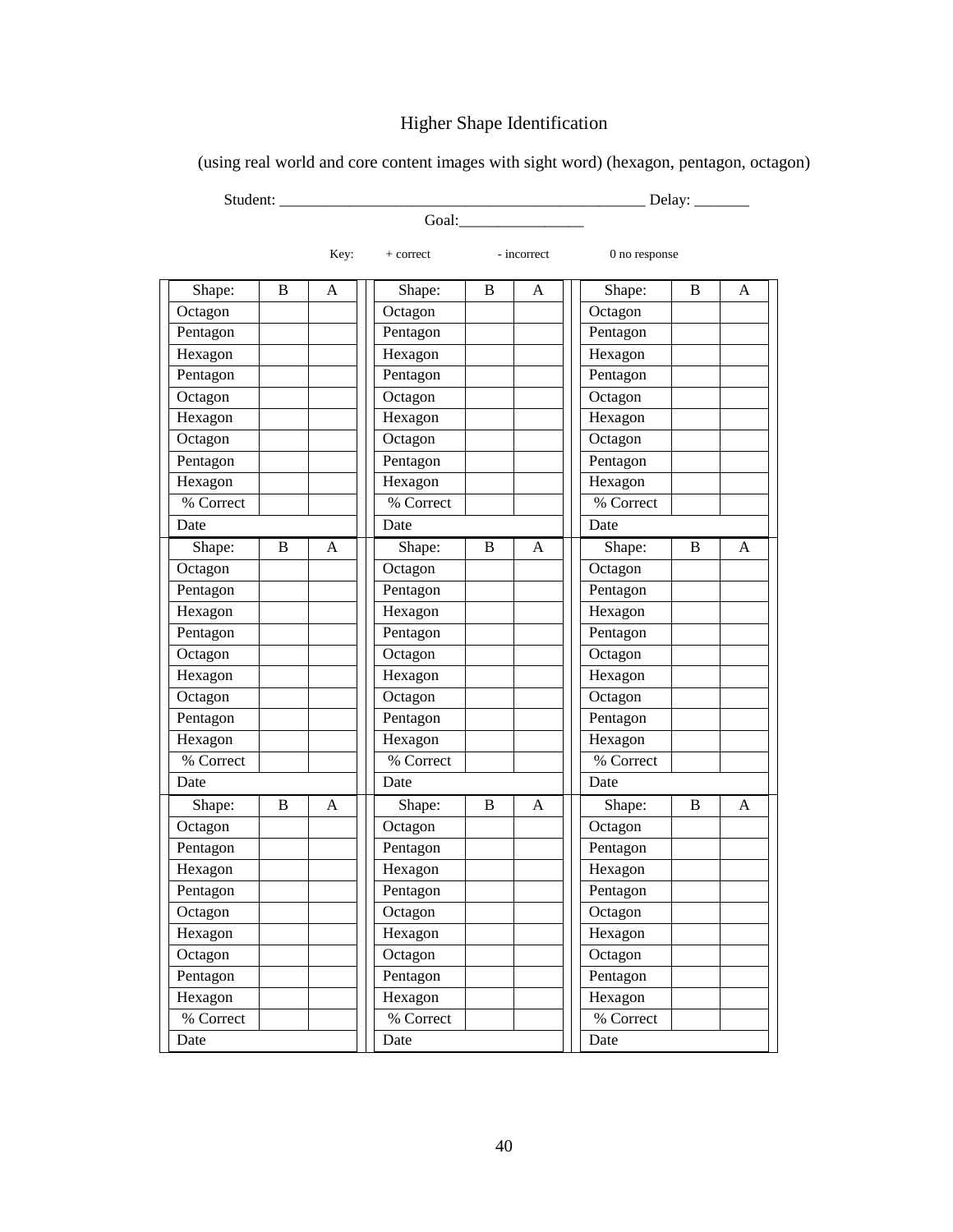# Basic Shape Identification, Spelling, and Novel Item Probe Data

### (real world/core content)

Student: \_\_\_\_\_\_\_\_\_\_\_\_\_\_\_\_\_\_\_\_\_\_\_\_\_\_\_\_\_\_\_\_\_\_\_\_\_\_\_\_\_\_\_\_\_\_\_\_\_ Delay:\_\_\_\_\_\_\_\_\_\_\_\_\_\_

Key:  $+$  correct - incorrect 0 no response

| Shape:                       | B | A | Shape:                   | B | А |
|------------------------------|---|---|--------------------------|---|---|
| <b>Identify shape Square</b> |   |   | Identify shape Square    |   |   |
| Say the word Square          |   |   | Say the word Square      |   |   |
| Spell the word square/       |   |   | Spell the word square/   |   |   |
| identify                     |   |   | identify                 |   |   |
| Tell how many sides the      |   |   | Tell how many sides the  |   |   |
| square has                   |   |   | square has               |   |   |
| Tell how many angles         |   |   | Tell how many angles     |   |   |
| the square has               |   |   | the square has           |   |   |
| Identify the shape           |   |   | Identify the shape       |   |   |
| Triangle                     |   |   | Triangle                 |   |   |
| Say the word Triangle        |   |   | Say the word Triangle    |   |   |
| Spell the word Triangle/     |   |   | Spell the word Triangle/ |   |   |
| identify                     |   |   | identify                 |   |   |
| Tell how many sides the      |   |   | Tell how many sides the  |   |   |
| Triangle has                 |   |   | Triangle has             |   |   |
| Tell how many angles         |   |   | Tell how many angles     |   |   |
| the triangle has             |   |   | the triangle has         |   |   |
| Identify the shape Oval      |   |   | Identify the shape Oval  |   |   |
| Say the word Oval            |   |   | Say the word Oval        |   |   |
| Spell the word Oval/         |   |   | Spell the word Oval/     |   |   |
| identify                     |   |   | identify                 |   |   |
| Tell how many sides the      |   |   | Tell how many sides the  |   |   |
| Oval has                     |   |   | Oval has                 |   |   |
| Tell how many angles         |   |   | Tell how many angles     |   |   |
| the oval has                 |   |   | the oval has             |   |   |
| Novel Square                 |   |   | Novel Square             |   |   |
| <b>Novel Triangle</b>        |   |   | Novel Triangle           |   |   |
| Novel Oval                   |   |   | Novel Oval               |   |   |
| % Correct                    |   |   | % Correct                |   |   |
| Date:                        |   |   | Date:                    |   |   |
|                              |   |   |                          |   |   |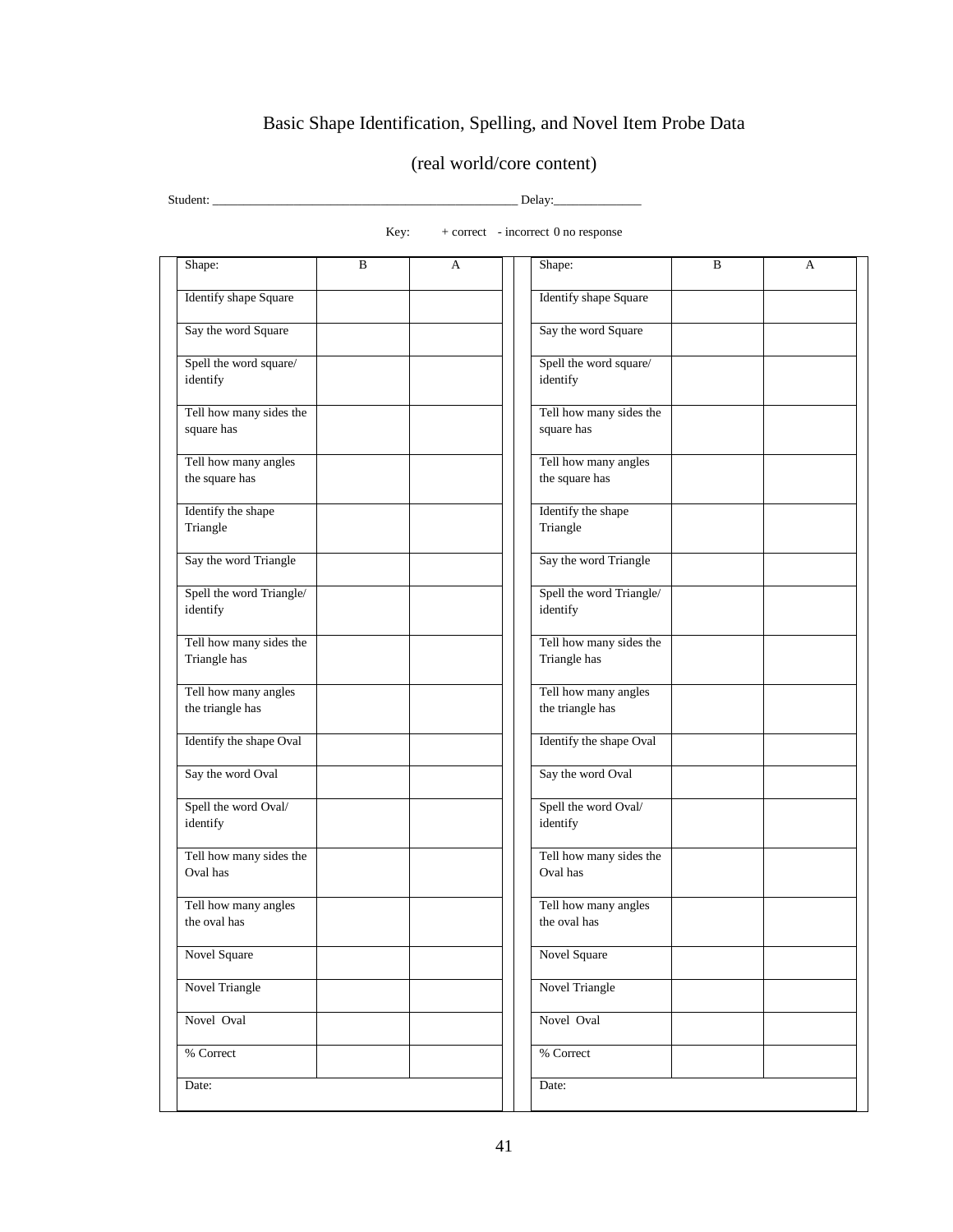# Higher Shape Identification, Spelling, and Novel Item Probe Data

# (real world/core content)

Student: \_\_\_\_\_\_\_\_\_\_\_\_\_\_\_\_\_\_\_\_\_\_\_\_\_\_\_\_\_\_\_\_\_\_\_\_\_\_\_\_\_\_\_\_\_\_\_\_\_ Delay:\_\_\_\_\_\_\_\_\_\_\_\_\_\_

| Key:<br>- incorrect 0 no response<br>$+$ correct |   |   |                    |   |   |  |
|--------------------------------------------------|---|---|--------------------|---|---|--|
| Shape:                                           | B | A | Shape:             | B | A |  |
| Identify shape                                   |   |   | Identify shape     |   |   |  |
| Octagon                                          |   |   | Octagon            |   |   |  |
| Say the word                                     |   |   | Say the word       |   |   |  |
| Octagon                                          |   |   | Octagon            |   |   |  |
| Spell the word                                   |   |   | Spell the word     |   |   |  |
| octagon/identify                                 |   |   | octagon/identify   |   |   |  |
| Tell how many                                    |   |   | Tell how many      |   |   |  |
| sides the octagon                                |   |   | sides the octagon  |   |   |  |
| has                                              |   |   | has                |   |   |  |
| Tell how many                                    |   |   | Tell how many      |   |   |  |
| angles the octagon                               |   |   | angles the octagon |   |   |  |
| has                                              |   |   | has                |   |   |  |
| Identify the shape                               |   |   | Identify the shape |   |   |  |
| Hexagon                                          |   |   | Hexagon            |   |   |  |
| Say the word                                     |   |   | Say the word       |   |   |  |
| Hexagon                                          |   |   | Hexagon            |   |   |  |
| Spell the word                                   |   |   | Spell the word     |   |   |  |
| Hexagon/identify                                 |   |   | Hexagon/identify   |   |   |  |
| Tell how many                                    |   |   | Tell how many      |   |   |  |
| sides the Hexagon                                |   |   | sides the Hexagon  |   |   |  |
| has                                              |   |   | has                |   |   |  |
| Tell how many                                    |   |   | Tell how many      |   |   |  |
| angles the hexagon                               |   |   | angles the hexagon |   |   |  |
| has                                              |   |   | has                |   |   |  |
| Identify the shape                               |   |   | Identify the shape |   |   |  |
| Pentagon                                         |   |   | Pentagon           |   |   |  |
| Say the word                                     |   |   | Say the word       |   |   |  |
| Pentagon                                         |   |   | Pentagon           |   |   |  |
| Spell the word                                   |   |   | Spell the word     |   |   |  |
| Pentagon/identify                                |   |   | Pentagon/identify  |   |   |  |
| Tell how many                                    |   |   | Tell how many      |   |   |  |
| sides the Pentagon                               |   |   | sides the Pentagon |   |   |  |
| has                                              |   |   | has                |   |   |  |
| Tell how many                                    |   |   | Tell how many      |   |   |  |
| sides the pentagon                               |   |   | sides the pentagon |   |   |  |
| has                                              |   |   | has                |   |   |  |
| <b>Novel Octagon</b>                             |   |   | Novel Octagon      |   |   |  |
| Novel Hexagon                                    |   |   | Novel Hexagon      |   |   |  |
| Novel Pentagon                                   |   |   | Novel Pentagon     |   |   |  |
| % Correct                                        |   |   | % Correct          |   |   |  |
| Date:                                            |   |   | Date:              |   |   |  |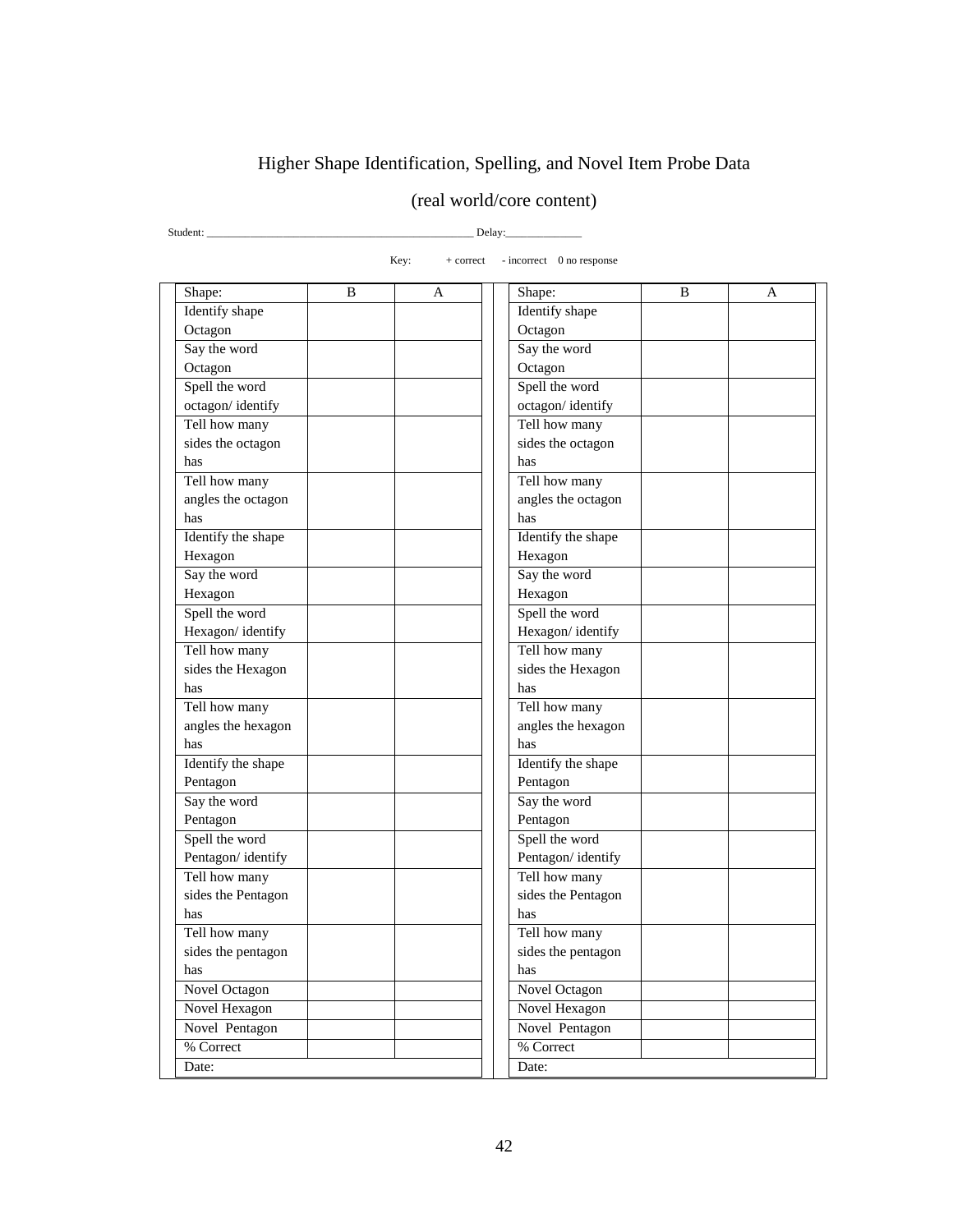# Probe Reliability

#### $+$  teacher did  $-$  teacher did not do

Student: \_

Observer:\_\_\_\_\_\_\_\_\_\_\_\_\_\_\_\_\_\_\_\_\_\_\_\_\_\_\_\_\_\_\_\_\_\_\_\_\_\_\_

| Date:                                          |  |  |  |
|------------------------------------------------|--|--|--|
| Prompt:                                        |  |  |  |
| Teacher gave attentional cue.                  |  |  |  |
| Task direction "What shape?"                   |  |  |  |
| Delay of 0-3 sec                               |  |  |  |
| Response marked                                |  |  |  |
| Praise given                                   |  |  |  |
| Task direction "Say the word?"                 |  |  |  |
| Task direction "Spell the word?"               |  |  |  |
| Task direction "How many sides does it have?"  |  |  |  |
| Task direction "How many angles does it have?" |  |  |  |
| Teacher gave attentional cue.                  |  |  |  |
| Task direction "What shape?"                   |  |  |  |
| Delay of 0-3 sec                               |  |  |  |
| Response marked                                |  |  |  |
| Praise given                                   |  |  |  |
| Task direction "Say the word?"                 |  |  |  |
| Task direction "Spell the word?"               |  |  |  |
| Task direction "How many sides does it have?"  |  |  |  |
| Task direction "How many angles does it have?" |  |  |  |
| Teacher gave attentional cue.                  |  |  |  |
| Task direction "What shape?"                   |  |  |  |
| Delay of 0-3 sec                               |  |  |  |
| Response marked                                |  |  |  |
| Praise given                                   |  |  |  |
| Task direction "Say the word?"                 |  |  |  |
| Task direction "Spell the word?"               |  |  |  |
| Task direction "How many sides does it have?"  |  |  |  |
| Task direction "How many angles does it have?" |  |  |  |
| Novel shape 1                                  |  |  |  |
| Delay 0-3 sec                                  |  |  |  |
| Response marked                                |  |  |  |
| Praise given                                   |  |  |  |
| Novel shape 2                                  |  |  |  |
| Delay 0-3 sec                                  |  |  |  |
| Response marked                                |  |  |  |
| Praise given                                   |  |  |  |
| Novel shape 3                                  |  |  |  |
| Delay 0-3 sec                                  |  |  |  |
| Response marked                                |  |  |  |
| Praise given                                   |  |  |  |
|                                                |  |  |  |
| Percentage Correct                             |  |  |  |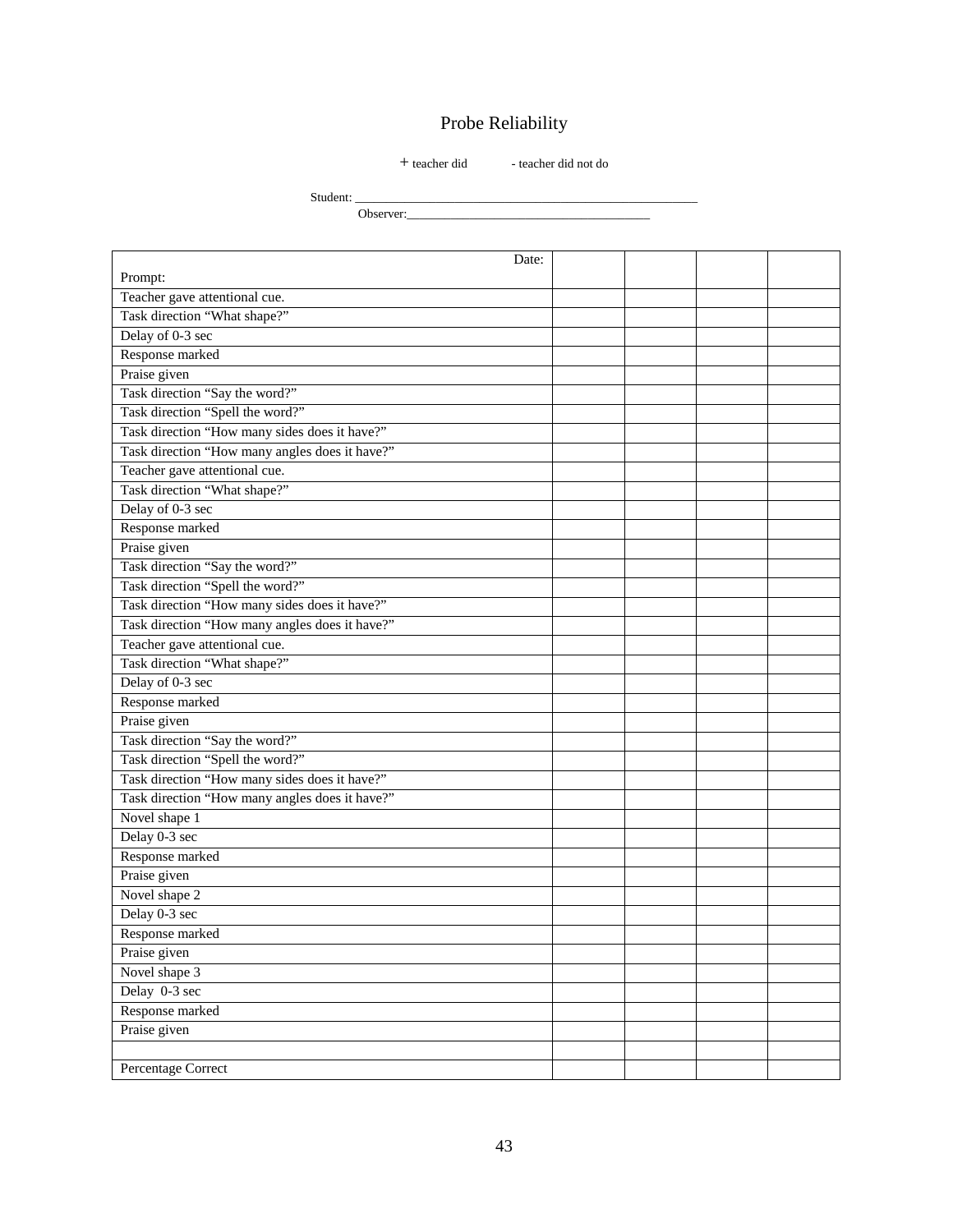#### REFERENCES

- <span id="page-52-0"></span>Collins, B. C., & Stinson, D. M. (1994-1995). Teaching generalized reading of product warning labels to adolescents with mental disabilities through the use of key words. *Exceptionality,* 5, 163-181.
- Daugherty, S., Grisham- Brown, J., & Hemmeter, M. L. (2001). The effects of embedded skill instruction on the acquisition of target and nontarget skills in preschoolers with developmental delays. *Topics in Early Childhood Special Education, 21* (4), 213-221.
- Doyle, P. M., Wolery, M., Gast, D., & Ault, M. (1990). Comparison of constant time delay and the system of least prompts in teaching preschoolers with developemental delays. *Research in Developmental Disabilities,* 11, 1-22.
- Falkenstine, K., Collins, B. C., Schuster, j. W., & Kleinert, H. (2009). Presenting chained and discrete tasks as nontargeted information when teaching discrete academic skills through small group instruction. *Education and Training in Developmental Disabilities, 44* (1), 127-142.
- Fiscus, R. S., Schuster, J. W., Morse, T. E., & Collins, B. C. (2002). Teaching elementary students with cognitive disabilities food preparation skills while embedding instructive feedback in the prompt and consequence event. *Education and Training in Mental Retardation and Developmental Disabilities, 37* (1), 55-69.
- Gast, D. L. (2010). *Single sugject research methodology in behavioral sciences.* New York: Routledge.
- Jones, G. Y., & Collins, B. C. (1997). Teaching microwave skills to adults with disabilities: Acquisition of nutrition and safety facts presented as nontargeted information. *Journal of Developmental and Physical Disabilities. 9 (1),* 59-78.
- Roark, T. J., Collins, B. C., Hemmeter, M. L., Kleinert, H. (2002). Including manual signing as nontargeted information when using a constant time delay procedure to teach receptive identification of packaged food items. *Journal of Behavioral Education, 11,* 19-38.
- Schuster, J. W., Morse, T., Griffen, A., & Wolery, T. (1996). Teaching peer reinforcement and grocery words: An investigation of observationsl learning and instructive feedback. *Journal of Behavioral Education,* 6, 511-533.
- Smith, B. R., Schuster, J. W., Collins, B. C., & Kleinert, H. (2011). Using simultaneous prompting to teach restaurant words and classifications as nontargeted information to secondary students with moderate and severe disabilities. *Education and Training in Autism and Developmental Disabilities, 46(2),* 251- 266.
- Smith, R. L., Collins, B. C., Schuster, J. W., & Kleinert, H. (1999). Teaching table cleaning skills to secondary students with moderate to severe disabilities: Facilitating observational learning during instructional downtime. *Education and Training in Mental Retardation and Developmental Disabilities, 34 (3),* 342-353.
- Taylor, P., Collins, B. C., Schuster, J. W., & Kleinert, H. (2002). Teaching laundry skills to high school students with disabilities: Generalization of targeted skills and nontargeted information. *Education and Training in Mental Retardation and Developmental Disabilities, 37* (2), 172-183.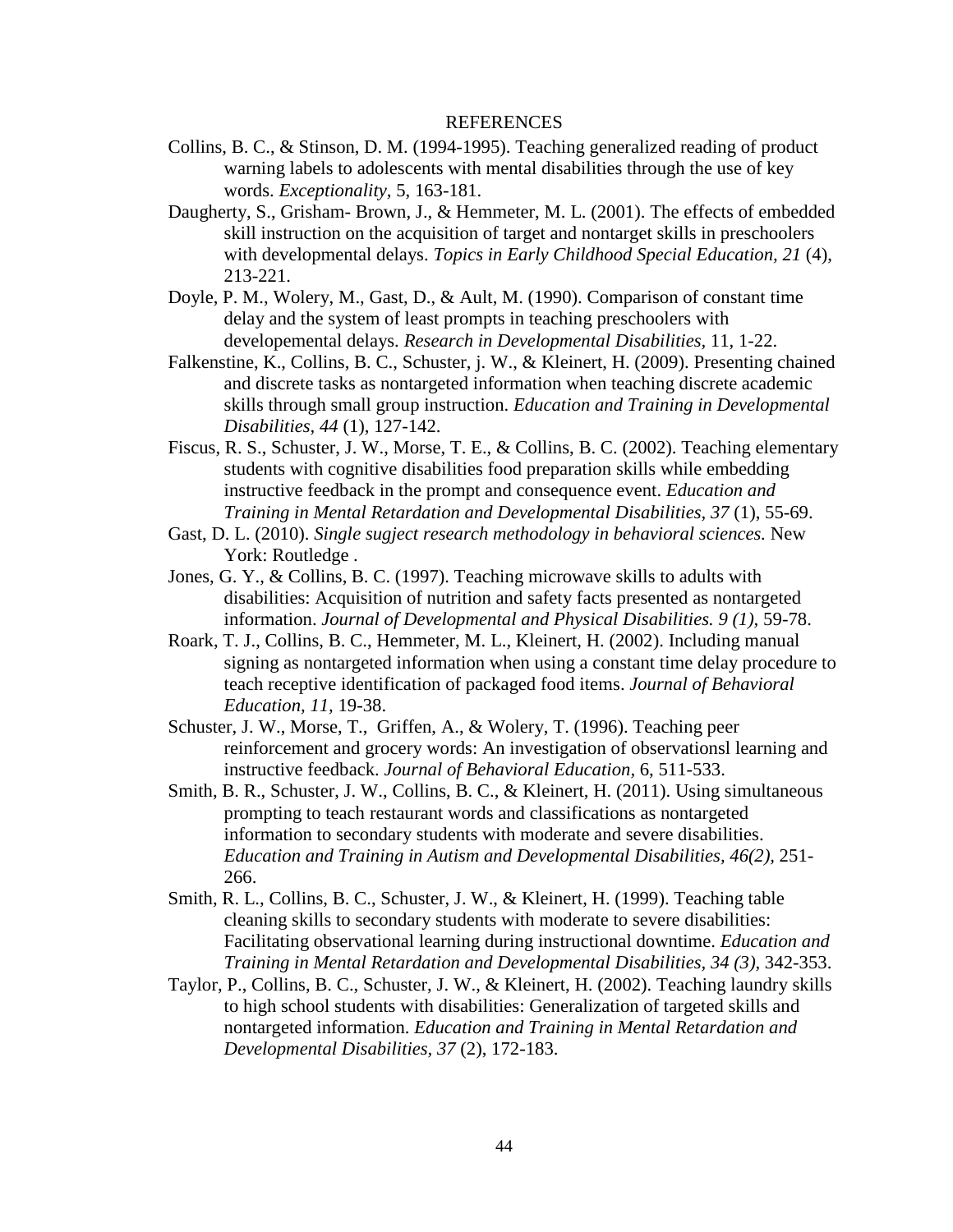- Werts, M. G., Hoffman, E. M., Darcy, C. (2011). Acquisition of instructive feedback: Relation to target stimulus. *Education and Training in Autism and Developmental Disabilities, 46*(1), 134-149.
- Werts, M. G., Wolery, M., Gast, D. L., & Holcombe, A., (1995). Instructive feedback: A review of the parameters and effects. *Journal of Behavioral Education, 5*, 55-75.
- Wolery, T. D., Schuster, J. W., & Collins, B. C. (2000). Effects of future learning of presenting non-target stimuli in antecedent and consequent conditions. *Journal of Behavioral Education,* 10, 77-94.